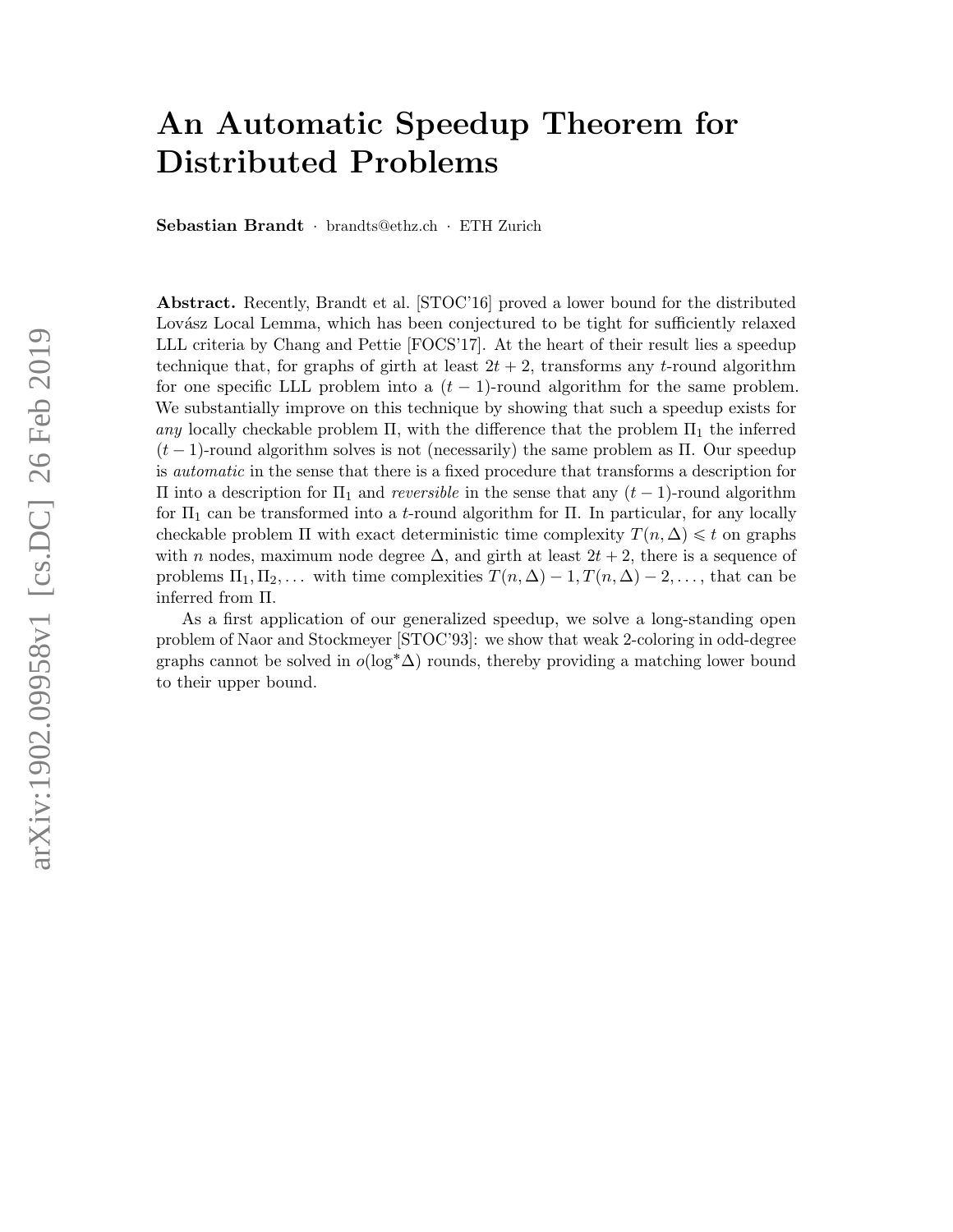# 1 Introduction

In this work, we study the question of determining the time complexity of distributed graph problems from the perspective of *round elimination*. More concretely, we ask: Given a problem  $\Pi$ , can we find another problem  $\Pi'$  which can be solved in exactly one round less? Is it perhaps even possible to infer such a problem  $\Pi'$  from  $\Pi$  in an automated fashion, so that we can obtain a sequence of problems with decreasing complexities until we end up with a problem that can be solved in 0 rounds? We will show that, given certain (reasonable) conditions, the answer to both questions is yes. As a concrete evidence of the power of this automatic speedup, we resolve the complexity of odd-degree weak 2-coloring, an open question asked by Naor and Stockmeyer in 1993 [\[24\]](#page-33-0).

Model Our distributed model of computation is a variant of the well-known LOCAL model [\[22,](#page-33-1) [25\]](#page-33-2), a synchronous message passing model where the nodes of a given input graph G are processors that have the task to collaboratively solve some graph problem on G. The essential difference between our model and the LOCAL model is that in our case nodes are not equipped with unique identifiers, but (potentially) have some other symmetry breaking information available. The class of problems we consider are *locally checkable* problems, i.e., problems where the global validity of a solution can be checked locally by the nodes in constant time. More precisely, for some constant  $r$ , each node has a set of acceptable output configurations for its radius-r neighborhood, and a global solution is considered valid if and only if the output configuration of each node's radius-r neighborhood is acceptable. Our speedup results are about the deterministic time complexity of locally checkable problems; however, there exist known techniques to lift the obtained bounds to both the randomized and the deterministic LOCAL model. We will elaborate on these techniques in Section [2.2.](#page-4-0)

## 1.1 Our Contributions

Our main contributions are twofold: 1) We present a speedup theorem that generalizes the speedup technique of Brandt et al. [\[9\]](#page-32-0): In that work, the authors obtain a lower bound for the distributed Lovász Local Lemma by developing a round elimination technique for a problem called sinkless orientation. We show that such a speedup exists for arbitrary locally checkable problems. In particular, we provide a method that takes the description of a problem Π as input and outputs the description of a problem  $\Pi'$  that can be solved one round faster but not any faster than that. This facilitates exciting new approaches for obtaining time complexity lower (and upper) bounds. 2) We show that our speedup technique is a powerful tool by using it to prove a tight lower bound for weak 2-coloring in odd-degree graphs, answering the long-standing open question by Naor and Stockmeyer.

Speedup Results We provide an automatic procedure that transforms any given locally checkable problem  $\Pi$  into a (locally checkable) problem  $\Pi_1$  such that, informally speaking, the following holds.

<span id="page-1-0"></span>**Theorem 1** (informal). Let  $\Pi$  be a locally checkable problem and  $\Pi_1$  the problem obtained by applying our speedup transformation. On graphs of girth at least  $2t + 2$ , the following two statements are equivalent:

- (1) There is an algorithm solving  $\Pi$  in time t.
- (2) There is an algorithm solving  $\Pi_1$  in time  $t 1$ .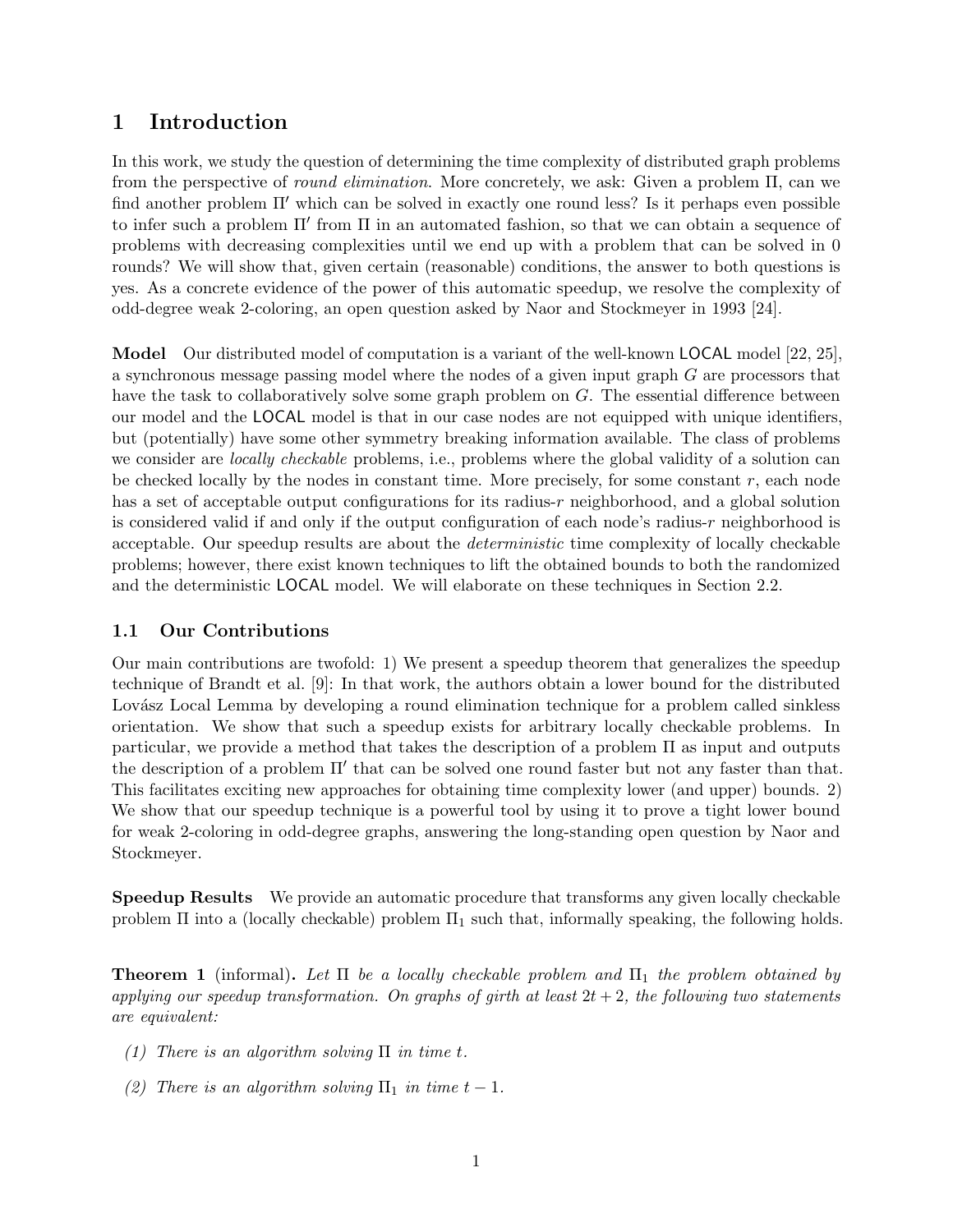If  $\Pi$  has an exact deterministic time complexity  $T(n, \Delta) \leq t$  on graphs with n nodes, maximum node degree  $\Delta$ , and girth at least  $2t + 2$ , then applying this speedup iteratively yields a sequence of problems  $\Pi_1, \Pi_2, \ldots$  with time complexities  $T(n, \Delta) - 1, T(n, \Delta) - 2, \ldots$ . Now determining the time complexity of just a single  $\Pi_i$  in the sequence will automatically determine the time complexities of all other  $\Pi_i$ , and, most importantly, of our initial problem  $\Pi$ . We will give a detailed explanation how to apply this technique to infer bounds for the complexity of a problem in Section [2.1,](#page-3-0) but let us first consider a concrete application. We remark that, apart from the following application, our speedup theorem also semi-automatically reproduces previously known techniques, such as the sinkless orientation speedup [\[9\]](#page-32-0) and color reduction on rings (leading to the  $O(\log^* n)$  upper bound for 3-coloring a ring [\[14,](#page-32-1) [18\]](#page-33-3)), as we will see in Sections [4.4](#page-16-0) and [4.5.](#page-18-0) Moreover, building on our speedup technique, Balliu et al. [\[2\]](#page-32-2) very recently proved new lower bounds for maximal matching and maximal independent set, in both the deterministic and the randomized setting.

Odd-Degree Weak 2-Coloring Weak k-coloring is the problem of coloring the nodes of a given input graph with k colors such that each node (of degree at least 1) has at least one neighbor with a different color. In their seminal work [\[24\]](#page-33-0), Naor and Stockmeyer proved that in graphs where each node has odd degree, a weak 2-coloring can be found in time  $O(\log^* \Delta)$ . As one of their three open questions they asked whether this bound can be improved. While the question seemed simple enough, surprisingly no progress has been made over the past 25 years, indicating that the available lower bound techniques might not be sufficient for showing that the upper bound is tight. Using our speedup results, we close this gap by showing the following theorem.

**Theorem 4.** There is no o( $\log^* \Delta$ )-time algorithm solving weak 2-coloring in odd-degree graphs.

Given the speedup framework, the main technical ingredient in our proof is a generalization of weak 2-coloring to a problem we call superweak k-coloring that has the following two nice properties:

- 1. If we set  $\Pi$  to be superweak k-coloring, then the problem  $\Pi_1$  obtained by applying our speedup is at least as hard as superweak  $k'$ -coloring, for some  $k' > k$ .
- 2. Relaxing  $\Pi_1$  to superweak k'-coloring (and then continuing to apply the speedup technique) is sufficiently tight, in the sense that we essentially still need  $\Omega(\log^*\Delta)$  speedup steps until we obtain a 0-round solvable problem.

More concretely, a rough proof outline goes as follows. Relax weak 2-coloring to superweak 2-coloring, apply our speedup, relax the obtained problem to superweak k-coloring for some  $k > 2$ , apply our speedup, relax to superweak k'-coloring for some  $k' > k$ , etc. Then, show that any problem obtained after  $o(\log^* \Delta)$  steps of speedup and relaxation is still not solvable in 0 rounds. Our speedup results then immediately imply that there is no  $o(\log^* \Delta)$ -algorithm for weak 2-coloring.

#### 1.2 Related Work

Follow-up Work In a recent breakthrough, Balliu et al. [\[2\]](#page-32-2) used our speedup technique to show that, both for maximal matching and maximal independent set, there is no randomized algorithm with runtime  $o(\Delta + \log \log n / \log \log n)$  and no deterministic algorithm with runtime  $o(\Delta + \log n/\log \log n)$ . As documented in [\[2,](#page-32-2) Section 3.7], apart from the speedup provided by Theorem [1,](#page-1-0) the authors also apply both of our simplification techniques (see Section [2.1\)](#page-3-0) to achieve their lower bounds.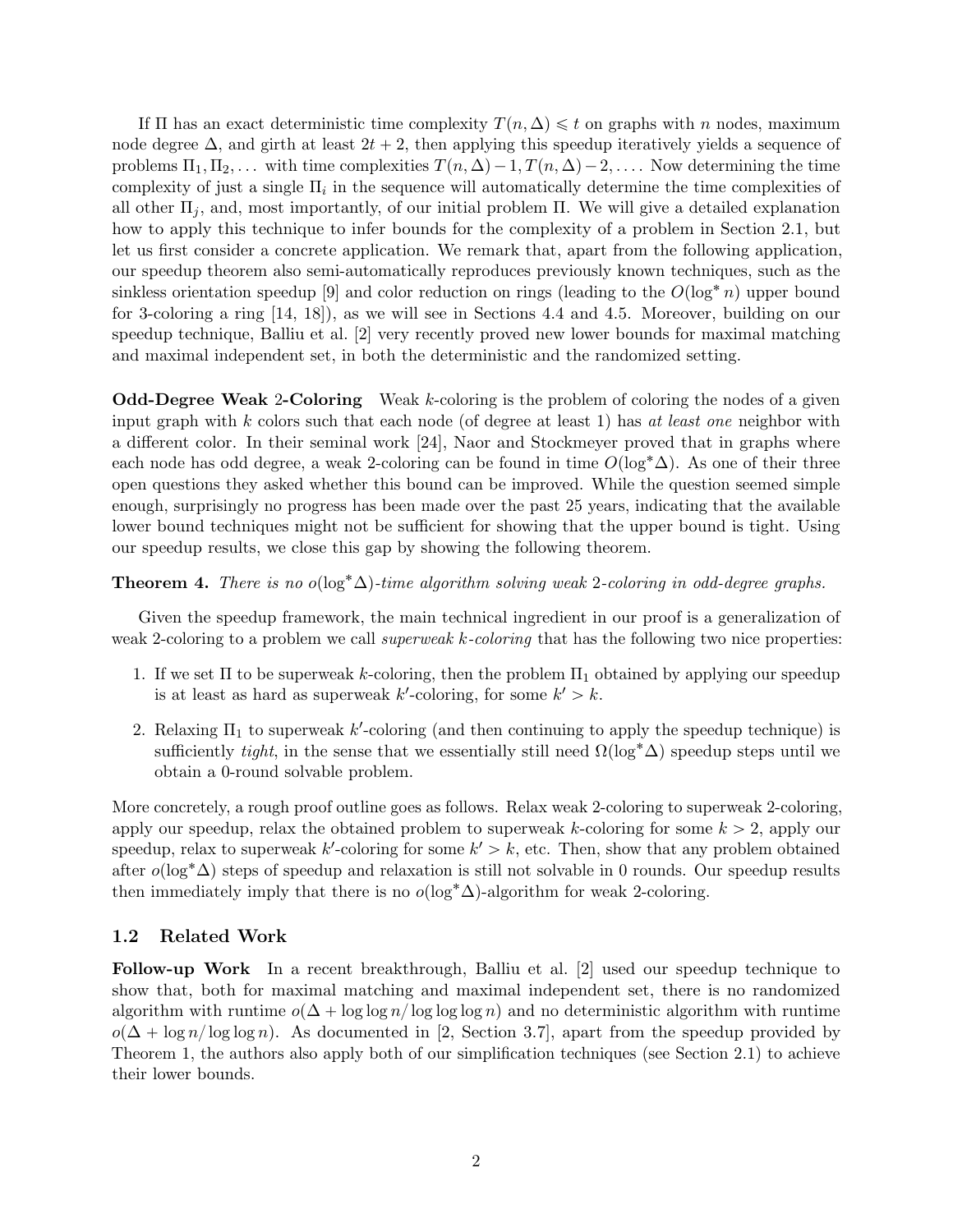Further Related Work The first occurrence of the round elimination speedup technique we extend to any locally checkable problem was seen in [\[9\]](#page-32-0), where the authors show that such a speedup works for the problem of (∆-regular) sinkless orientation, resulting in a randomized lower bound of  $\Omega(\log \log n)$  that also applies to the (constructive symmetric) distributed Lovász Local Lemma (LLL) and  $\Delta$ -coloring. In [\[12\]](#page-32-3), Chang et al. proved that this result can be extended to a deterministic lower bound of  $\Omega(\log_\Lambda n)$ , which is tight (for sinkless orientation) due to a matching upper bound by Ghaffari and Su [\[17\]](#page-33-4), who also gave a matching upper bound for the deterministic case. Chang and Pettie [\[13\]](#page-32-4) conjectured that the (randomized) lower bound for the distributed LLL is tight for sufficiently relaxed LLL criteria; despite a recent improvement of the upper bound by Ghaffari et al. [\[16\]](#page-33-5), this conjecture is still open. In [\[11\]](#page-32-5), Chang et al. simplified the randomized speedup technique of [\[9\]](#page-32-0) and showed that the sinkless orientation lower bounds also imply an  $\Omega(\log_{\Lambda} n)$  deterministic and an  $\Omega(\log_{\Lambda} \log n)$  randomized lower bound for  $(2\Delta - 2)$ -edge coloring.

Weak k-coloring on odd-degree graphs was introduced by Naor and Stockmeyer [\[24\]](#page-33-0) as an example of a non-trivial problem that can be solved in constant time on graphs of bounded degree. As they show, the odd-degree condition is a necessary requirement; there are graph classes where nodes are allowed to have even degrees for which no constant-time weak coloring algorithm exists. Very recently, Balliu et al. [\[5\]](#page-32-6) refined our knowledge in this regard by proving a tight lower bound of  $\Omega(\log^* n)$  for weak 2-coloring on regular trees. While, from a theory perspective, weak coloring is interesting as "a problem with minimal symmetry breaking requirements" [\[20,](#page-33-6) p.139], a more concrete application exists in the form of certain resource allocation problems [\[24\]](#page-33-0). Naor and Stockmeyer provided an  $O(\log^* \Delta)$ -algorithm for odd-degree weak 2-coloring, which was subsequently simplified and adapted to the dynamic setting by Mayer et al. [\[23\]](#page-33-7). While progress has been made for other relaxations of the standard node coloring problem, such as defective [\[20,](#page-33-6) [6\]](#page-32-7) or arbdefective [\[7\]](#page-32-8) coloring, the question by Naor and Stockmeyer whether their bound can be improved has remained open until now.

Naor and Stockmeyer's work also initiated, together with [\[22\]](#page-33-1), the line of research on local algorithms, and introduced the concept of locally checkable labeling (LCL) problems. This class of problems has been subject to many investigations, resulting in an almost complete understanding of the respective complexity landscape very recently  $[3, 4, 9, 10, 12, 13, 15, 16]$  $[3, 4, 9, 10, 12, 13, 15, 16]$  $[3, 4, 9, 10, 12, 13, 15, 16]$  $[3, 4, 9, 10, 12, 13, 15, 16]$  $[3, 4, 9, 10, 12, 13, 15, 16]$  $[3, 4, 9, 10, 12, 13, 15, 16]$  $[3, 4, 9, 10, 12, 13, 15, 16]$  $[3, 4, 9, 10, 12, 13, 15, 16]$  $[3, 4, 9, 10, 12, 13, 15, 16]$  $[3, 4, 9, 10, 12, 13, 15, 16]$  $[3, 4, 9, 10, 12, 13, 15, 16]$  $[3, 4, 9, 10, 12, 13, 15, 16]$  $[3, 4, 9, 10, 12, 13, 15, 16]$  $[3, 4, 9, 10, 12, 13, 15, 16]$  $[3, 4, 9, 10, 12, 13, 15, 16]$ . We remark that, while our speedup applies to LCL problems, it is not restricted to them: in particular, we do not require the considered graphs to be of constant degree.

## 2 Technical Overview

In this section, we will outline how to apply the speedup technique to obtain new bounds, including further helpful techniques for the application of the speedup. Moreover, we will give an overview of the available techniques to extend bounds achieved from our speedup (in our model) to the LOCAL model and to randomized complexities.

#### <span id="page-3-0"></span>2.1 How to Apply the Speedup Results

The most natural application of our speedup technique is to prove a lower bound for some given problem Π. The roadmap is as follows. Starting with Π, we apply our speedup theorem iteratively, resulting in a problem sequence  $\Pi$ ,  $\Pi_1$ ,  $\Pi_2$ , ..., where each problem can be solved exactly one round faster than the previous one. Given the mentioned conditions, our speedup works until we reach a problem that can be solved in 0 rounds; hence, in theory, the only thing we have to do is to look at our sequence  $\Pi$ ,  $\Pi$ <sub>1</sub>,  $\Pi$ <sub>2</sub>, ... and to determine which is the first problem in this sequence that is solvable in 0 rounds (usually depending on our parameters n and/or  $\Delta$ ). If  $\Pi_t$  is the first problem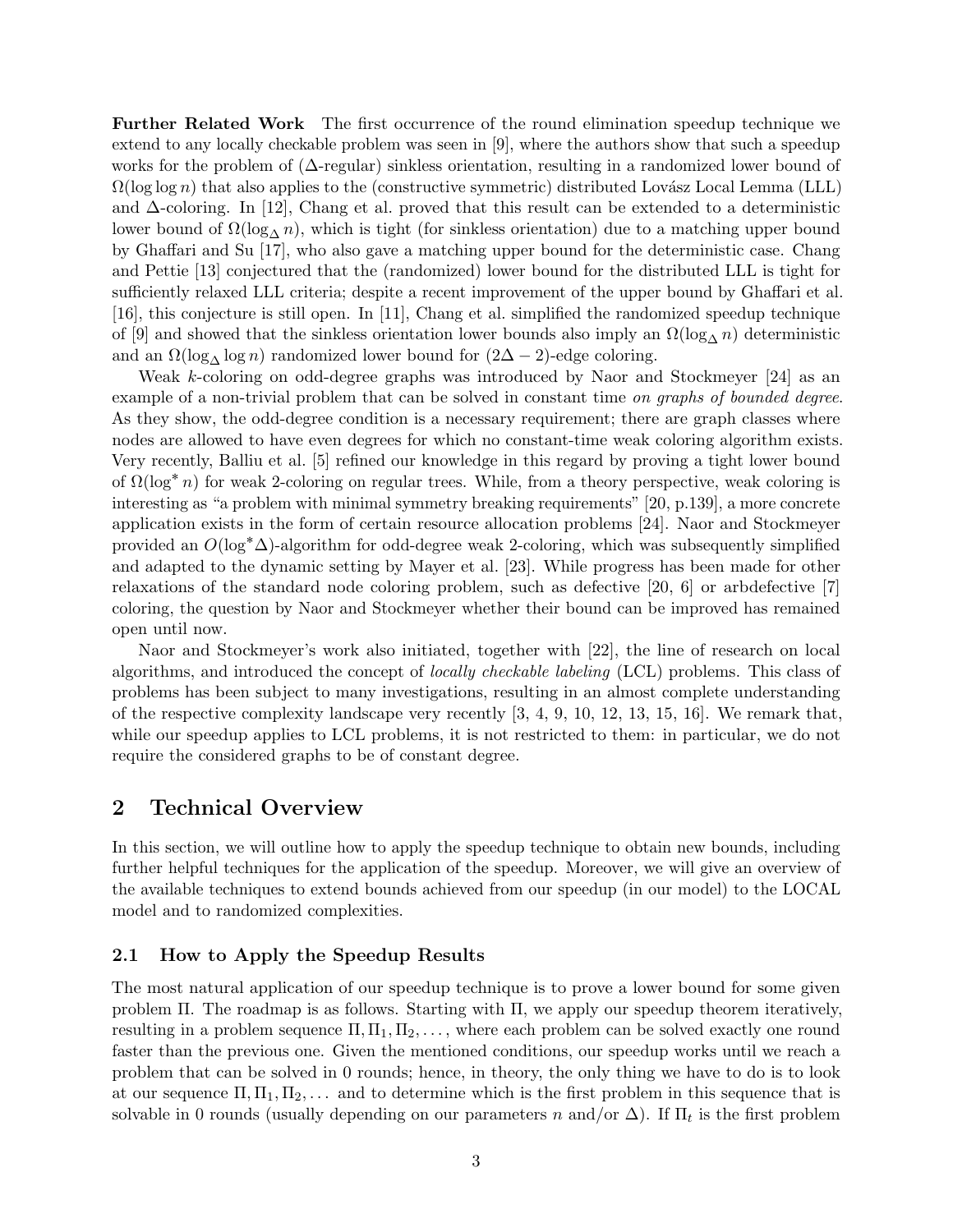solvable in 0 rounds, the problem  $\Pi$  we are interested in has time complexity t. However, since Theorem [1](#page-1-0) requires girth at least  $2t + 2$ , only the *lower* bound of t holds for general graphs.

While 0-round solvable problems have a simple characterization, there is a catch: in general, the description of an inferred problem  $\Pi_i$  is much more complex than the description of the original problem. In fact, dealing with this explosion in complexity is one of the main challenges in applying our speedup. To this end, we provide two simplification techniques.

**Relaxation** After inferring a new problem  $\Pi_{i+1}$  from  $\Pi_i$  via the speedup, we can try to find a relaxed version of  $\Pi_{i+1}$  (i.e., a problem that is provably not harder than  $\Pi_{i+1}$ ) that has a much simpler description, and use this problem as the starting point for the next speedup step. Alternating between relaxation and speedup, we continue this process until we reach a problem  $\Pi_t$  that is solvable in 0 rounds. Then t is a *lower bound* for the time complexity of our initial problem  $\Pi$ . Of course, we can also stop before we reach a 0-round solvable problem, and the respective index of the problem is also a lower bound.

If, informally speaking, we relax the problems obtained after each speedup step too much, the lower bound we obtain in the end might be asymptotically worse than the correct (tight) bound, or no improvement on existing bounds at all, so finding the right relaxation is a challenging problem. Moreover, in order to avoid having to find "good" relaxations for many very different problems, it is desirable to find relaxed problems that are similar (perhaps with different parameters of some kind) to previous problems in the problem sequence. The above outline captures exactly what we do in our lower bound for weak 2-coloring.

We remark that a dual version of the relaxation technique exists, where we obtain upper bounds on high-girth graphs by making problems harder instead of relaxing them. We will see a concrete example for this dual technique when we consider color reduction on rings as a special case of our speedup in Section [4.5.](#page-18-0)

Description Simplification As the second tool in our toolbox for managing the increasing description complexity, we provide a "maximality constraint" that can be applied twice per speedup step in order to decrease the set of allowed outputs and thereby simplify the problem. Despite its simplicity, this technique can significantly reduce the description complexity of a problem, as we will see in Section [4.6.](#page-20-0) As we show in Theorem [2,](#page-14-0) this simplification comes at no cost, keeping the complexity of the problem under consideration as it is.

#### <span id="page-4-0"></span>2.2 How to Lift Bounds to the LOCAL Model.

A requirement for our speedup result is that the class of input graphs satisfies a property that we call  $t$ -independence. Informally, a graph class is  $t$ -independent if the following holds: If any node<sup>[1](#page-0-0)</sup> v that has gathered all information in its radius- $(t - 1)$  neighborhood extends its view by one hop along some edge, then the new information  $v$  obtains does not affect what information  $v$ might see if it extends its view by one hop along any other edge. In particular, if the nodes are equipped with globally unique identifiers, then t-independence does not hold: if a node sees some ID in the extended view along some edge, it knows that this ID cannot be in any of the extended views along the other edges, due to our girth condition. While almost every other kind of symmetry breaking information commonly used, such as node colorings, edge colorings, edge orientations, or combinations thereof, satisfy t-independence, extending bounds obtained by our speedup technique

<sup>&</sup>lt;sup>1</sup>If we want to be a bit more precise, the same also has to hold for any edge, where for simplicity, we also consider edges as computational entities.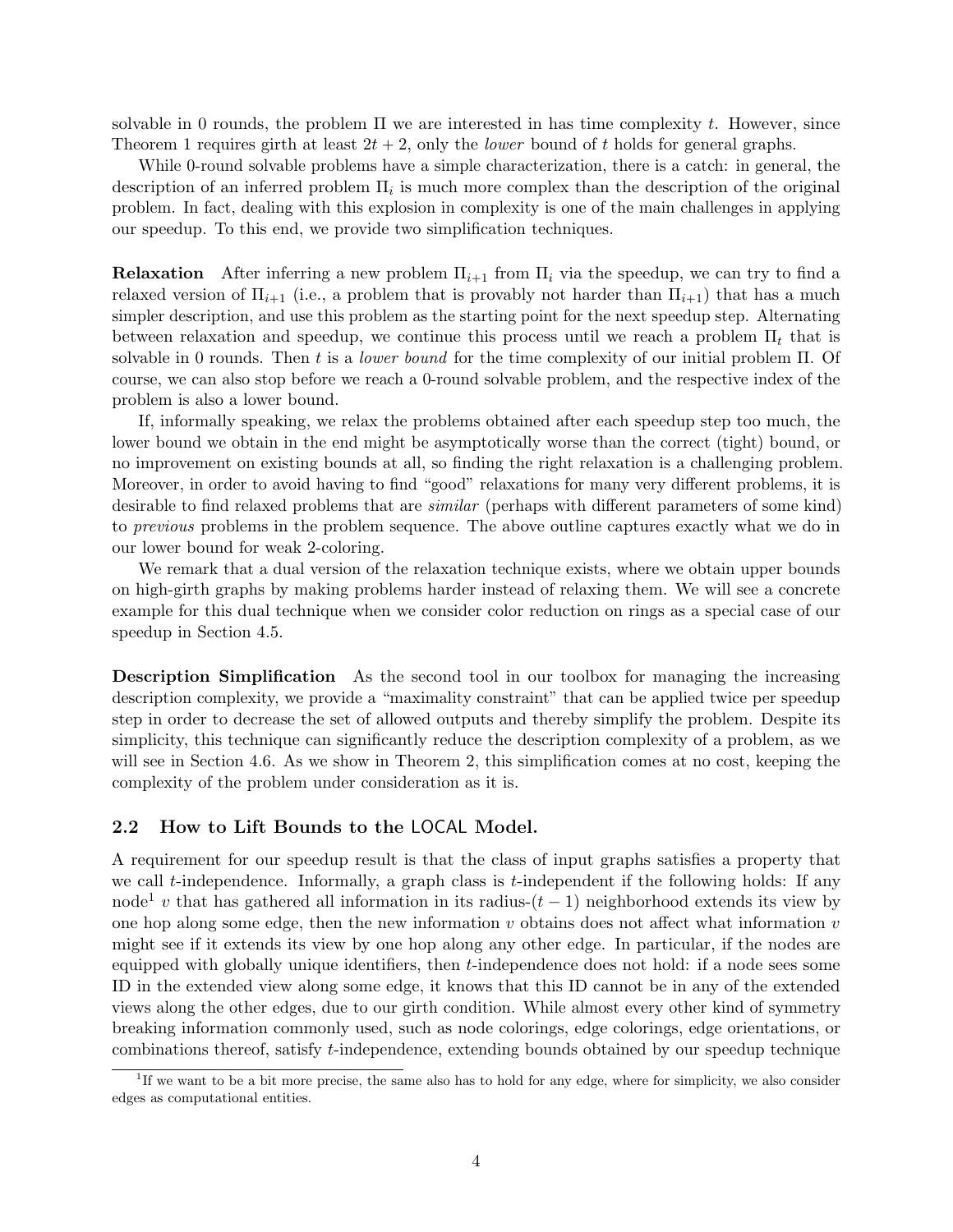to the setting with unique IDs, i.e., the LOCAL model, requires additional techniques. Note that upper bounds obtained by our technique immediately apply to the **LOCAL** model (as basically every other symmetry breaking information can be inferred from unique IDs), hence we will focus on lower bounds in the following.

Method I: Randomization As demonstrated in [\[2,](#page-32-2) [9\]](#page-32-0), by explicitly incorporating error probabilities into the speedup steps, lower bounds in our setting can be lifted to the randomized LOCAL model (which essentially guarantees t-independence since no unique IDs are required). The obtained bounds are weaker than the original bounds from our setting, which is to be expected considering that allowing randomization can only lower the complexity of a problem. In a second step, the randomized bounds can then be lifted to the (deterministic) LOCAL model, by exploiting gaps in the complexity landscape of so-called LCL problems [\[12\]](#page-32-3), or by explicitly showing that the existence of a deterministic algorithm of some complexity would imply the existence of a randomized algorithm that violates the randomized lower bound [\[2\]](#page-32-2). The available evidence [\[2,](#page-32-2) [12\]](#page-32-3) suggests that this detour via the randomized complexity does not weaken the deterministic bound: in both cases, the bound in our setting is identical to the bound in the LOCAL model. This is not too surprising since the uniqueness of IDs might simply not be enough to change the complexity of a problem (as compared to, say, a setting with non-unique IDs); however, a proof for this is not known and would be a valuable step forward.

Method II: Order-Invariant Algorithms A second technique to lift bounds to the LOCAL model comes into play when we are interested in time complexities as a function of the maximum node degree  $\Delta$  of the input graph. By a result of Naor and Stockmeyer [\[24\]](#page-33-0), if there is a constanttime algorithm solving a locally checkable problem in the LOCAL model, then there is also an order-invariant algorithm with the same runtime, where order-invariant indicates that any node only uses the relative IDs, i.e., the order of the IDs it sees, but not the actual ID values, in order to determine its output. Hence, if there is an algorithm solving a locally checkable problem with runtime independent of  $n$ , then we can essentially restrict attention to order-invariant algorithms. We provide an extension of our speedup result (Theorem [3\)](#page-15-0) that shows that for order-invariant algorithms our speedup holds also in the case of unique IDs, i.e., in the LOCAL model. We will make use of this extension when we prove our lower bound for weak 2-coloring (in the LOCAL model).

## 3 Preliminaries

Graphs All graphs we consider throughout the paper will be simple, undirected and connected. We denote the set of nodes of a graph G by  $V(G)$  and the set of edges by  $E(G)$ , and we set  $n := |V(G)|$ . Furthermore, we write  $d(v)$  for the degree of a node v and denote the maximum node degree of a graph by  $\Delta$ . A  $(\Delta$ -)regular graph is a graph where  $d(v) = \Delta$  for all  $v \in V(G)$ . The girth of a graph is the length of the smallest cycle. A matching is a set  $M \subseteq E(G)$  such that no two distinct edges from M share an endpoint.

An important component in designing and proving our speedup is the idea to split the output of a node into parts that belong to incident edges. As the basis for a convenient representation of such a split output, define  $B(G)$  as the set of all pairs  $(v, e)$  where  $e \in E(G)$  and  $v \in V(G)$  is an endpoint of e. Finally, for a graph class  $G$ , we denote the subclass of  $G$  consisting of the contained graphs with n nodes and maximum degree  $\Delta$  by  $\mathcal{G}_{n,\Delta}$ , for all non-negative integers  $n,\Delta$ . Similarly, the subclass of graphs with maximum degree  $\Delta$  is denoted by  $\mathcal{G}_{\Delta}$ .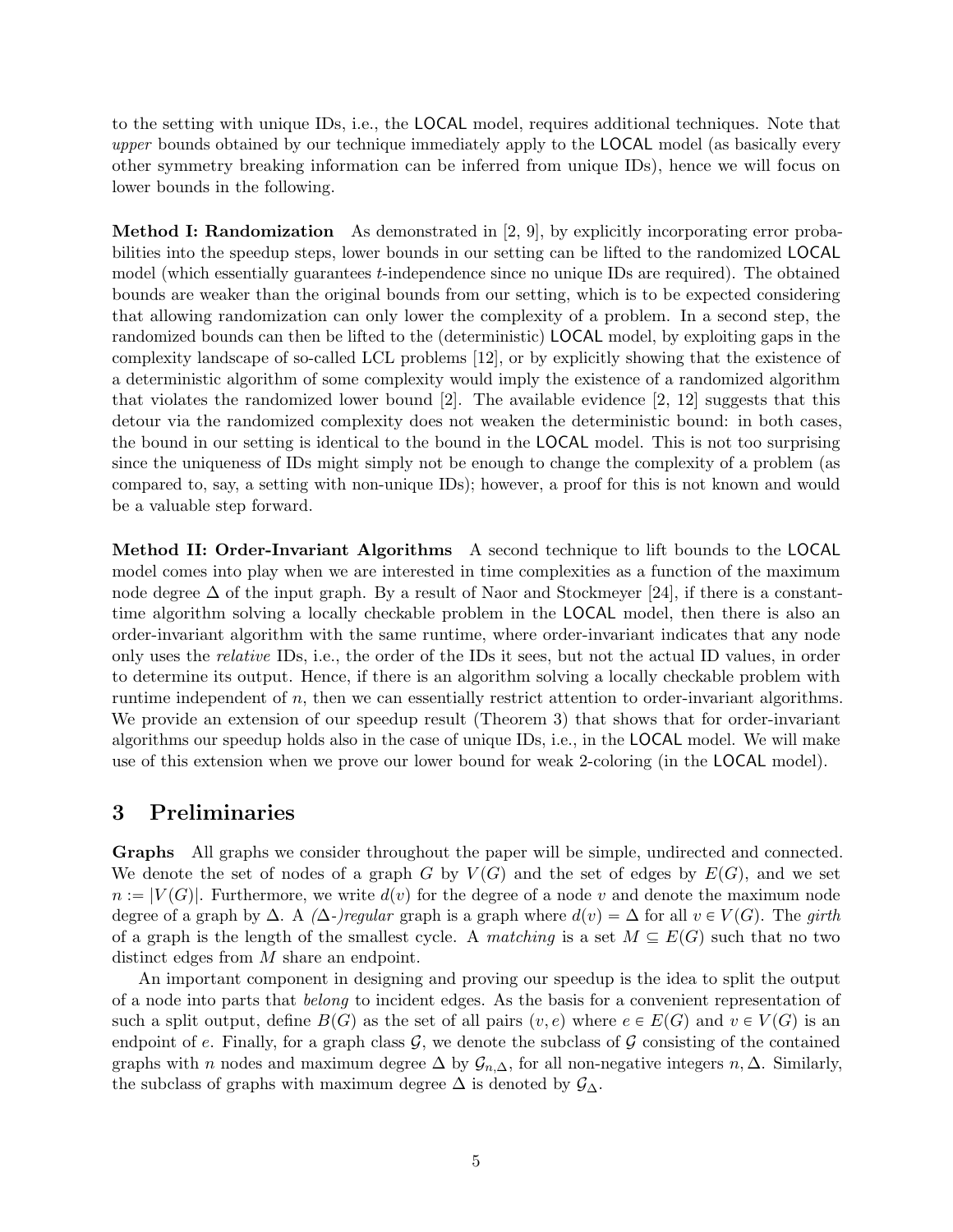Input-Labeled Graphs Commonly, locally checkable problems are defined by allowed configurations of output labels and a specification of the given inputs and the considered graph class. Definitionwise, we will strictly separate between the outputs on one side (which will define what we call a problem) and the inputs<sup>[2](#page-0-0)</sup> and the graph class on the other side (which will be given by input-labeled graphs). This enables us to give a very general definition of the setting in which our results are applicable; more importantly though, this separation caters to the fact that the sequence of problems we obtain by repeatedly speeding up a given problem is independent of the considered inputs and the considered graph class.

For the definition of input-labeled graphs, we will also use the set  $B(G)$  defined above, which allows for a convenient way to encode, e.g., edge orientations. Furthermore, we will not restrict attention to graphs with bounded degree or to bounded input label sets; instead we will use the following more complicated, but also more general definition, which allows, e.g., to define graph classes of unbounded degree with an input edge coloring (which requires  $\Omega(\Delta)$  labels), or unique IDs (which come from a set that is a function of  $n$ ).

Let  $\Sigma$  be a (possibly infinite) set of input labels and  $\iota : \mathbb{N}^2 \to 2^{\Sigma}$  a function such that  $\Sigma_{n,\Delta} := \iota(n,\Delta)$  is a finite subset<sup>[3](#page-0-0)</sup> of  $\Sigma$ , for all  $(n,\Delta) \in \mathbb{N}^2$ . A  $\Sigma$ -input-labeled graph is a pair  $(G, \varphi_G)$ , where G is a graph and  $\varphi_G$  is a function  $\varphi_G : B(G) \to \Sigma_{n,\Delta}$ , where n and  $\Delta$  are the number of nodes and the maximum degree of G, respectively. For simplicity, we will usually omit the function  $\varphi_G$  and simply denote the  $\Sigma$ -input-labeled graph by G. We extend the notion of being Σ-input-labeled to graph classes and say that a graph class  $G$  is Σ-input-labeled if each graph in  $G$  is Σ-input-labeled. Throughout the paper, all considered graph classes are assumed to be input-labeled, if not stated otherwise. Furthermore, if we want to avoid that nodes have to be able to compute uncomputable functions during the distributed computation, we can require additionally that the function that maps each pair  $(n, \Delta)$  to the graph class  $\mathcal{G}_{n,\Delta}$  (as well as any other function involved in specifying parts of a distributed problem) is computable.

<span id="page-6-0"></span>Problems The speedup results we present apply to all locally checkable problems; however, formally, we will only consider problems where the validity of a global output essentially<sup>[4](#page-0-0)</sup> can be checked on edges, i.e., there is a set of acceptable output configurations for the two endpoints of an edge, and the global output is correct if and only if the configuration for each edge is acceptable. Restriction to these problems does not lose generality for our purposes: by requiring that each node outputs the computed output labels (and the topology<sup>[5](#page-0-0)</sup>) of its whole radius-r neighborhood for some suitably large constant r, any locally checkable problem can be transformed into an edge-checkable<sup>[4](#page-0-0)</sup> problem with the same asymptotic time complexity. For the definition of (our restricted version of) a problem, we will need the notion of a multiset, which is simply a set in which elements can have multiplicity larger than 1, but where, as usual, the order of elements does not matter.

 $2^{\circ}$ Note that in this work, we focus on the common case of problems where the *correctness* of the output does not depend on the given inputs. Adapting the speedup results to the case where output correctness depends on the inputs is not hard, but carries a significant technical overhead which would needlessly impair readability.

<sup>&</sup>lt;sup>3</sup>Note that, throughout the paper, we use the expression  $2<sup>S</sup>$  for the power set of set S, as opposed to the set of functions from S to  $\{0, 1\}$ .

<sup>4</sup>Due to our particular way of splitting the output of a node into partial outputs for each incident edge, our formal definition of a problem will contain acceptable configurations for both edges and nodes; a more precise term for edge-checkability would thus be node-and-edge-checkability.

<sup>&</sup>lt;sup>5</sup>Note that in general graphs where nodes do not have unique identifiers, the information a node obtains in t rounds may not be enough to determine the exact topology of the subgraph induced by all nodes in distance at most t; however, since we will only consider radius-t neighborhoods in graphs that have girth at least  $2t + 2$ , the subgraph topology in each radius-t neighborhood is a tree which implies that each node can determine the exact topology of its radius-t neighborhood.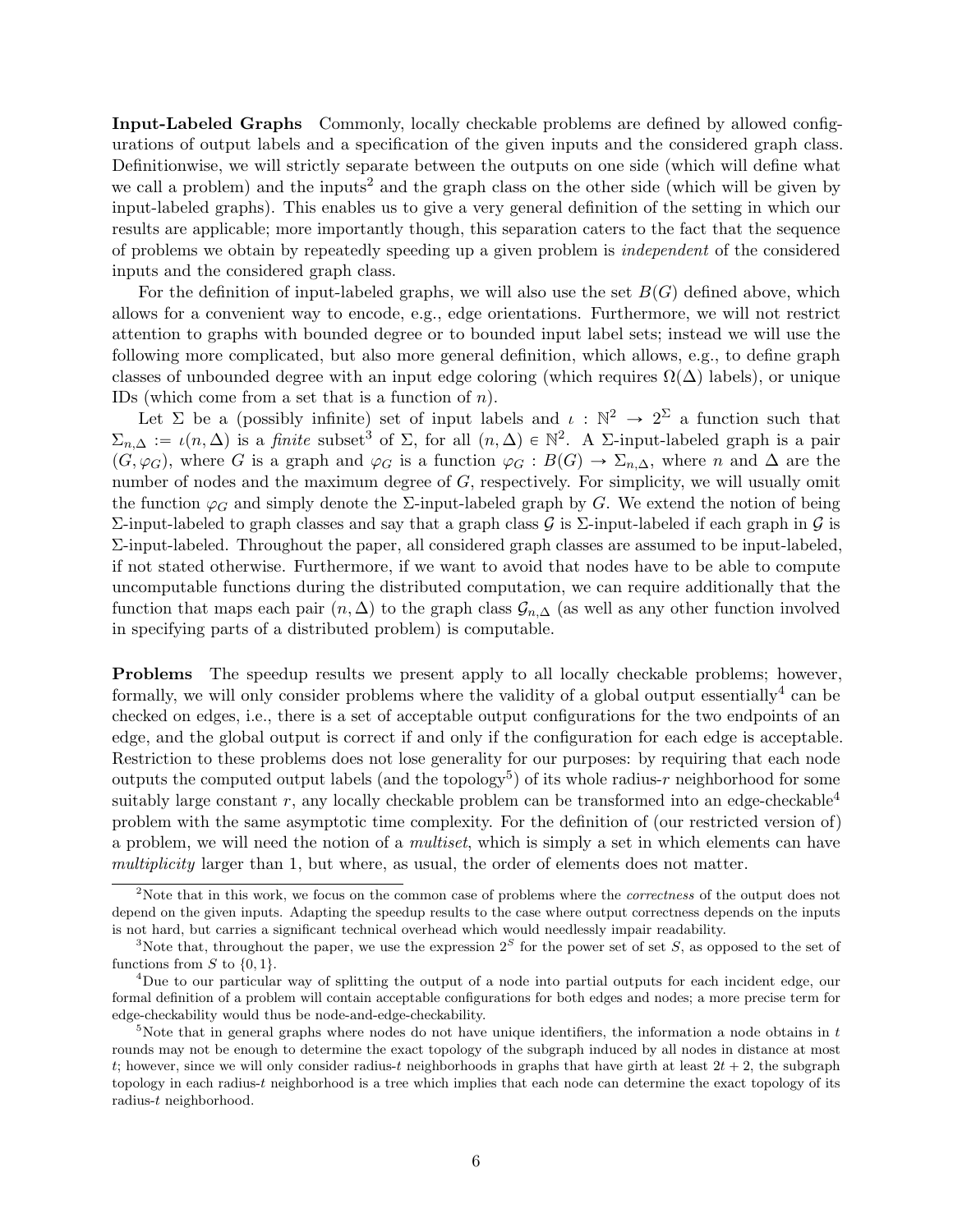Formally, for the scope of this paper, a problem Π is defined by

- 1. a (possibly infinite) set  $\mathcal O$  of output labels,
- 2. a function  $f : \mathbb{N} \to 2^{\mathcal{O}}$  such that  $f(\Delta)$  is a *finite* subset of  $\mathcal{O}$ , for all  $\Delta \in \mathbb{N}$ ,
- 3. a function g that maps each  $\Delta \in \mathbb{N}$  to a set of 2-element multisets where both elements are taken from  $f(\Delta)$ , and
- 4. a function h that maps each  $\Delta \in \mathbb{N}$  to a set of multisets with at most  $\Delta$  elements, all taken from  $f(\Delta)$ .

The specification of f ensures that problems that require the set of output labels to depend<sup>[6](#page-0-0)</sup> on  $\Delta$ , such as  $(\Delta + 1)$ -coloring, are included in our problem definition. The sets  $g(\Delta)$  and  $h(\Delta)$ formalize which output configurations are allowed on an edge  $e = \{u, v\}$  (i.e., at  $(u, e) \in B(G)$ and  $(v, e) \in B(G)$ , resp. at a node v (i.e., at  $(v, e_1), \ldots, (v, e_{d(v)})$ , where  $e_1, \ldots, e_{d(v)}$  are the edges incident to v). For instance, the problem of  $(\Delta + 1)$ -coloring can be described by setting  $\mathcal{O} := \mathbb{N}^+,$  $f(\Delta) := \{1, \ldots, \Delta\}, g(\Delta) := \{ \{c_1, c_2\} \mid c_1, c_2 \in f(\Delta), c_1 \neq c_2\}, h(\Delta) := \{ \{c_1, \ldots, c_i\} \mid 0 \leq i \leq j \}$  $\Delta, c_1 = \cdots = c_i$ .

Combining problems and input-labeled graphs, we define a *realized problem* as a pair  $(\Pi, \mathcal{G})$ , where  $\Pi$  is a problem and  $\mathcal G$  a  $\Sigma$ -input-labeled graph class. For convenience, we may simply use the term "problem" for  $(\Pi, \mathcal{G})$ . We say that an algorithm A solves a realized problem  $(\Pi, \mathcal{G})$  (or, equivalently, that A solves  $\Pi$  on G) if, for any  $\Delta$  and any graph  $G \in \mathcal{G}_{\Delta}$ , A assigns an output  $o_{v,e} \in f(\Delta)$  to each pair  $(v, e) \in B(G)$  such that, for each edge  $e = \{u, v\} \in E(G)$ , the multiset  $\{o_{u,e}, o_{v,e}\}\$ is contained in  $g(\Delta)$ , and for each node  $v \in V(G)$ , the multiset  $\{o_{v,e_1}, \ldots, o_{v,e_{d(v)}}\}\$ is contained in  $h(\Delta)$ .

Model Since we defined inputs to be part of the considered graph class (and hence assigned the duty of providing sufficient symmetry-breaking information to the choice of the graph class), we can use a very weak model of computation. This has the advantage that essentially all problems that are defined in a stronger model, such as the LOCAL model, can also be formulated in our model. The only requirement that we need is that nodes are able to distinguish between their neighbors (or incident edges), which is why we formally choose the port numbering model [\[1\]](#page-31-0) as our model of computation.

In the port numbering model, each node v of the input graph  $G \in \mathcal{G}$  has  $d(v)$  many ports  $1, \ldots, d(v)$  which correspond to the edges incident to v; the two endpoints of an edge may have different ports corresponding to the connecting edge. Each node can communicate with its neighbors by sending messages along the connecting edges. Computation proceeds in synchronous rounds where in each round each node first sends arbitrarily large messages to its neighbors and then, upon receiving the messages sent by its neighbors, performs some arbitrarily complex local computation. Each node executes the same algorithm and has to terminate at some point, upon which it outputs its local part of the global solution (e.g., if the task is to find a proper node coloring, each node outputs its own color). The runtime of such a distributed algorithm is the number of rounds until the last node terminates. In the beginning of the computation, each node  $v$  is aware of the parameters n and  $\Delta$  and sees the input label assigned to  $(v, e) \in B(G)$  for all incident edges e, i.e., one input label per port. When terminating, a node v assigns an output label from  $f(\Delta)$  to each  $(v, e)$ . We

<sup>&</sup>lt;sup>6</sup>Similarly to the case of unique IDs as input labels, one could also allow for problems where the set of output labels depends on  $n$ . However, we are not aware of commonly studied problems of this kind, which is why we chose the simpler definition that only allows a dependence on  $\Delta$ .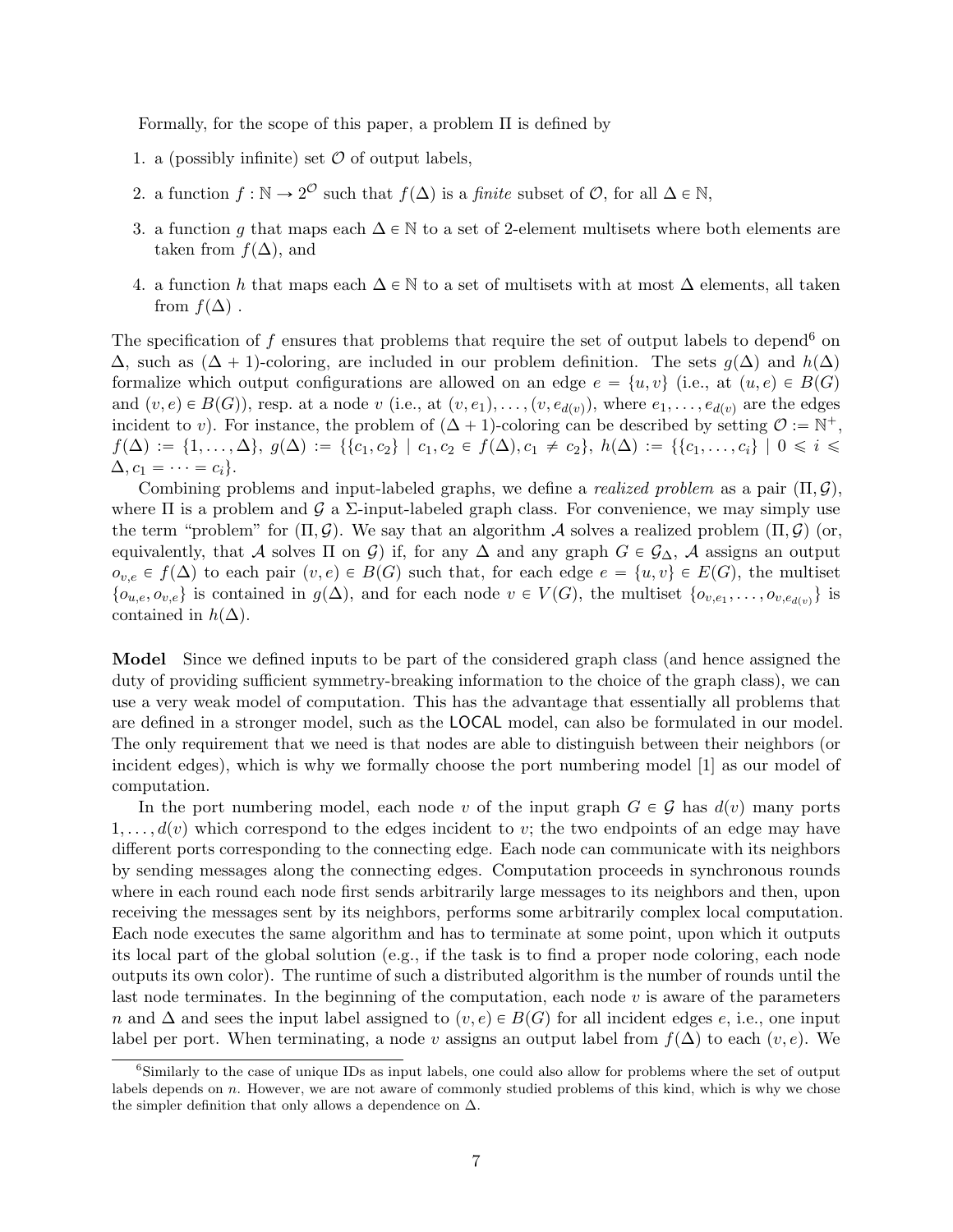are interested in the worst-case runtime of a distributed algorithm, i.e., for worst-case input-labeled graphs with worst-case assignments of port numbers to edges.

A distributed algorithm is correct if the output labels assigned to the elements in  $B(G)$  satisfy the constraints encoded in  $g(\Delta)$  and  $h(\Delta)$  at each edge, resp. node. More precisely, we say that a distributed algorithm solves a realized problem  $(\Pi, \mathcal{G})$  if the above is true for each graph  $G \in \mathcal{G}$ (where  $f(\Delta)$ ,  $g(\Delta)$ ,  $h(\Delta)$  are defined by  $\Pi$ ). In this work, we formally only consider deterministic algorithms; the implications for randomized algorithms have been discussed in Section [2.2.](#page-4-0)

It is well-known that the best a node can do in t rounds of communication is to gather the whole input information contained in its radius-t neighborhood (as well as the topology<sup>[5](#page-0-0)</sup>), and then decide on its output using only the collected information. Hence, a  $T(n, \Delta)$ -round algorithm can be equivalently described as a function that maps each possible radius- $T(n, \Delta)$  neighborhood of a node v to a tuple of  $d(v)$  output labels (one for each port of v, i.e., each  $(v, e) \in B(G)$ ). Note that in this description the degree of v is only fixed when a radius- $T(n, \Delta)$  neighborhood has been chosen.

**Neighborhoods** Let G be a  $\Sigma$ -input-labeled graph. For any node  $v \in V(G)$  and any non-negative integer t, we define the *radius-t neighborhood*  $N^t(v)$  of v (in G) as the collection of information that  $v$  can obtain in t rounds, i.e., the topology of the subgraph of G induced by the set of all nodes in distance at most  $t$  from  $v$ , together with the input information each of these nodes possesses at the very beginning.<sup>[5](#page-0-0)</sup> Similarly, for any edge  $e = \{u, v\}$ , we define the *radius-t neighborhood*  $N^{t}(e)$  of  $e$  $(in G)$  as the collection of information that *both* u and v can obtain in t rounds, i.e., the topology of the subgraph of G induced by the set of all nodes in distance at most t from both u and v, together with the respective input information. For convenience, we may occasionally forget about assigned labels or edges and consider  $N^{t}(v)$  or  $N^{t}(e)$  as unlabeled graphs or sets of nodes. We write  $N_{G}^{t}(v)$ and  $N_G^t(e)$  if we want to specify the underlying graph G. We say that the radius-t neighborhood of a node  $v$  in graph  $G$  and the radius-t neighborhood of a node  $u$  in graph  $H$  are *isomorphic* and write  $N_G^t(v) \cong N_H^t(u)$  if the collection of information v can obtain in t rounds in G is the same as the collection of information u can obtain in t rounds in  $H$ . We define isomorphisms for radius-t edge neighborhoods analogously.

For simplicity, we will abuse notation, and use set operations to describe further collections of information, in the canonical way. For instance, we write  $N^{t}(e) = N^{t}(u) \cap N^{t}(v)$ . In particular, we are interested in "extensions" of such information collections, e.g., the information a node  $v$  can obtain in t rounds that a neighbor  $u$  cannot obtain in t rounds, or the information two neighboring nodes u and v can both obtain in t rounds that v cannot obtain in  $t - 1$  rounds. Hence, for any node v, any edge  $e = \{u, v\}$ , and any positive integer t, we define  $\text{Ext}_e^t(v) := N^t(e) \setminus N^{t-1}(v)$  and  $\text{Ext}^t_v(e) := N^t(v) \setminus N^t(e)$ . Again, we write  $\text{Ext}^t_{e,G}(v)$  and  $\text{Ext}^t_{v,G}(e)$  to specify the underlying graph.

Consider some radius-t neighborhood  $N^t(e)$  of an edge  $e = \{u, v\} \in E(G)$ , and let G be a graph class containing G. We say that  $N^{t}(e)$  has an extension  $Ext_{v}^{t}(e)$  in G (along v) if there is a graph  $H \in \mathcal{G}$  such that  $N^t(e) \cup \text{Ext}^t_v(e) \cong N^t_H(w)$ , where w is some node of H. For convenience, we will identify  $v$  and  $w$  (and other nodes and edges in isomorphic neighborhoods), allowing us, e.g., to specify the output label of  $(v, e)$  in graph H. Analogously, we say that  $N^{t-1}(v)$  has an extension  $Ext_e^t(v)$  in G (along e) if there is a graph  $H \in \mathcal{G}$  such that  $N^{t-1}(v) \cup Ext_e^t(v) \cong N_H^t(e')$ , where e' is some edge of H, and we will identify nodes (and edges) similarly as above.

t-Independence As mentioned in Section [2.2,](#page-4-0) our speedup results require a property called t-independence. This property essentially only exists in graph classes with sufficiently high girth which is the reason (together with the difficulty of determining neighborhood topologies if the girth is too small) why we restrict attention to these classes of graphs. Roughly speaking, t-independence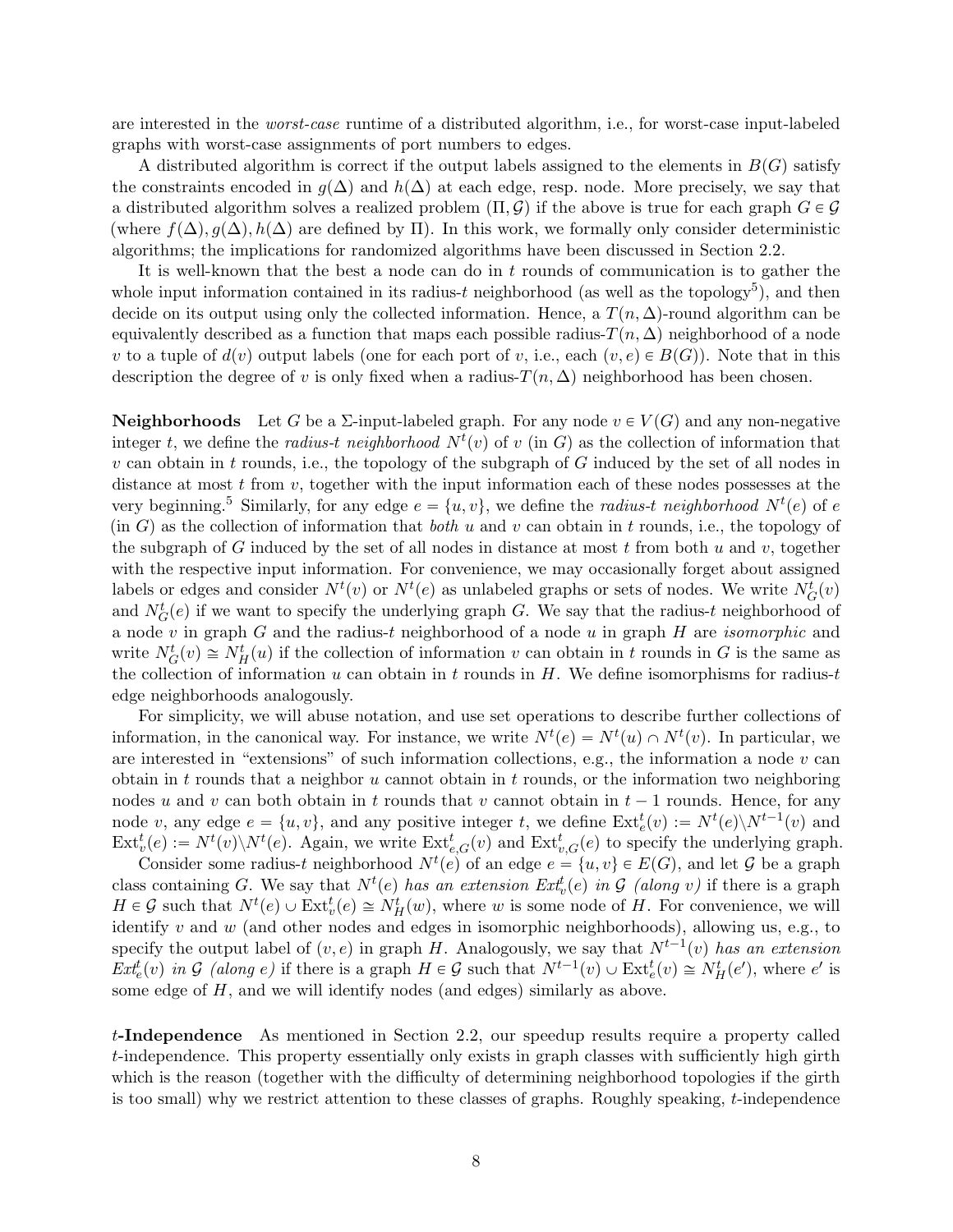

<span id="page-9-0"></span>Figure 1: One of the two requirements for t-independence is that, for any node  $v$ , the sets of extensions of  $N^{t-1}(v)$  along the different incident edges are independent of each other. In other words, for the depicted node of degree 3, if we fix one of the possibilities for the topology and the input labels in the blue area, then this does not change which topologies and input label combinations are possible in the orange and the black area, and vice versa.

is satisfied if for any fixed radius- $(t - 1)$  neighborhood of a node v, the set of extensions along one incident edge e is independent of the sets of extensions along the other incident edges (i.e., fixing an extension along one edge does not influence which extensions are possible along the other edges), and if a similar statment holds for edge neighborhoods. See Figure [1](#page-9-0) for an illustration. Formally, we define *t*-independence as follows.

Let  $\mathcal{G}_{n,\Delta}$  be a ∑-input-labeled graph class consisting of graphs with n nodes and maximum degree  $\Delta$  and let t be a positive integer. We say that  $\mathcal{G}_{n,\Delta}$  is t-independent if for any graph  $G \in \mathcal{G}_{n,\Delta}$ , any node  $v \in V(G)$ , and any edge  $e = \{u, v\} \in E(G)$ , the following two properties are satisfied:

- 1. Set  $\mathcal{EHT}^t_v(e) := \{\text{Ext}^t_{w,H}(e') \mid H \in \mathcal{G}_{n,\Delta}, e' \in E(H), \text{ and } H, e' \text{ satisfy } N^t_H(e') \cong N^t_G(e) \text{ where } t \in \mathcal{E}_{n,\Delta}$ v and w are corresponding nodes under this isomorphism}, and define  $\mathcal{EKT}_{u}^{t}(e)$  analogously. Then, for each element  $X \in \mathcal{EXT}_v^t(e)$  and each element  $X' \in \mathcal{EXT}_u^t(e)$ , there is a graph  $H \in$  $\mathcal{G}_{n,\Delta}$  and an edge  $e' \in E(H)$  such that  $N_H^t(e') \cong N_G^t(e)$ ,  $\text{Ext}_{w,H}^t(e') \cong X$ , and  $\text{Ext}_{x,H}^t(e') \cong X'$ , where, under the given isomorphism,  $w$  corresponds to  $v$ , and  $x$  to  $u$ .
- 2. For each edge  $e' \in E(G)$  incident to v, set  $\mathcal{EHT}^t_{e'}(v) := \{\text{Ext}^t_{e'',H}(w) \mid H \in \mathcal{G}_{n,\Delta}, w \in$  $V(H)$ , and H, w satisfy  $N_H^{t-1}(w) \cong N_G^{t-1}(v)$  where  $e', e''$  are corresponding edges under this isomorphism}. Then, for each indexed family  $(X_{e'})_{e' \in E(G): v \in e'}$  with  $X_{e'} \in \mathcal{EXT}^t_{e'}(v)$ , there is a graph  $H \in \mathcal{G}_{n,\Delta}$  and a node  $w \in V(H)$  such that  $N_H^{t-1}(w) \cong N_G^{t-1}(v)$  and, for all  $e'$  incident to v,  $\text{Ext}^t_{e'',H}(w) \cong X_{e'}$ , where, under the given isomorphism,  $e''$  corresponds to  $e'$ .

While this exact definition of t-independence is cumbersome, the intuition behind it makes it straightforward to check that t-independence is satisfied for the usual symmetry breaking inputs that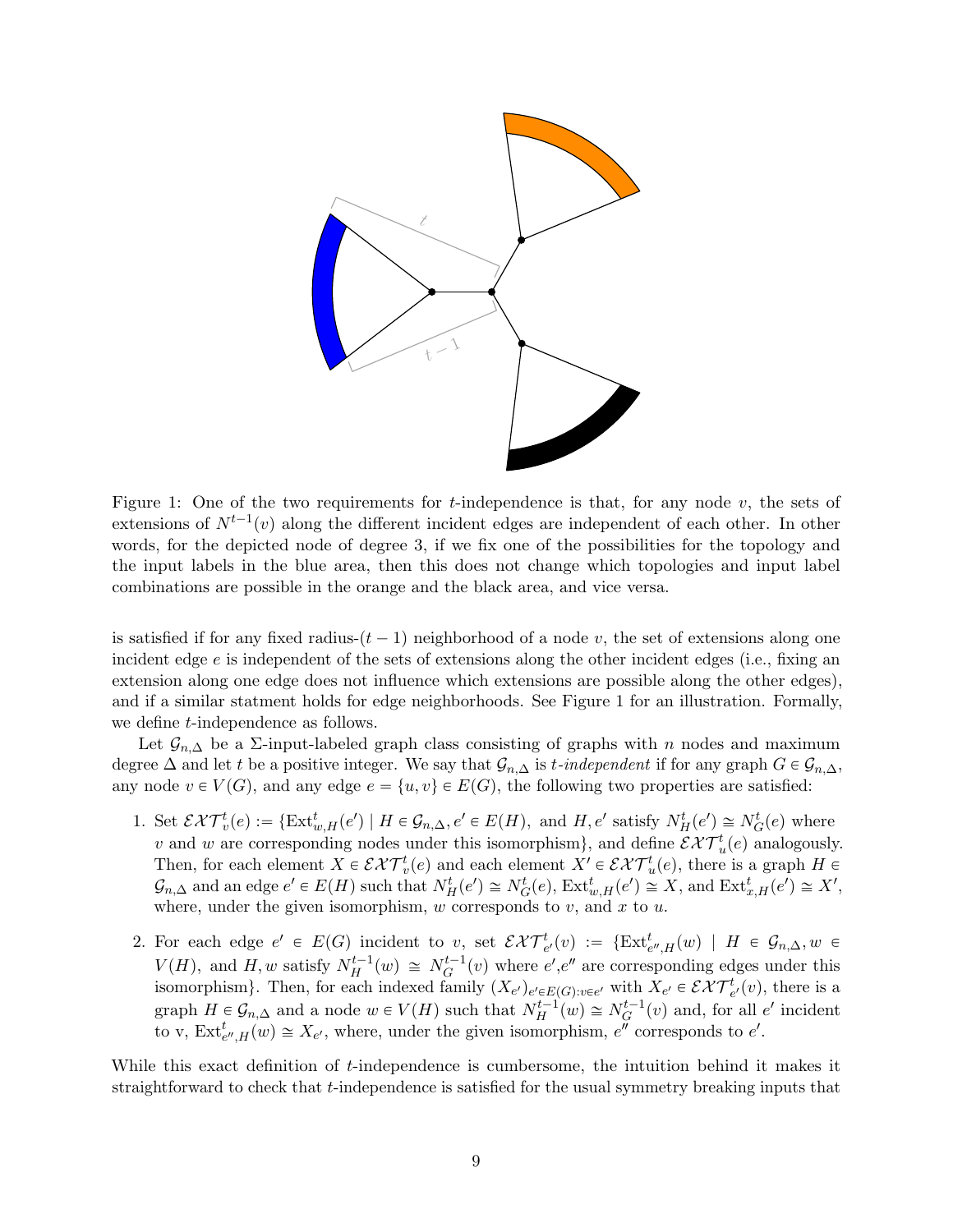do not include unique IDs, such as node colorings, edge colorings<sup>[7](#page-0-0)</sup>, edge orientations, or combinations thereof (in common graph classes with graphs of girth at least  $2t + 2$ ).

If  $\mathcal{G}_{n,\Delta}$  is t'-independent for each  $1 \leq t' \leq t$ , then we say that  $\mathcal{G}_{n,\Delta}$  is  $(\leq t)$ -independent. If  $\mathcal G$  is a graph class such that, for each non-negative  $n, \Delta, \mathcal{G}_{n,\Delta}$  is t-independent (resp.  $(\leq t)$ -independent), then we say that G is t-independent (resp.  $(\leq t)$ -independent). Note that if  $\mathcal{G}_{n,\Delta}$  is empty, it is trivially t-independent for any positive t.

# <span id="page-10-2"></span>4 The Speedup Theorem

In this section, we will present our speedup results and apply them to several problems. We start by defining our automatic speedup that produces a sequence of problems with decreasing runtimes, and subsequently prove our main theorem (Section [4.1\)](#page-10-0). In Section [4.2,](#page-13-0) we introduce an important simplification technique that reduces the complexity of the descriptions of the problems in our sequence (by transforming the problems) and show that this technique is compatible with the main theorem. Then we prove that the main theorem can be extended to settings with unique IDs if we restrict attention to order-invariant algorithms (Section [4.3\)](#page-15-1). In Sections [4.4](#page-16-0) and [4.5,](#page-18-0) we will see how to obtain two known results by applying our speedup, confirming the viability and generality of the speedup technique. Finally, in Section [4.6,](#page-20-0) we will examine the effect of our speedup on weak 2-coloring, giving some intuition for the generalization of weak 2-coloring that is essential for our lower bound proof in Section [5.](#page-23-0)

#### <span id="page-10-0"></span>4.1 The Theorem

In the following, we describe how to transform a given problem  $\Pi$  into a problem  $\Pi_1$  that can be solved one round faster. Our speedup consists of two steps: First we transform Π into a problem  $\Pi_{1/2}$  that, in some sense, can be solved half a round faster, then we transform  $\Pi_{1/2}$  into  $\Pi_1$ . Recall that a t-round distributed algorithm (for  $\Pi$ ) is nothing else than a function that maps each possible radius-t neighborhood  $N^{t}(v)$  to a tuple of outputs for v. By saying that  $\Pi_{1/2}$  can be solved half a round faster, we mean that there is a distributed algorithm for  $\Pi_{1/2}$  where each node v looks only at a neighborhood that is smaller than its radius-t neighborhood  $N<sup>t</sup>(v)$ , but larger than its radius- $(t-1)$  neighborhood  $N^{t-1}(v)$ . More precisely for deciding on the output at  $(v, e)$ , node v looks only at the radius-t neighborhood  $N^t(e)$  of e. An alternative way to look at this is to consider the *edges* of the input graph as the computing entities in an algorithm for  $\Pi_{1/2}$ ; each edge  $e = \{u, v\}$ then decides on the outputs at  $(u, e)$  and  $(v, e)$ . This highlights the inherent *duality* of the two steps in our speedup: both steps are essentially the same with the difference that the role of nodes and edges is swapped.

**Deriving Problems** Let  $\Pi$  be a problem, and let  $\mathcal O$  be the set of output labels and  $f, g, h$  the functions used to define Π. We define the problem  $\Pi_{1/2}$  by specifying the set  $\mathcal{O}_{1/2}$  of output labels and the three required functions  $f_{1/2}$ ,  $g_{1/2}$ , and  $h_{1/2}$  as follows.

We set  $\mathcal{O}_{1/2} := 2^{\mathcal{O}}$  and  $f_{1/2}(\Delta) := 2^{f(\Delta)}$ , and we define  $g_{1/2}(\Delta)$  as the set of all multisets  $\{Y, Z\}$ , where  $Y, Z \in f_{1/2}(\Delta)$ , with the following property:

<span id="page-10-1"></span>1. For any  $y \in Y$ ,  $z \in Z$ , the multiset  $\{y, z\}$  is contained in  $g(\Delta)$ .

<sup>&</sup>lt;sup>7</sup>We assume all symmetry breaking inputs to be given in the natural way, i.e., input for a node  $v$  to be encoded at all  $(v, e') \in B(G)$ , and input for an edge e to be encoded at all  $(u, e) \in B(G)$ . In particular, in a 0-round algorithm each node is aware of the colors and orientations of all incident edges (otherwise t-independence might not be satisfied).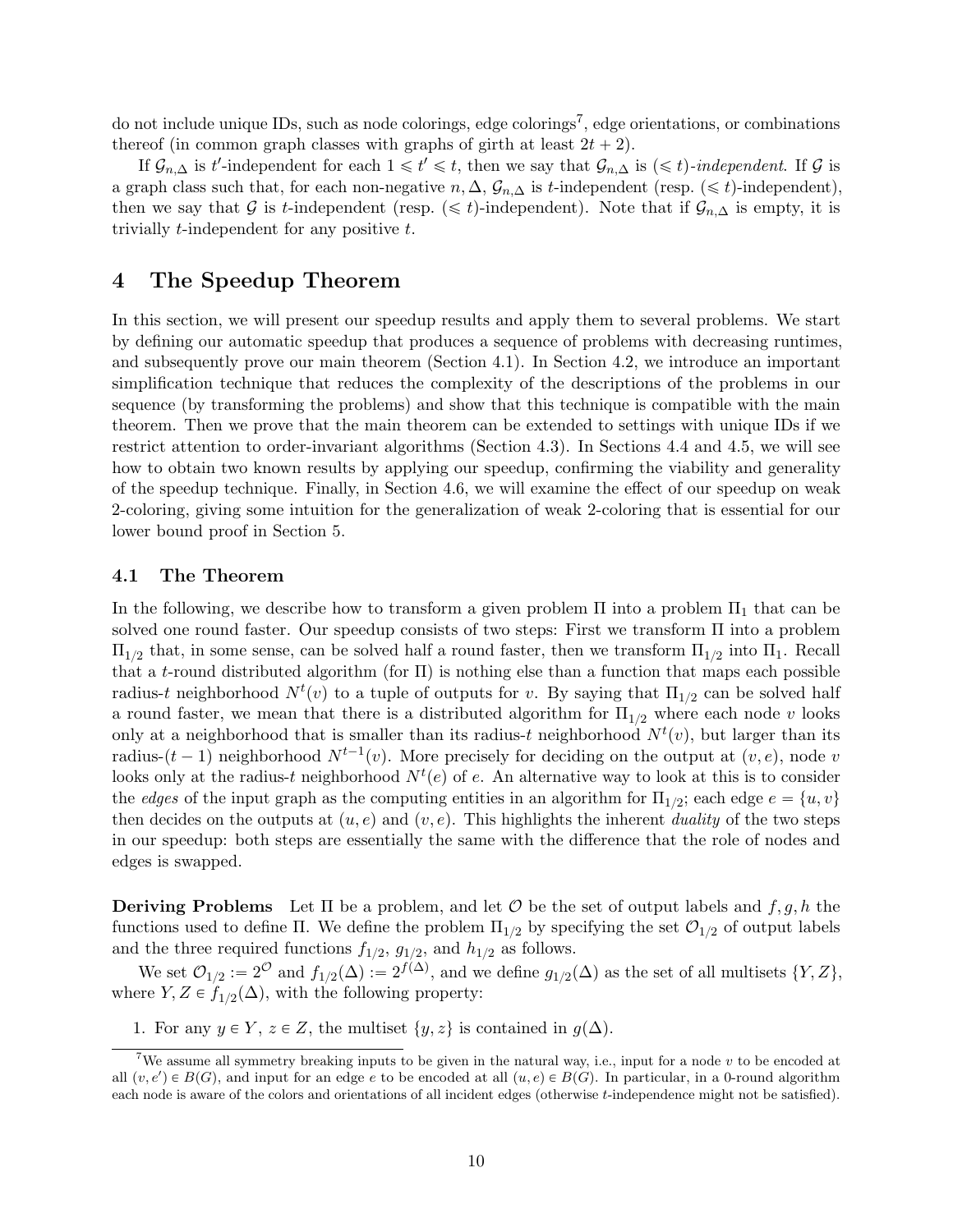We define  $h_{1/2}(\Delta)$  as the set of all multisets  $\{Y_1,\ldots,Y_i\}$ , where  $i \leq \Delta$  and  $Y_1,\ldots,Y_i \in f_{1/2}(\Delta)$ , with the following property:

<span id="page-11-0"></span>2. There exist elements  $y_1 \in Y_1, \ldots, y_i \in Y_i$  such that the multiset  $\{y_1, \ldots, y_i\}$  is contained in  $h(\Delta)$ .

Since  $f(\Delta)$  is finite for all  $\Delta \in \mathbb{N}$ , also  $f_{1/2}(\Delta)$  is finite. Hence,  $\Pi_{1/2}$  indeed satisfies the definition of a problem. Similarly to how we derived  $\Pi_{1/2}$  from  $\Pi$ , we will now derive  $\Pi_1$  from  $\Pi_{1/2}$ . More precisely,  $\Pi_1$  is defined as follows.

We set  $\mathcal{O}_1 := 2^{\mathcal{O}_{1/2}}$  and  $f_1(\Delta) := 2^{f_{1/2}(\Delta)}$ , and we define  $g_1(\Delta)$  as the set of all multisets  $\{Y, Z\}$ , where  $Y, Z \in f_1(\Delta)$ , with the following property:

<span id="page-11-1"></span>3. There exist elements  $y \in Y, z \in Z$  such that the multiset  $\{y, z\}$  is contained in  $g_{1/2}(\Delta)$ .

We define  $h_1(\Delta)$  as the set of all multisets  $\{Y_1, \ldots, Y_i\}$ , where  $i \leq \Delta$  and  $Y_1, \ldots, Y_i \in f_1(\Delta)$ , with the following property:

<span id="page-11-2"></span>4. For any  $y_1 \in Y_1, \ldots, y_i \in Y_i$ , the multiset  $\{y_1, \ldots, y_i\}$  is contained in  $h_{1/2}(\Delta)$ .

With the same reasoning as for  $\Pi_{1/2}$ , we see that  $\Pi_1$  satisfies the definition of a problem. For an illustration of the definitions, we refer to the concrete examples in Sections [4.4–](#page-16-0)[4.6.](#page-20-0) In the same way as we derived  $\Pi_{1/2}$  and  $\Pi_1$  from  $\Pi$ , we can derive problems  $\Pi_{3/2}$  and  $\Pi_2$  from  $\Pi_1$ . In general, set  $\Pi_0 := \Pi$ , and for any positive integer k, define recursively  $\Pi_{k+1/2} := (\Pi_k)_{1/2}$  and  $\Pi_{k+1} := (\Pi_k)_{1}$ .

The intuition behind the definition of  $\Pi_{1/2}$  (and the proof of Theorem [1\)](#page-12-0) is that the restrictions for  $g_{1/2}(\Delta)$  $g_{1/2}(\Delta)$  $g_{1/2}(\Delta)$  $g_{1/2}(\Delta)$  $g_{1/2}(\Delta)$  and  $h_{1/2}(\Delta)$  given in Properties 1 and 2 are just weak enough that an algorithm that looks only at radius- $(t - 1)$  edge neighborhoods can infer correct outputs by simulating an algorithm for  $\Pi$  on the radius-t neighborhoods obtained by extending the radius- $(t - 1)$  edge neighborhoods (with all possible extensions). The tightness of the two properties makes it possible that, conversely, we can also infer a (half-round slower) algorithm for  $\Pi$  from an algorithm for  $\Pi_{1/2}$ . A dual version of the above arguments holds for the relation between  $\Pi_{1/2}$  and  $\Pi_1$ . In the following, we show how to derive the algorithms for  $\Pi_{1/2}$  and  $\Pi_1$  mentioned above from an algorithm for  $\Pi$  in a black box manner (the converse direction will be part of the proof of Theorem [1\)](#page-12-0).

Algorithm Speedup Let  $A$  be an arbitrary algorithm that solves some problem  $\Pi$  on some graph class G. Let  $t_{n,\Delta}$  be the worst-case runtime of A on the graph class  $\mathcal{G}_{n,\Delta}$ . We define an algorithm  $\mathcal{A}_{1/2}$  for  $(\Pi_{1/2}, \mathcal{G})$  as follows.

Consider an arbitrary graph  $G \in \mathcal{G}$ , and let n denote the number of nodes of G, and  $\Delta$  the maximum degree. In the following, we describe how an arbitrary node  $v \in V(G)$  executing  $\mathcal{A}_{1/2}$ decides on the output label it will assign to  $(v, e) \in B(G)$ , where  $e = \{u, v\}$  is some arbitrary edge incident to v. Node v starts executing Algorithm  $\mathcal{A}_{1/2}$  by collecting the radius- $t_{n,\Delta}$  neighborhood of edge e. Note that  $\mathcal{A}_{1/2}$  has access to n and  $\Delta$  and therefore can determine  $t_{n,\Delta}$ . Then, for each output label  $o \in f(\Delta)$ , node v determines whether  $N^{t_{n,\Delta}}(e)$  has an extension  $\text{Ext}^t_v(e)$  in  $\mathcal{G}_{n,\Delta}$  such that v would assign output o to  $(v, e)$  according to A. Let  $O^*$  be the set of all o for which such an extension exists. In other words,  $v$  simulates  $A$  on each radius- $t$  node neighborhood occurring in  $\mathcal{G}_{n,\Delta}$  that can be obtained by extending  $N^{t_{n,\Delta}}(e)$  in direction of v (seen from e), and collects in  $O^*$ all output labels that  $A$  outputs in each such neighborhood at the node-edge pair corresponding to  $(v, e)$ . Finally, node v outputs  $O^* \in 2^{f(\Delta)}$  at  $(v, e)$ . This concludes the description of  $\mathcal{A}_{1/2}$ . We will argue about the correctness and the runtime of  $\mathcal{A}_{1/2}$  (and  $\mathcal{A}_1$ ) in the proof of Theorem [1.](#page-12-0)

Analogously, we define an algorithm  $A_1$  as follows, by deriving it from  $A_{1/2}$ . Again, we focus on the output v assigns to  $(v, e) \in B(G)$  according to  $\mathcal{A}_1$ , where  $G \in \mathcal{G}_{n,\Delta}$ . Similarly to before, v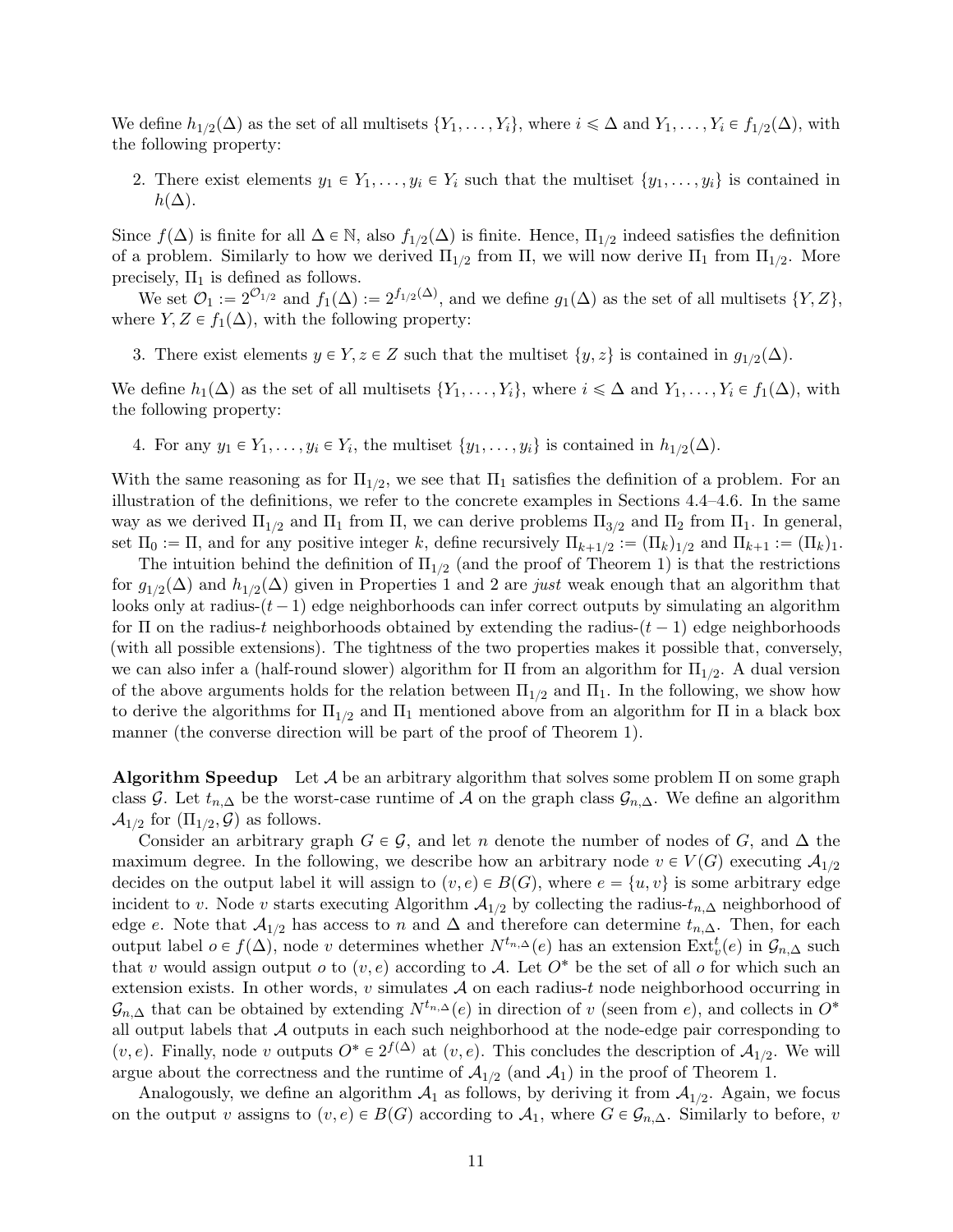starts executing Algorithm  $\mathcal{A}_1$  by collecting the radius- $(t_{n,\Delta}-1)$  neighborhood of v. Then, for each output label  $o \in f_{1/2}(\Delta)$ , node v determines whether  $N^{t_{n}, \Delta-1}(v)$  has an extension  $\text{Ext}_{e}^{t}(v)$  in  $\mathcal{G}_{n,\Delta}$ such that v would assign output o to  $(v, e)$  according to A. Finally, v collects all o for which such an extension exists in a set  $O^* \in 2^{f_{1/2}(\Delta)}$ , and outputs  $O^*$  at  $(v, e)$ . Now we are set to prove our main speedup result.

<span id="page-12-0"></span>**Theorem 1.** Consider some arbitrary problem  $\Pi$  and the derived problem  $\Pi_1$ . Let  $\mathcal{G}_{n,\Delta}$  be a  $\Sigma$ -input-labeled graph class consisting of n-node graphs with maximum degree Δ. Assume that  $\mathcal{G}_{n,\Delta}$ is t-independent for some positive integer t and contains only graphs of girth at least  $2t + 2$ . Then, the following two statements are equivalent:

- (1) There is an algorithm solving  $(\Pi, \mathcal{G}_{n,\Delta})$  in time t.
- (2) There is an algorithm solving  $(\Pi_1, \mathcal{G}_{n,\Delta})$  in time  $t 1$ .

*Proof.* We first show that (1) implies (2). Let A be an algorithm solving  $(\Pi, \mathcal{G}_{n,\Delta})$  in time t. Consider the algorithms  $A_{1/2}$  and  $A_1$  derived from A in the manner described above. We argue that  $\mathcal{A}_{1/2}$  solves  $(\Pi_{1/2}, \mathcal{G}_{n,\Delta})$  and that for deciding on the output assigned to some node-edge pair  $(v, e)$  in the execution of  $\mathcal{A}_{1/2}$ , node v only looks at  $N^t(e)$ . Furthermore, we argue that  $\mathcal{A}_1$  solves  $(\Pi_1, \mathcal{G}_{n,\Delta})$ in time  $t-1$ . The statement that v only looks at  $N^{t}(e)$  directly follows from the definition of  $\mathcal{A}_{1/2}$ ; analogously, the runtime of  $t - 1$  follows from the description of  $A_1$ . Hence, what is left to show is that the two derived algorithms actually solve the two derived realized problems. We start with  $\mathcal{A}_{1/2}$  and  $(\Pi_{1/2}, \mathcal{G}_{n,\Delta}).$ 

Let G be an arbitrary graph in  $\mathcal{G}_{n,\Delta}$ , and let  $v \in V(G)$  be an arbitrary node,  $e_1, \ldots, e_{d(v)} \in E(G)$ the edges incident to v, and  $u \in V(G)$  the other endpoint of  $e = e_1$ . Furthermore, let  $O_{v,e}$  denote the output  $\mathcal{A}_{1/2}$  assigns to  $(v, e)$ , and let the output for other node-edge pairs be denoted analogously. We have to show that A) the multiset  $\{O_{v,e}, O_{u,e}\}\)$  is contained in  $g_{1/2}(\Delta)$ , and B) the multiset  $\{O_{v,e_1}, \ldots, O_{v,e_{d(v)}}\}\$ is contained in  $h_{1/2}(\Delta)$ .

For A), observe that, by the definition of  $A_{1/2}$ , for any two output labels  $o \in O_{v,e}$  and  $o' \in O_{u,e}$ ,  $N^{t}(e)$  has both an extension  $\text{Ext}_{v}^{t}(e)$  in  $\mathcal{G}_{n,\Delta}$  such that A would output o at  $(v,e)$  and an extension  $\text{Ext}^t_u(e)$  in  $\mathcal{G}_{n,\Delta}$  such that A would output o' at  $(u,e)$ . Due to the t-independence of  $\mathcal{G}_{n,\Delta}$ , there is a graph  $H \in \mathcal{G}_{n,\Delta}$  such that the radius- $(t + 1)$  neighborhood of some node  $e' = \{w, x\} \in E(H)$ is isomorphic to  $N^t(e) \cup \text{Ext}^t_v(e) \cup \text{Ext}^t_u(e)$ , which implies that, in H, A would output o at  $(w, e')$ and o' at  $(x, e')$ . Since A solves  $(\Pi, \mathcal{G}_{n,\Delta})$ , it follows that the multiset  $\{o, o'\}$  is contained in  $g(\Delta)$ . We conclude that for any  $o \in O_{v,e}, o' \in O_{u,e}$ , the multiset  $\{o, o'\}$  is contained in  $g(\Delta)$ , which shows that the multiset  $\{O_{v,e}, O_{u,e}\}\$ is contained in  $g_{1/2}(\Delta)$  $g_{1/2}(\Delta)$  $g_{1/2}(\Delta)$ , by Property 1 in the definition of  $\Pi_{1/2}$ .

For B), consider  $N_G^t(v)$ , and let  $o_1, \ldots, o_{d(v)}$  be the outputs v would assign to  $(v, e_1), \ldots, (v, e_{d(v)})$ , respectively, when executing A. Observe that, for any  $1 \leq i \leq d(v)$ ,  $N_G^t(e_i)$  has an extension in  $\mathcal{G}_{n,\Delta}$  such that A would output  $o_i$  at  $(v,e_i)$ , namely  $N_G^t(v) \backslash N_G^t(e_i)$ . Hence, by the definition of  $\mathcal{A}_{1/2}$ , we have  $o_i \in O_{v,e_i}$ . Since the multiset  $\{o_1,\ldots,o_{d(v)}\}$  is contained in  $h(\Delta)$  (due to A solving  $(\Pi, \mathcal{G}_{n,\Delta})$ , it follows that the multiset  $\{O_{v,e_1}, \ldots, O_{v,e_{d(v)}}\}$  is contained in  $h_{1/2}(\Delta)$  $h_{1/2}(\Delta)$  $h_{1/2}(\Delta)$ , by Property 2 in the definition of  $\Pi_{1/2}$ . This concludes the proof showing that  $\mathcal{A}_{1/2}$  solves  $(\Pi_{1/2}, \mathcal{G}_{n,\Delta})$ .

The proof for showing that  $\mathcal{A}_1$  solves  $(\Pi_1, \mathcal{G}_{n,\Delta})$  is analogous. Note that this proof does not rely in any way on the fact that  $\Pi_{1/2}$  and  $A_{1/2}$  are derived from another problem, resp. algorithm. The proof works just as well if we replace  $\Pi_{1/2}$  by any other problem and  $\mathcal{A}_{1/2}$  by any other algorithm that solves the problem on  $\mathcal{G}_{n,\Delta}$  and has the property that each node v decides on the output for  $(v, e)$  by only looking at  $N^t(e)$ .

Now, we show that (2) implies (1). Let  $\mathcal{A}^*$  be an algorithm solving  $(\Pi_1, \mathcal{G}_{n,\Delta})$  in time  $t - 1$ . We derive an algorithm  $\mathcal{A}_{-1/2}^*$  as follows. For each graph  $G \in \mathcal{G}_{n,\Delta}$  and each edge  $e = \{u, v\} \in E(G)$ ,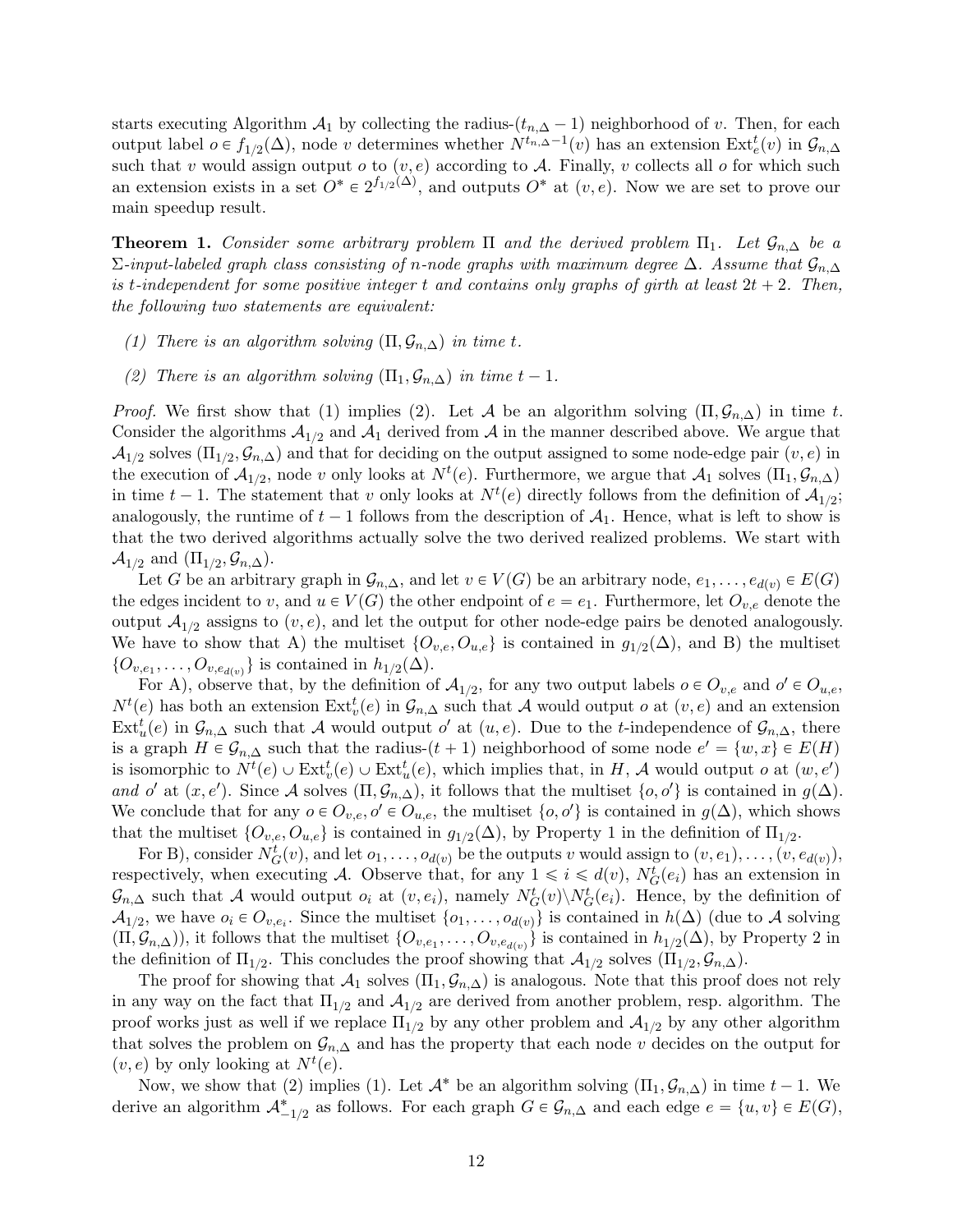let  $O_{v,e}^G$  and  $O_{u,e}^G$  be the outputs  $A^*$  assigns to  $(v,e)$  and  $(u,e)$ , respectively, when executed (by v) on G. Since  $\mathcal{A}^*$  solves  $(\Pi_1, \mathcal{G}_{n,\Delta})$ , there exist elements  $o \in O_{v,e}^G, o' \in O_{u,e}^G$  such that the multiset  $\{o, o'\}$  is contained in  $g_{1/2}(\Delta)$ , by Property [3](#page-11-1) in the definition of  $\Pi_1$ . We define algorithm  $\mathcal{A}_{-1/2}^*$  to output *o* at  $(v, e)$  and *o'* at  $(u, e)$ , when executed on *G*; thereby  $\mathcal{A}_{-1/2}^*$  trivially satisfies one of the two conditions for solving  $(\Pi_{1/2}, \mathcal{G}_{n,\Delta})$  (the one concerning  $g_{1/2}(\Delta)$ ). By Property [4](#page-11-2) in the definition of  $\Pi_1$  (and the fact that  $\mathcal{A}^*$  solves  $\Pi_1$  on G), algorithm  $\mathcal{A}_{-1/2}^*$  also satisfies the other condition, concerning  $h_{1/2}(\Delta)$ . Hence  $\mathcal{A}_{-1/2}^*$  solves  $(\Pi_{1/2}, \mathcal{G}_{n,\Delta})$ . Observe that due to the design of  $\mathcal{A}_{-1/2}^*$ , each node v can determine the output at  $(v, e)$  according to  $\mathcal{A}_{-1/2}^*$  by looking only at  $N^t(e)$ .

Now, using an analogous argumentation, we can define an algorithm  $\mathcal{A}_{-1}^*$  that solves  $(\Pi, \mathcal{G}_{n,\Delta}),$ where each node v can determine the output at  $(v, e)$  by looking only at  $N<sup>t</sup>(v)$ . Hence, there is an algorithm solving  $(\Pi, \mathcal{G}_{n,\Delta})$  in time t.  $\Box$ 

Theorem [1](#page-12-0) provides an explicit version of our speedup guarantees for graph classes  $\mathcal{G}_{n,\Delta}$ . We formulate the implications for general graph classes in the following corollary of Theorem [1.](#page-12-0)

<span id="page-13-1"></span>Corollary 1. Consider some arbitrary problem  $\Pi$ , and let G be a  $\Sigma$ -input-labeled graph class and  $T: \mathbb{N} \times \mathbb{N} \to \mathbb{N}^+$  some function. If, for all  $n, \Delta \in \mathbb{N}$ , it holds that  $\mathcal{G}_{n,\Delta}$  is  $T(n,\Delta)$ -independent and contains only graphs of girth at least  $2T(n, \Delta) + 2$ , then the following two statements are equivalent:

- (1) There is an algorithm solving  $(\Pi, \mathcal{G})$  in time  $T(n, \Delta)$ .
- (2) There is an algorithm solving  $(\Pi_1, \mathcal{G})$  in time  $T(n, \Delta) 1$ .

Note that Theorem [1](#page-12-0) and Corollary [1](#page-13-1) do not contradict the existence of known gaps [\[12,](#page-32-3) [13,](#page-32-4) [24\]](#page-33-0) in the time complexity landscape of LCL problems since the problem obtained after applying our speedup a non-constant number of times is not necessarily an LCL problem anymore (but is still locally checkable).

#### <span id="page-13-0"></span>4.2 Simplification via Maximality

In this section, we will present a technique that simplifies the derived problems  $\Pi_{1/2}$  and  $\Pi_1$  without affecting the correctness of Theorem [1.](#page-12-0) Consider the (common) case that the input labeling of a considered graph class contains some symmetry breaking information for the two endpoints of each edge, i.e., any two nodes  $u, v$  connected by an edge  $e$  can select the same of the two endpoints. We will consider the simplest case that the desired symmetry breaking can be achieved by both nodes by just looking at their 0-round input information, i.e., the respective input graph contains edge orientations (where the orientation of an edge  $e = \{u, v\}$  is encoded in both input labels assigned to  $(u, e)$  and  $(v, e)$ ). Note that if, instead, the nodes have to look up to a distance of 1 (or, more generally, some constant c), as, e.g., in the case of an input node coloring or input IDs, then the simplification technique we present still works for all cases except for the speedup of a 1-round (resp. any  $(\geq c)$ -round) algorithm to a 0-round (resp. one-round-faster) algorithm.

The idea behind the simplification technique is that we can reduce the number of output labels the derived algorithm for  $\Pi_{1/2}$  can use, by making the set  $g_{1/2}(\Delta)$  smaller; as we will show this can be done in a way that ensures that the algorithm (or, more precisely, its adapted version) can still solve (the new version of)  $\Pi_{1/2}$  in the same runtime as before. More specifically, observing that the definition of  $\Pi_{1/2}$  contains an existential and a universal statement, we can replace each multiset  $\{Y,Z\}$  in  $g_{1/2}(\Delta)$  $g_{1/2}(\Delta)$  $g_{1/2}(\Delta)$  by some  $\{Y',Z\}$  with  $Y'\supsetneq Y$  if  $\{Y',Z\}$  still satisfies the universal Property 1 in the description of  $\Pi_{1/2}$  $\Pi_{1/2}$  $\Pi_{1/2}$ ; the correctness of the existential Property 2 is not affected by this and  $g_{1/2}(\Delta)$  shrinks. The symmetry breaking on edges mentioned above is a necessary ingredient for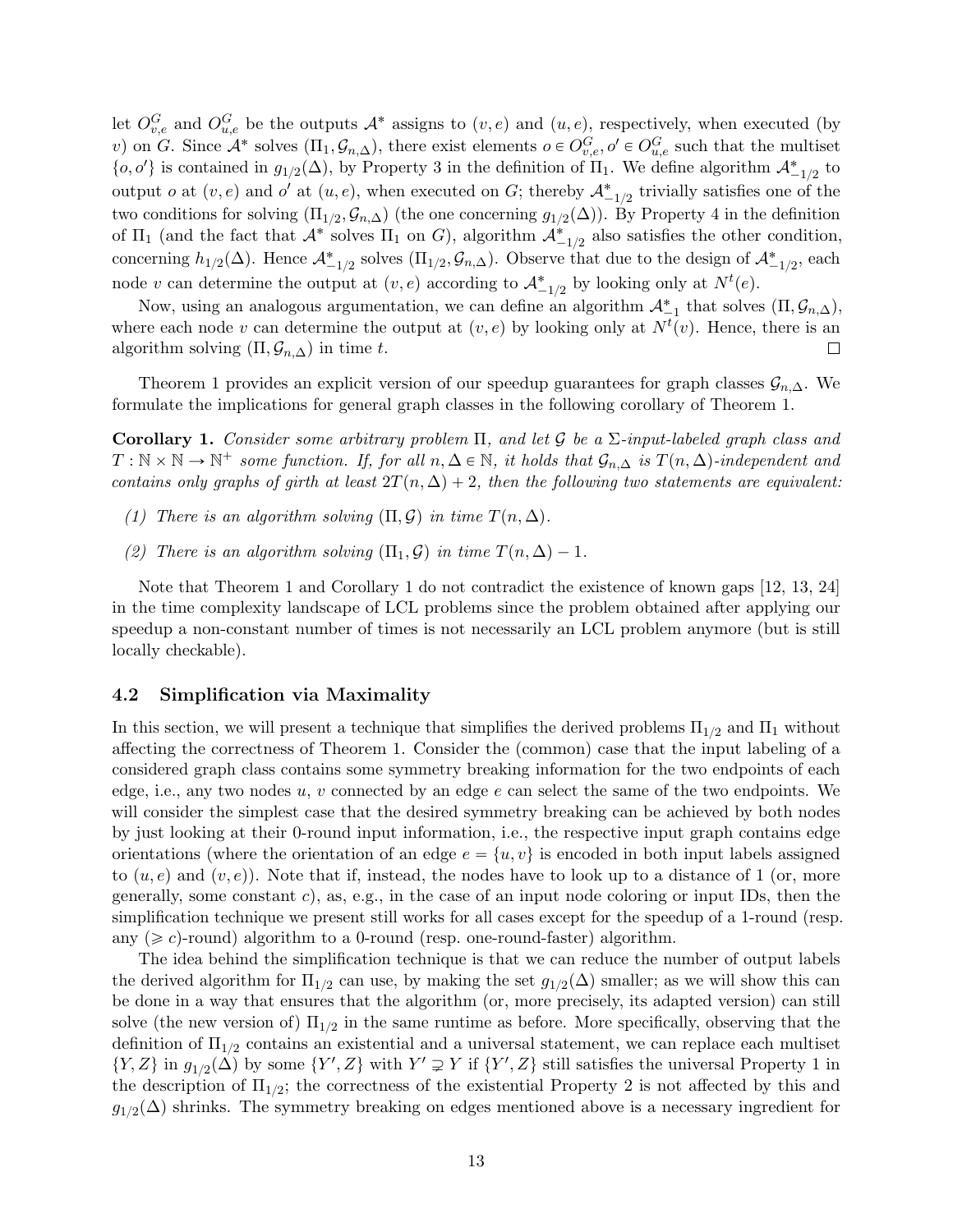performing this process in a consistent manner (in the dual case for  $\Pi_1$ , we need analogously a symmetry breaking for nodes; however, this is already provided by the port numbers). As we will see in Sections [4.4–](#page-16-0)[4.6,](#page-20-0) this approach can lead to a significant decrease in usable outputs. For a simplified problem, we may compress the problem description by assuming that the respective  $\mathcal O$ and  $f(\Delta)$  contain only those outputs that can actually occur in a correct solution (i.e., that occur in both some multiset contained in  $g(\Delta)$  and some multiset contained in  $h(\Delta)$ .

**Simplified Problems** We obtain the simplified version  $\Pi'_{1/2}$  $\Pi'_{1/2}$  $\Pi'_{1/2}$  of  $\Pi_{1/2}$  by replacing Property 1 in the description of  $\Pi_{1/2}$  by the following extension:

<span id="page-14-1"></span>5. For any  $y \in Y$ ,  $z \in Z$ , the multiset  $\{y, z\}$  is contained in  $g(\Delta)$  and the sets Y and Z are maximal with this property, i.e., for any  $Y' \supsetneq Y$ , the multiset  $\{Y', Z\}$  does not satisfy Property [1,](#page-10-1) and for any  $Z' \supsetneq Z$ , the multiset  $\{Y, Z'\}$  does not satisfy Property [1.](#page-10-1)

Analogously, we obtain the simplified version of  $\Pi_1$  by replacing Property [4](#page-11-2) by the following extension:

6. For any  $y_1 \in Y_1, \ldots, y_i \in Y_i$ , the multiset  $\{y_1, \ldots, y_i\}$  is contained in  $h_{1/2}(\Delta)$  and the sets  $Y_1, \ldots, Y_i$  are maximal with this property, i.e., for any  $1 \leq j \leq i$ , it holds that, for any  $Y'_j \supsetneq Y_j$ , the multiset  $\{Y_1, \ldots, Y_{j-1}, Y'_j, Y_{j+1}, \ldots, Y_i\}$  does not satisfy Property [4.](#page-11-2)

However, just performing the latter replacement as it is will result in a (simplified) problem that is derived from  $\Pi_{1/2}$ , not from  $\Pi'_{1/2}$ . Hence, we define  $\Pi'_{1}$  by not only performing the above replacement, but also replacing  $g_{1/2}$  by  $g'_{1/2}$  in Property [3,](#page-11-1) where  $g'_{1/2}$  is the analogue to  $g_{1/2}$  in  $\Pi'_{1/2}$  (and actually the only part in which the definitions of  $\Pi_{1/2}$  and  $\Pi'_{1/2}$  differ). Now, similarly to above we can define simplified problems recursively for any positive k by setting  $\Pi'_{k+1/2} := (\Pi'_k)'_{1/2}$  and  $\Pi'_{k+1} := (\Pi'_k)'_1$ . Note that for simplicity, we write, e.g.,  $g_{1/2}$  instead of  $g'_{1/2}$  when talking about the simplified problem  $\Pi_{1/2}'$  if it is clear which problem is considered.

In the following theorem, we show that Theorem [1](#page-12-0) still holds if we replace a derived problem by its simplified version. Naturally, this implies that also an analogous version of Corollary [1](#page-13-1) holds for our simplified problems. Moreover, from the proof of Theorem [2,](#page-14-0) it follows that we can arbitrarily decide after which performed problem derivation we apply the simplification technique and after which we do not, without affecting the runtime of the derived problem.

<span id="page-14-0"></span>**Theorem 2.** If we augment the conditions of Theorem [1](#page-12-0) by the requirement that the inputs for the graphs from  $\mathcal{G}_{n,\Delta}$  contain an orientation for each edge, then the following two statements are equivalent:

- (1) There is an algorithm solving  $(\Pi, \mathcal{G}_{n,\Delta})$  in time t.
- (2) There is an algorithm solving  $(\Pi'_1, \mathcal{G}_{n,\Delta})$  in time  $t 1$ .

Proof. Recall that, as observed in the proof of Theorem [1,](#page-12-0) the speedup of one round is actually obtained by two *independent* speedups, going from  $\Pi$  to  $\Pi_{1/2}$  and from  $\Pi_{1/2}$  to  $\Pi_1$ . In particular, the fact that  $\Pi_{1/2}$  is a derived problem is not relevant for the second speedup. Therefore (and due to the two speedups being analogous), it is enough to argue that if there is an algorithm  $\mathcal A$  solving  $(\Pi_{1/2}, \mathcal{G}_{n,\Delta})$  by looking only at radius-t edge neighborhoods, then there is also an algorithm  $\mathcal{A}'$ solving  $(\Pi'_{1/2}, \mathcal{G}_{n,\Delta})$  by looking only at radius-t edge neighborhoods, and vice versa. Going from  $\mathcal{A}'$ to A is easy: since  $\Pi'_{1/2}$  is a more restrictive version of  $\Pi_{1/2}$ , any algorithm solving  $(\Pi'_{1/2}, \mathcal{G}_{n,\Delta})$  also solves  $(\Pi_{1/2}, \mathcal{G}_{n,\Delta})$ , hence setting  $\mathcal{A} := \mathcal{A}'$  is sufficient.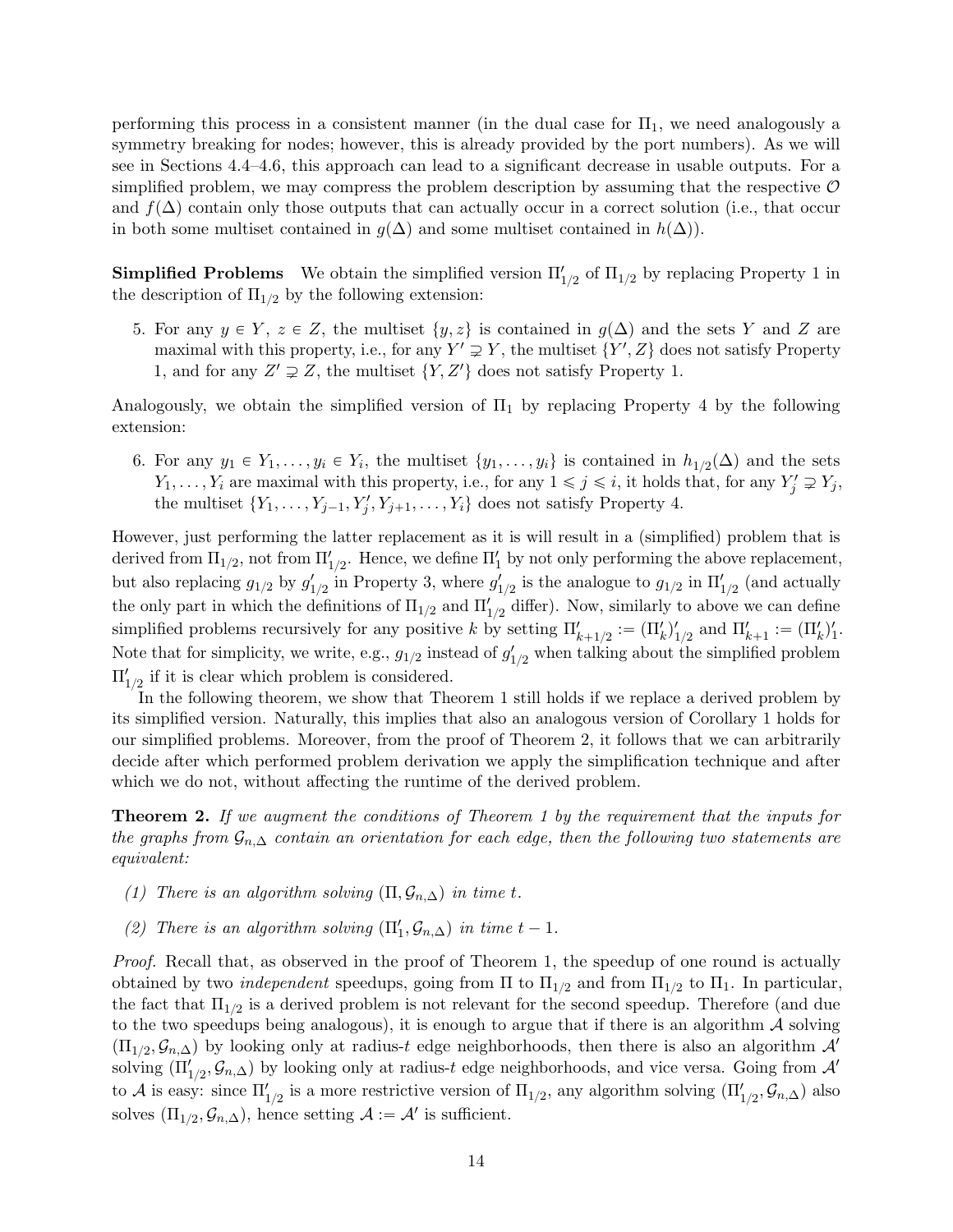For the other direction, given an algorithm  $A$  as described above, we transform it into an algorithm  $\mathcal{A}'$  as described above, as follows. Consider an arbitrary edge  $e = \{u, v\}$  in some graph  $G \in \mathcal{G}_{n,\Delta}$ . From the orientation of e, nodes u and v infer an ordering of the set  $\{u, v\}$  in some fixed way (so, both  $u$  and  $v$  infer the same ordering, in 0 rounds). Then,  $u$  and  $v$  compute the outputs  $O_{u,e}$  and  $O_{v,e}$  of A at  $(u, e)$  and  $(v, e)$ , respectively. Since these two outputs are uniquely defined by  $N^{t}(e)$  (and A), both u and v can compute both outputs by only looking at  $N^{t}(e)$ . Now both nodes do the following (internally, in 0 additional rounds), where we assume w.l.o.g. that  $u$  is first in the computed ordering. First, in a fixed way<sup>[8](#page-0-0)</sup>, they pick a set  $O \supseteq O_{u,e}$ ,  $O \in f_{1/2}(\Delta)$  that is maximal among all such sets with the property that the multiset  $\{O, O_{v,e}\}$  satisfies Property [1](#page-10-1) in the definition of  $\Pi_{1/2}$ . Then, analogously, they pick a set  $O' \supseteq O_{v,e}$ ,  $O' \in f_{1/2}(\Delta)$  that is maximal among all such sets with the property that the multiset  $\{O, O'\}$  satisfies Property [1.](#page-10-1) Finally, u outputs O at  $(u, e)$ , and v outputs O' at  $(v, e)$ . Now it is straightforward to check that algorithm  $\mathcal{A}'$ , defined in this way, actually solves  $(\Pi'_{1/2}, \mathcal{G}_{n,\Delta})$ , and each node v can determine the output at  $(v, e)$  by only looking at  $N^t(e)$ .  $\Box$ 

#### <span id="page-15-1"></span>4.3 Order-Invariant Algorithms

As mentioned in Section [2.2,](#page-4-0) if we are interested in runtime bounds as a function of  $\Delta$ , then restricting our attention to order-invariant algorithms allows our speedup to be applied to models where nodes are equipped with unique IDs, such as the LOCAL model. The following theorem extends Theorems [1](#page-12-0) and [2](#page-14-0) (and, consequently, the respective corollaries) to the case of order-invariant algorithms and is an important building block in our lower bound proof for weak 2-coloring. Recall that an order-invariant algorithm [\[24\]](#page-33-0) is defined as an algorithm where each node's output only depends on the relative order of the IDs it sees (and possibly other input information), but not their absolute values (i.e., if the input ID assignment in the view of a node v is changed to another assignment with the same ordering of the nodes according to the IDs, then the output of  $v$  must remain the same).

<span id="page-15-0"></span>**Theorem 3.** Consider some arbitrary problem  $\Pi$  and the derived problems  $\Pi_1$  and  $\Pi'_1$ . Let  $\mathcal{G}_{n,\Delta}$  be a  $\Sigma$ -input-labeled graph class consisting of n-node graphs with maximum degree  $\Delta$ . Assume that  $\mathcal{G}_{n,\Delta}$  is t-independent for some positive integer t and contains only graphs of girth at least  $2t + 2$ . Let  $S \subseteq \mathbb{N}^+$  be a finite set of identifiers satisfying  $|S| \geq 4\Delta^{2t}$ . Let  $\mathcal{G}'_{n,\Delta}$  be the class consisting of all<sup>[9](#page-0-0)</sup> (input-labeled) graphs obtained by taking a graph from  $\mathcal{G}_{n,\Delta}$  and assigning unique identifiers from S to the nodes of the graph. Then, the following statements are equivalent:

- (1) There is an order-invariant algorithm solving  $(\Pi, \mathcal{G}'_{n,\Delta})$  in time t.
- (2) There is an order-invariant algorithm solving  $(\Pi_1, \mathcal{G}'_{n,\Delta})$  in time  $t 1$ .
- (3) There is an order-invariant algorithm solving  $(\Pi'_1, \mathcal{G}'_{n,\Delta})$  in time  $t-1$ .

*Proof.* We first show that  $(1)$  implies  $(2)$ . Assume there is some order-invariant algorithm solving  $(\Pi, \mathcal{G}'_{n,\Delta})$  in time t, and for convenience, denote this algorithm by A. Our theorem would follow from Theorem [1](#page-12-0) if  $\mathcal{G}'_{n,\Delta}$  was t-independent; unfortunately, we only know that  $\mathcal{G}_{n,\Delta}$  is t-independent. We circumvent this issue by adapting our definition of the two algorithms  $A_{1/2}$  and  $A_1$ . Recall the definition of  $A_{1/2}$ . We change it only very slightly, as follows, again focusing on the output a

<sup>&</sup>lt;sup>8</sup>More formally, this is to say that u and v apply a deterministic algorithm to infer which maximal superset of  $O_{u,e}$  is picked (based on knowing  $O_{u,e}$  and  $O_{v,e}$ ), so that both nodes pick the same superset.

<sup>&</sup>lt;sup>9</sup>If  $|S| < n$ , then  $\mathcal{G}'_{n,\Delta}$  is empty. If one wants to avoid empty graph classes, one can simply require  $|S| \geq$  $\max(4\Delta^{2t}, n)$ , here and in Lemma [4.](#page-29-0)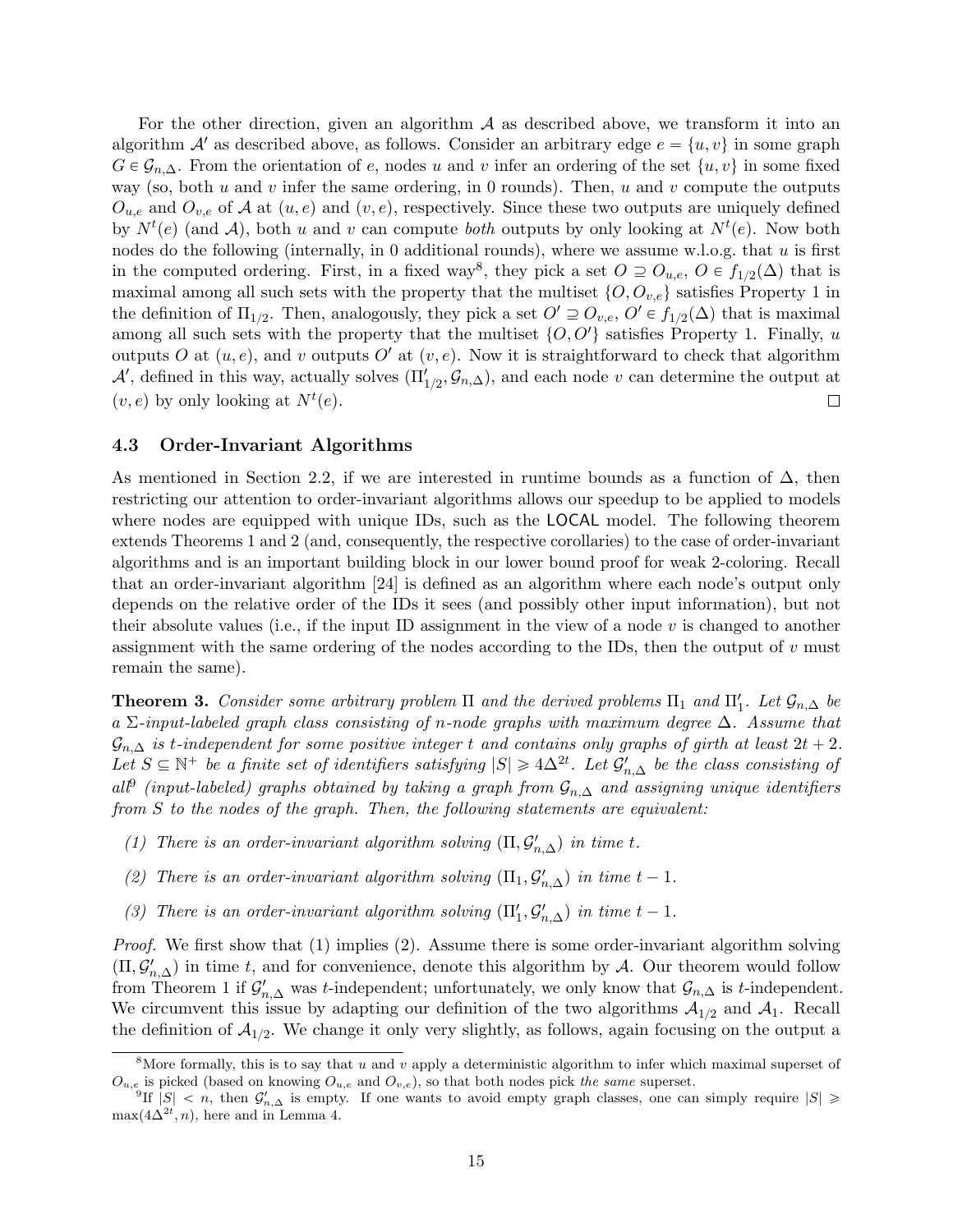node  $v \in V(G)$  will assign to  $(v, e) \in B(G)$ , where  $G \in \mathcal{G}'_{n,\Delta}$ . Directly after collecting the radius-t neighborhood of edge  $e$ , node v internally changes the IDs assigned to the nodes in  $N<sup>t</sup>(e)$ . More precisely, in a fixed way, depending only on the relative ID values (i.e., in an order-invariant way), each ID is changed (to some ID from S) so that the order of the nodes in  $N^{t}(e)$  according to their IDs stays the same and any two of these IDs differ by at least  $2\Delta^t + 1$ . By our constraint on the size of S, this is possible as the number of nodes in  $N^{t}(e)$  is at most  $2\Delta^{t-1}$ . After that, node v proceeds as given in the definition of  $A_{1/2}$ . Clearly, this new version of  $A_{1/2}$  is order-invariant and each node only looks at  $N^{t}(e)$ ; in the following we argue that it also solves  $(\Pi_{1/2}, \mathcal{G}'_{n,\Delta})$ .

For seeing that the argumentation in proof part B) of Theorem [1](#page-12-0) still works, it is sufficient to observe that the set  $O_{v,e}$  our modified  $A_{1/2}$  outputs at  $(v, e)$  is a superset of the set the original  $A_{1/2}$ would output at  $(v, e)$ . This is the case due to the order-invariance of A and the fact that  $2\Delta^t$  is at least as large as the number of nodes in  $N^{t}(v) \backslash N^{t}(e)$  (so, for each actual ID assignment to  $N^{t}(v)$ , there is an ID assignment with the same order on the nodes in  $N<sup>t</sup>(v)$  that respects v's internal ID choices for the nodes in  $N^t(e)$ ). Looking at the individual steps in proof part A) of Theorem [1,](#page-12-0) we see that, apart from changing  $N^t(e)$  by updating the IDs as done by v internally, the only argument we have to change due to our new definition of  $A_{1/2}$  is the argument where the t-independence is used. However, instead of using the (non-existent) t-independence of  $\mathcal{G}'_{n,\Delta}$ , we can simply use the t-independence of  $\mathcal{G}_{n,\Delta}$ , combined with the order-invariance of A and the fact that  $2\Delta^t$  is at least as large as the number of nodes in  $N^{t}(v) \backslash N^{t}(e)$  and  $N^{t}(u) \backslash N^{t}(e)$  together (where u is the other endpoint of e). An analogous adaptation of  $A_1$  (derived from the adapted  $A_{1/2}$ ) combined with an analogous proof adaptation yields our first implication.

For the implication from (2) to (1), we can use an analogous argumentation to the one given in the proof of Theorem [1.](#page-12-0) The only place where we have to be careful is when we choose elements  $o \in O_{v,e}^g, o' \in O_{u,e}^G$  (such that  $\{o, o'\} \in g_{1/2}(\Delta)$ ) during the definition of  $\mathcal{A}_{-1/2}^*$  (and in the analogous place during the definition of  $\mathcal{A}_{-1}^*$ ). Here, in order to ensure the order-invariance of  $\mathcal{A}_{-1/2}^*$ , we have to choose o and o' in a way that ensures that the same  $o, o'$  are chosen for the same *relative* ID assignments in  $N^t(e)$ . This is possible due to the order-invariance of  $\mathcal{A}^*$ .

For the implication from (2) to (3), observe that the same algorithm transformation ("from  $\mathcal A$ to  $\mathcal{A}^{\prime\prime}$ ) as performed in the proof of Theorem [2](#page-14-0) (where, in the current case, we infer the required edge orientations from the (relative) IDs) ensures that the obtained algorithm solves  $(\Pi'_{1/2}, \mathcal{G}'_{n,\Delta})$ in time  $t - 1$ ; moreover, as the outputs given by the transformed algorithm depend only on the outputs given by the initial algorithm and the inferred edge orientations, the order-invariance of the transformed algorithm follows from the order-invariance of the initial algorithm. Since the above statements hold analogously for the case of  $(\Pi'_1, \mathcal{G}'_{n,\Delta})$  (instead of  $(\Pi'_{1/2}, \mathcal{G}'_{n,\Delta})$ ), the desired implication follows. The implication from (3) to (2) is shown as in the proof of Theorem [2.](#page-14-0)  $\Box$ 

#### <span id="page-16-0"></span>4.4 Warm-up I: Sinkless Coloring and Sinkless Orientation

In this section, we will apply our speedup technique to the problem of sinkless orientation. As we will see, our technique gives a deterministic version of the randomized speedup for sinkless orientation presented in [\[9\]](#page-32-0), showing that our speedup in some sense encompasses known techniques for concrete problems as special cases. In particular, the duality between sinkless orientation and sinkless coloring which is essential for the lower bound proof in [\[9\]](#page-32-0) is automatically produced by our speedup.

The problem of sinkless coloring (as it is given in [\[9\]](#page-32-0)) is defined as follows: Given a  $\Delta$ -regular edge ∆-colored graph, each node has to output an orientation for each incident edge such that the two endpoints of an edge agree on the orientation of the edge and each node has at least one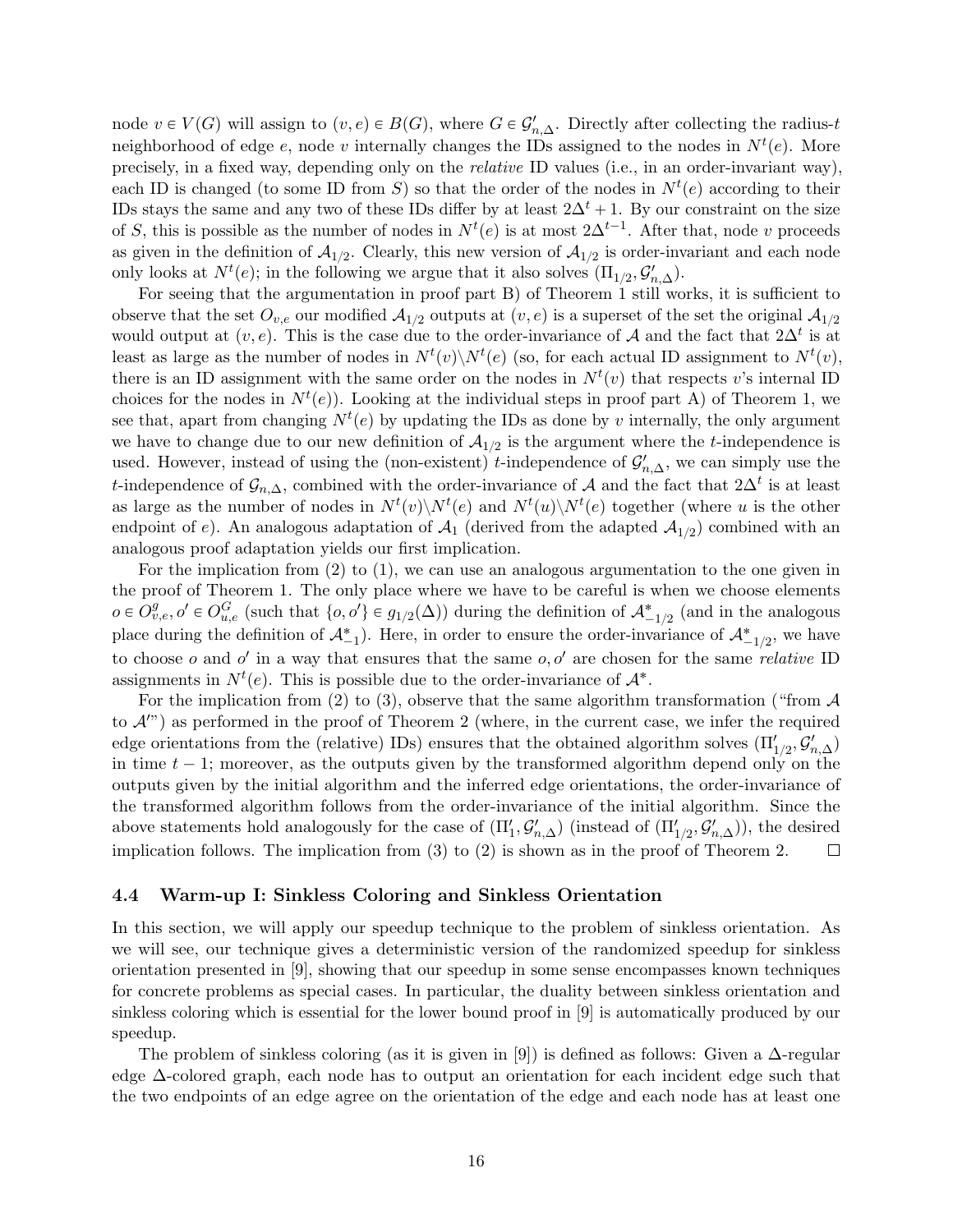outgoing edge.

While our speedup does not require the edge coloring, we will add edge orientations to the input in order to be able to apply our simplification technique. Note that adding edge orientations or some other symmetry breaking information as input is *required* in the deterministic case since the random bits used to break symmetry in the randomized case are not available and the edge coloring alone is not sufficient for breaking symmetry.

While it is possible to set our initial problem  $\Pi$  to be sinkless orientation (in which case the derived problem  $\Pi_{1/2}$  is also sinkless orientation, roughly speaking because the output for sinkless orientation describes an *edge* property), it is more natural to choose  $\Pi$  to be the dual problem called sinkless coloring (since for this problem the output describes a *node* property). Sinkless coloring is defined as follows: Given a ∆-regular edge ∆-colored graph, each node has to output one of the edge colors such that at least one of the two endpoints of any edge outputs a different color than the color of the edge.

Due to our choice of having one output per element of  $B(G)$ , not per node, there is a simple (and canonical) way to encode this problem in our setting, even without an input edge coloring. Define  $\Pi$  as follows (where an output of 1 at  $(v, e)$ ) indicates that v chooses the color of e). Set

$$
f(\Delta) := \mathcal{O} := \{0, 1\} ,
$$
  
\n
$$
g(\Delta) := \{\{0, 0\}, \{0, 1\}\} ,
$$
  
\n
$$
h(\Delta) := \{\{0, \dots, 0, 1\}\} ,
$$

where the only element of  $h(\Delta)$  is a multiset with  $\Delta$  elements. Applying our speedup transformation, we obtain for the derived problem  $\Pi_{1/2}$ 

$$
f_{1/2}(\Delta) = \mathcal{O}_{1/2} = \{ \{ \}, \{ 0 \}, \{ 1 \}, \{ 0, 1 \} \},
$$
  
\n
$$
g_{1/2}(\Delta) = \{ \{ \{ 0 \}, \{ 0 \} \}, \{ \{ 0 \}, \{ 1 \} \}, \{ \{ 0 \}, \{ 0, 1 \} \} \},
$$
  
\n
$$
h_{1/2}(\Delta) = \{ \{ Y_1, \ldots, Y_{\Delta} \} \mid Y_i \in f_{1/2}(\Delta) \text{ for all } 1 \le i \le \Delta, 1 \in Y_1, 0 \in Y_j \text{ for all } 2 \le j \le \Delta \}.
$$

Applying our simplification technique, we see that the only element of  $g_{1/2}(\Delta)$  that is maximal is  $\{\{0\}\{0,1\}\}\.$  Hence, we obtain for  $\Pi'_{1/2}$ 

$$
f_{1/2}(\Delta) = \mathcal{O}_{1/2} = \{ \{0\}, \{0, 1\} \} ,
$$
  
\n
$$
g_{1/2}(\Delta) = \{ \{ \{0\}, \{0, 1\} \} \} ,
$$
  
\n
$$
h_{1/2}(\Delta) = \{ \{ Y_1, \dots, Y_{\Delta} \} | Y_i \in f_{1/2}(\Delta) \text{ for all } 1 \le i \le \Delta, Y_1 = \{0, 1\} \} .
$$

Writing 0 for  $\{0\}$  and 1 for  $\{0, 1\}$ , we can describe  $\Pi'_{1/2}$  equivalently by

$$
f_{1/2}(\Delta) = \mathcal{O}_{1/2} := \{0, 1\} ,
$$
  
\n
$$
g_{1/2}(\Delta) = \{\{0, 1\}\},
$$
  
\n
$$
h_{1/2}(\Delta) = \{\{Y_1, \dots, Y_{\Delta}\} \mid Y_i \in \{0, 1\} \text{ for all } 1 \leq i \leq \Delta, Y_1 = 1\} .
$$

This specification describes exactly the problem of sinkless orientation, where an output of 1 at  $(v, e)$  indicates that v orients e away from itself, and an output of 0 at  $(v, e)$  that v orients e towards itself. Now, deriving  $\Pi_{1/2}$  leads to the problem  $\Pi_1$  specified by

$$
f_1(\Delta) = \mathcal{O}_1 = \{ \{ \}, \{ 0 \}, \{ 1 \}, \{ 0, 1 \} \},
$$
  
\n
$$
g_1(\Delta) = \{ \{ Y, Z \} \mid Y, Z \in f_1(\Delta), 0 \in Y, 1 \in Z \},
$$
  
\n
$$
h_1(\Delta) = \{ \{ Y_1, \dots, Y_{\Delta} \} \mid Y_i \in f_1(\Delta) \setminus \{ \emptyset \} \text{ for all } 1 \leq i \leq \Delta, Y_1 = \{ 1 \} \}.
$$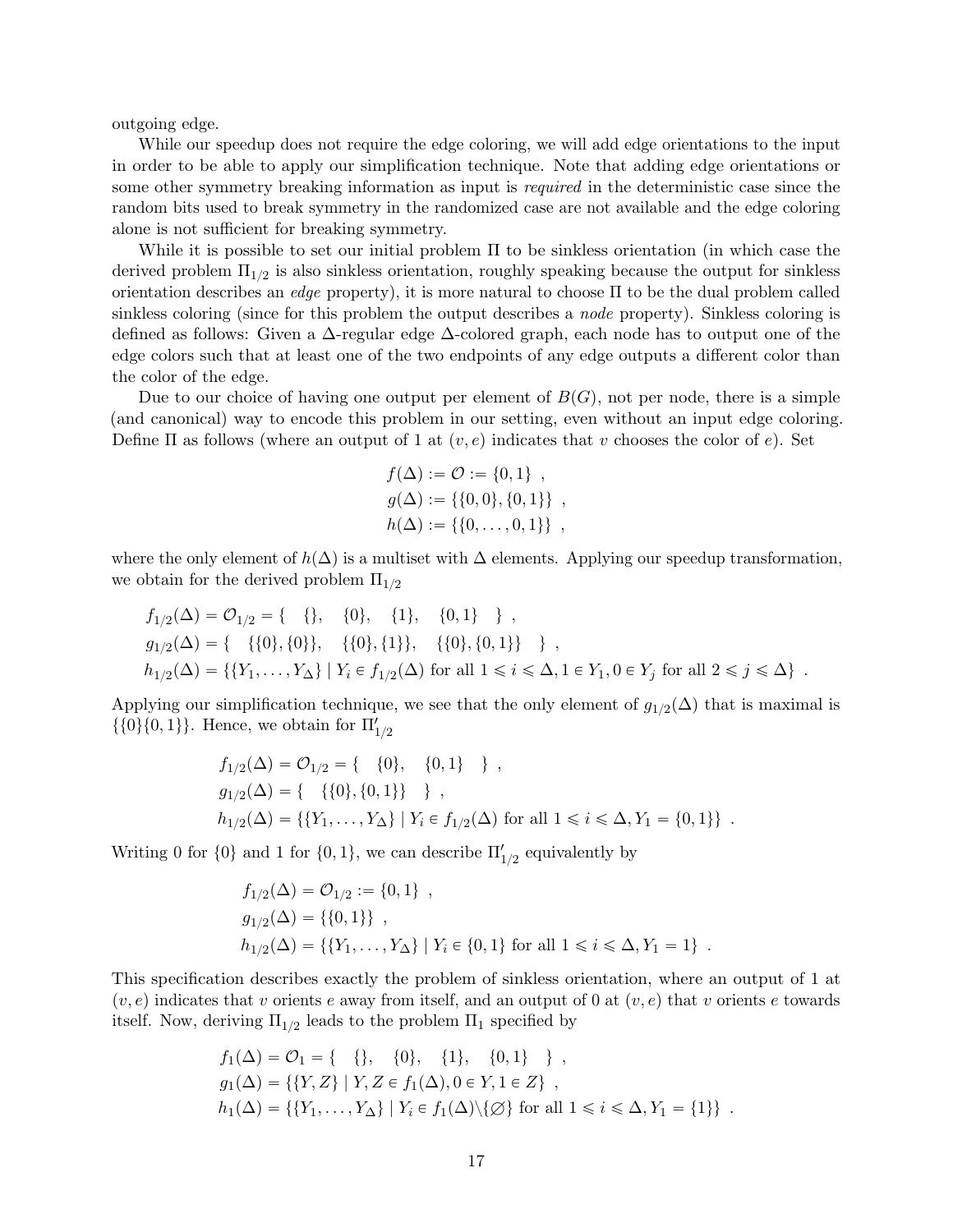Observing that the only maximal element of  $h_1(\Delta)$  is  $\{\{1\}, \{0, 1\}, \ldots, \{0, 1\}\}\$ , we see that  $\Pi'_1$  is given by

$$
f_1(\Delta) = \mathcal{O}_1 = \{ \{1\}, \{0,1\} \},
$$
  
\n
$$
g_1(\Delta) = \{ \{(0,1), \{1\}\}, \{(0,1), \{0,1\}\} \},
$$
  
\n
$$
h_1(\Delta) = \{ \{\{1\}, \{0,1\}, \dots, \{0,1\}\} \}.
$$

Writing 0 for  $\{0, 1\}$  and 1 for  $\{1\}$ , we see that we are back at sinkless coloring, i.e.,  $\Pi_1 = \Pi$ .

Applying Theorem [2](#page-14-0) iteratively, we see that the existence of a t-independent graph class  $G_{n,\Delta}$  of girth at least  $2t + 2$  implies that any t-round algorithm for sinkless coloring can be transformed into a 0-round algorithm for sinkless coloring. Since the latter does not exist, whereas, for any  $\Delta \geq 3$ , such high-girth t-independent graph classes exist for some  $t \in \Omega(\log n)$  (as can be shown using [\[8,](#page-32-12) Chapter III, Theorem 1.4', or, in the case of an input edge-coloring, [\[9,](#page-32-0) Lemma 9]), we obtain an  $\Omega(\log n)$  lower bound for sinkless coloring, and therefore also for sinkless orientation, for each  $\Delta \geq 3$ .

#### <span id="page-18-0"></span>4.5 Warm-up II: Color Reduction

In this section, we will give an example of how to use our speedup to obtain a (well-known) upper bound. The problem we are interested in is the problem of properly 3-coloring a ring in the LOCAL model. Cole and Vishkin [\[14\]](#page-32-1) and Goldberg et al. [\[18\]](#page-33-3) gave an upper bound of  $O(\log^* n)$  for this problem, which was subsequently proved to be tight by Linial [\[22\]](#page-33-1). The upper bound is based on the idea of interpreting the given unique IDs (which are bitstrings of length  $O(\log n)$ ) as colors and then reduce the number of colors in each round of the distributed computation exponentially. Other methods of achieving such an exponential (or doubly exponential) color reduction were devised later  $(see, e.g., [21, 23, 26]).$  $(see, e.g., [21, 23, 26]).$  $(see, e.g., [21, 23, 26]).$  $(see, e.g., [21, 23, 26]).$  $(see, e.g., [21, 23, 26]).$  $(see, e.g., [21, 23, 26]).$  $(see, e.g., [21, 23, 26]).$ 

We show that our speedup provides a doubly exponential color reduction (on rings). In order to achieve this result, we make use of the technique for upper bounds outlined in Section [2.1:](#page-3-0) after deriving problem  $\Pi_1$  from  $\Pi$ , we change  $\Pi_1$  to a problem that is provably at least as hard as  $\Pi_1$  and has a much simpler description. As we will see in the following, if  $\Pi$  is the problem of k-coloring, then the resulting problem is k'-coloring for some k' satisfying  $k \in O(\log \log k')$ . We will focus on the case of  $k = 4$  before arguing about general k.

Formally, we can describe 4-coloring as follows<sup>[10](#page-0-0)</sup>.

$$
f(\Delta) := \mathcal{O} := \{1, 2, 3, 4\},
$$
  
\n
$$
g(\Delta) := \{\{y, z\} \mid y, z \in \{1, 2, 3, 4\}, y \neq z\},
$$
  
\n
$$
h(\Delta) := \{\{y, y\} \mid 1 \leq y \leq 4\}.
$$

For the derived and simplified problem  $\Pi'_{1/2}$ , we obtain

$$
f_{1/2}(\Delta) = \mathcal{O}_{1/2} = \{ Y \subseteq \{1, 2, 3, 4\} \mid 1 \le |Y| \le 3 \},
$$
  
\n
$$
g_{1/2}(\Delta) = \{ \{Y, Z\} \mid Y, Z \in f_{1/2}(\Delta), Y \cap Z = \emptyset, Y \cup Z = \{1, 2, 3, 4\} \},
$$
  
\n
$$
h_{1/2}(\Delta) = \{ \{Y, Z\} \mid Y, Z \in f_{1/2}(\Delta), Y \cap Z \neq \emptyset \}.
$$

 $10$ Note that we use in the description that the input graphs we are interested in are rings. Since our notion of a problem, however, is independent of the actually considered input graphs, we still have to define the three functions  $f, g, h$  for any  $\Delta$ . The problem descibed by our specification is also defined on graph classes that do not only contain rings, but it might be the case that there is no algorithm that solves the respective realized problem.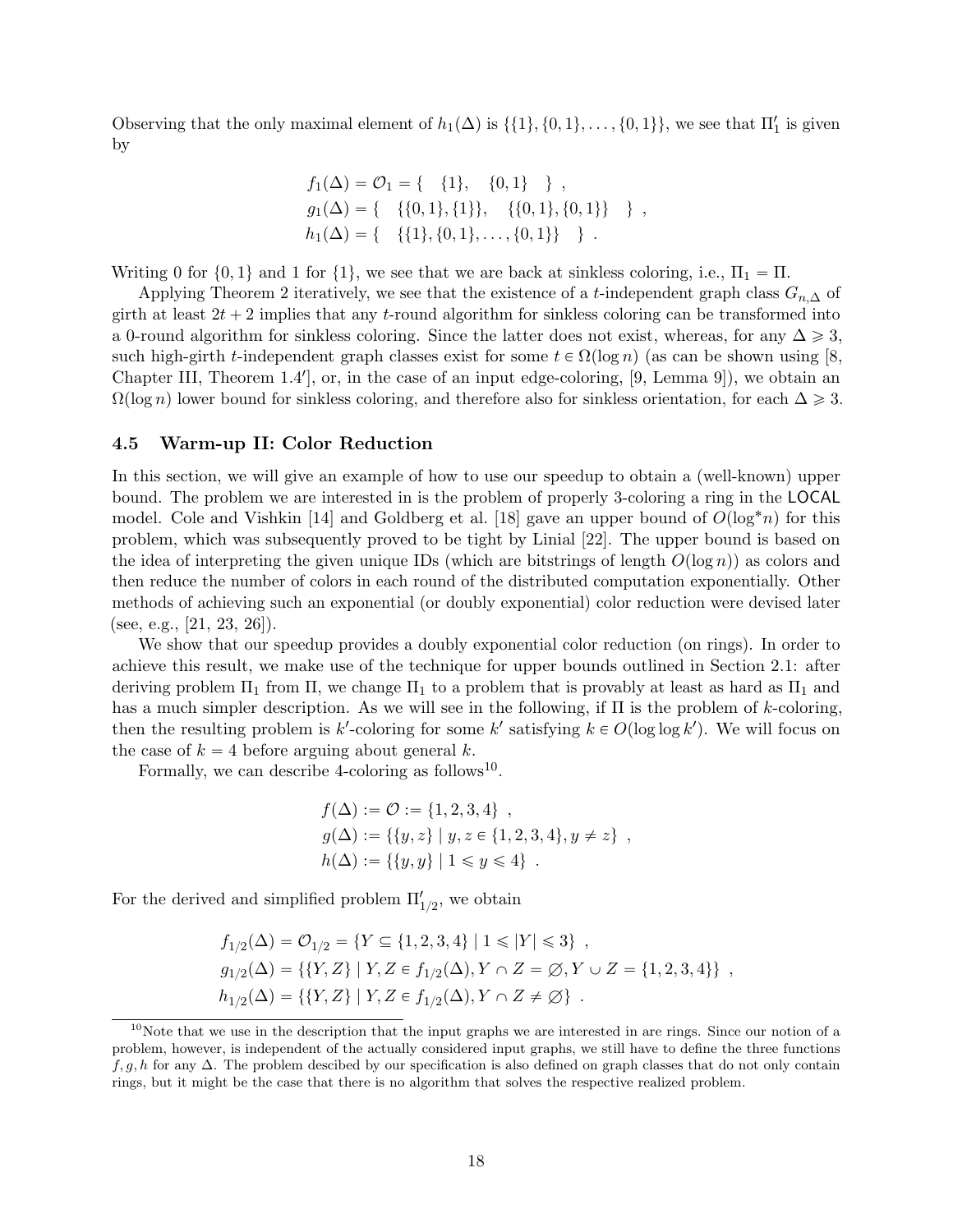After the following derivation, we do not apply our simplification technique, hence obtaining problem  $\Pi$ <sub>1</sub> characterized by

$$
f_1(\Delta) = \mathcal{O}_1 = 2^{\mathcal{O}_{1/2}},
$$
  
\n
$$
g_1(\Delta) = \{ \{ \mathcal{Y}, \mathcal{Z} \} \mid \mathcal{Y}, \mathcal{Z} \in f_1(\Delta), \text{ and there exist } Y \in \mathcal{Y}, Z \in \mathcal{Z} \text{ with } \{ Y, Z \} \in g_{1/2}(\Delta) \},
$$
  
\n
$$
h_1(\Delta) = \{ \{ \mathcal{Y}, \mathcal{Z} \} \mid \mathcal{Y}, \mathcal{Z} \in f_1(\Delta), \{ Y, Z \} \in h_{1/2}(\Delta) \text{ for all } Y \in \mathcal{Y}, Z \in \mathcal{Z} \}.
$$

Now we transform  $\Pi_1$  into a problem  $\Pi_1^*$  that is at least as hard as  $\Pi_1$ , by removing outputs from  $f_1(\Delta)$  while also (potentially) removing elements from  $g_1(\Delta)$  and  $h_1(\Delta)$ . More specifically, our new output set  $f_1^*(\Delta) = \mathcal{O}_1^*$  contains exactly the sets  $\mathcal{Y} \in f_1(\Delta)$  with the following properties:

- For each  $Y \in \mathcal{Y}$ , we have  $|Y| = 2$ .
- For each set  $Z \subset \{1, 2, 3, 4\}$  with  $|Z| = 2$ , exactly one of Z and the complement of Z (in  $\{1, 2, 3, 4\}$  is an element of  $\mathcal{Y}$ .

We argue that this particular choice for  $f_1^*(\Delta)$  satisfies two desirable properties, namely, that  $\{\mathcal{Y}, \mathcal{Z}\}\in g_1(\Delta)$  for any  $\mathcal{Y}, \mathcal{Z}\in f_1^*(\Delta)$  with  $\mathcal{Y}\neq \mathcal{Z}$ , and  $\{\mathcal{Y}, \mathcal{Y}\}\in h_1(\Delta)$  for any  $\mathcal{Y}\in f_1^*(\Delta)$ . For the first property, observe that, for any  $\mathcal{Y}, \mathcal{Z} \in f_1^*(\Delta)$  with  $\mathcal{Y} \neq \mathcal{Z}$ , there must be some set  $Z \subset \{1, 2, 3, 4\}$ with  $|Z| = 2$  such that Z is contained in exactly one of Y and Z. It follows that the other of the two contains the complement of Z, which in turn implies that there are elements  $Y \in \mathcal{Y}, Z' \in \mathcal{Z}$  which are complementary (in  $\{1, 2, 3, 4\}$ ). We conclude that  $\{Y, Z\} \in g_{1/2}(\Delta)$ , which implies  $\{\mathcal{Y}, \mathcal{Z}\} \in g_1(\Delta)$ .

For the second property, observe that, for any  $\mathcal{Y} \in f_1^*(\Delta)$  and any  $Y, Y' \in \mathcal{Y}$ , we know that Y and Y' are not complementary. Since both Y and Y' are sets of cardinality 2, it follows that  $Y \cap Y' \neq \emptyset$ , which in turn implies that  $\{Y, Y'\} \in h_{1/2}(\Delta)$ . Hence,  $\{Y, Y\} \in h_1(\Delta)$ .

Let  $g_1^*(\Delta)$  be obtained from  $g_1(\Delta)$  by removing all contained multisets  $\{\mathcal{Y}, \mathcal{Z}\}\$  with  $\mathcal{Y} = \mathcal{Z}$ . Similarly, let  $h_1^*(\Delta)$  be obtained from  $h_1(\Delta)$  by removing all contained multisets  $\{\mathcal{Y}, \mathcal{Z}\}$  with  $\mathcal{Y} \neq \mathcal{Z}$ . Let k' denote the number of elements of  $f_1^*(\Delta)$ . Due to the two properties of  $f_1^*(\Delta)$  we just proved and by renaming the elements of  $f_1^*(\Delta)$ , we can now describe  $\Pi_1^*$  as follows.

$$
f_1^*(\Delta) = \mathcal{O}_1^* = \{1, ..., k'\},
$$
  
\n
$$
g_1^*(\Delta) = \{\{y, z\} \mid y, z \in \{1, ..., k'\}, y \neq z\},
$$
  
\n
$$
h_1^*(\Delta) = \{\{y, y\} \mid 1 \leq y \leq k'\}.
$$

We conclude that  $\Pi_1^*$  is the k'-coloring problem.

Counting the number of elements of  $f_1^*(\Delta)$ , we obtain  $k' = 2^{\binom{4}{2}/2}$ . Analogously to the special case of  $k = 4$ , we can derive the problem  $\prod_{1}^{*}$  for general even  $k \geq 4$  (where  $\Pi$  is defined as k-coloring). A close look at the general version of  $f_1^*(\Delta)$  reveals that we then obtain  $k' = 2^{\binom{k}{k/2}}^2$ , which implies  $k' \geq 2^{2^{k/2}}$  if  $k \geq 6$ . Applying our speedup theorems, we conclude that the existence of a k'-coloring algorithm implies the existence of a k-coloring algorithm that requires at most one additional round. Since  $2^{2^{k/2}}$  is a monotone function, this implies an (asymptotically) doubly exponential speedup per round, which in turn implies an  $O(\log^* n)$  upper bound for 3-coloring a ring. Note that, since our speedup theorems require t-independence, we will not assume that the given IDs are globally unique, but only that any two adjacent nodes have different IDs (which constitutes a coloring). However, since this assumption is weaker than assuming globally unique IDs and we are proving an upper bound, the bound directly applies to the LOCAL model.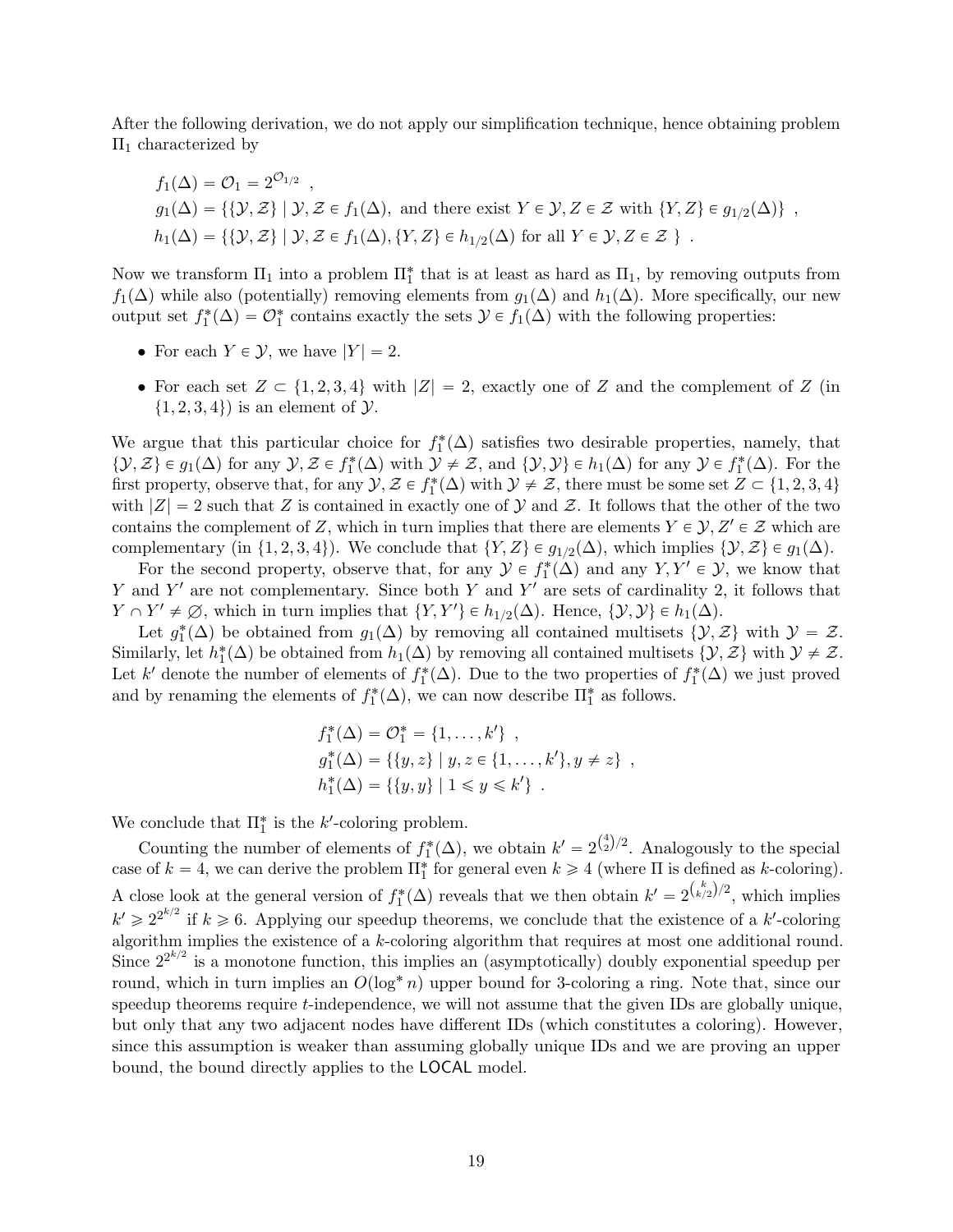#### <span id="page-20-0"></span>4.6 Weak 2-coloring

The goal of this section is to give an intuition for the generalization of weak 2-coloring we use to prove our lower bound in Section [5.](#page-23-0) Recall that, in order to apply our speedup technique iteratively without having to look at each problem in the produced problem sequence individually, we would like to start with a problem  $\Pi$  for which applying our speedup technique results in some problem that can be relaxed to a problem that is very similar to  $\Pi$ . Ideally, the relaxed problem is the same as Π except for that some parameters in the problem description are different. Also, our initial problem  $\Pi$  should be similar to the problem we want to prove a lower bound for, i.e., weak 2-coloring; the simplest case would be that Π is a relaxation of weak 2-coloring so that lower bounds for Π immediately apply to weak 2-coloring.

In order to obtain some intuition for the effects of our speedup on problems that are similar to weak 2-coloring, the obvious approach is to apply the speedup to weak 2-coloring itself, which we do in the following. Recall that in the weak 2-coloring (resp. weak k-coloring) problem, each node has to output a color from, say, the set  $\{1, 2\}$  (resp.  $\{1, \ldots, k\}$ ), such that there is at least one neighbor with a different color (or the node has no neighbors). Note that this formulation of the problem is not even edge-checkable; before we can apply our speedup we first have to bring weak 2-coloring in a form that adheres to our definition of a problem.

**Problem**  $\Pi$  Consider the following problem  $\Pi$ : Each node has to output a color from  $\{1, 2\}$  and a pointer to an adjacent node. The output is correct if each node  $v$  points to a node that has a different color than v. Formally, we can describe  $\Pi$  by setting

$$
f(\Delta) := \mathcal{O} := \{1, 2\} \times \{\rightarrow, \bullet\},
$$
  
\n
$$
g(\Delta) := \{ \{ (y, y'), (z, z') \} \mid y, z \in \{1, 2\}, y', z' \in \{\rightarrow, \bullet\}, y \neq z \lor y' = \bullet = z' \},
$$
  
\n
$$
h(\Delta) := \{ \{ (y_1, y'_1), \dots, (y_\Delta, y'_\Delta) \} \mid y_1, \dots, y_\Delta \in \{1, 2\}, y_1 = \dots = y_\Delta, y'_1 = \rightarrow, y'_2 = \dots = y'_\Delta = \bullet \}.
$$

Note that, in the formal description, we use the fact that we are only interested in  $\Delta$ -regular graphs since we will prove our lower bound in Section [5](#page-23-0) already for this class of graphs.

Clearly, Π satisfies our definition of a problem; furthermore, we argue that if there is an algorithm solving weak 2-coloring, then it can be transformed into an algorithm for Π that requires only one additional round. This is easy to see: each node can learn the color of each adjacent node (according to the algorithm for weak 2-coloring) in this additional round and then point to a node of different color. We call Π the pointer version of weak 2-coloring; however, in this section we will simply refer to Π as weak 2-coloring (as it is essentially the same problem).

**Problem**  $\Pi'_{1/2}$  In the following, we derive problem  $\Pi'_{1/2}$  from  $\Pi$ . According to the process of deriving  $\Pi'_{1/2}$ , described in Sections [4.1](#page-10-0) and [4.2,](#page-13-0) we obtain  $f_{1/2}(\Delta) = \mathcal{O}_{1/2} = 2^{\{1,2\} \times {\{\rightarrow, \bullet\}}}$ . Furthermore,  $h_{1/2}(\Delta)$  consists of all multisets  $\{Y_1, \ldots, Y_{\Delta}\}\$  such that A) each  $Y_j$  is a subset of  $\{1, 2\} \times \{\rightarrow, \bullet\}$ , and B) there is some  $c \in \{1, 2\}$  such that  $(c, \rightarrow) \in Y_1$  and  $(c, \bullet) \in Y_i$  for all  $2 \leq i \leq \Delta$ . The most interesting part of the definition of  $\Pi'_{1/2}$  is  $g_{1/2}(\Delta)$  as Property [5](#page-14-1) comes into play here. Observe that for each multiset  $\{Y, Z\}$  contained in  $g_{1/2}(\Delta)$ , it holds that if  $(c, \rightarrow) \in Y$ , then both  $(c, \rightarrow)$  and  $(c, \bullet)$  are not contained in Z. Taking the maximality constraint of Property [5](#page-14-1) into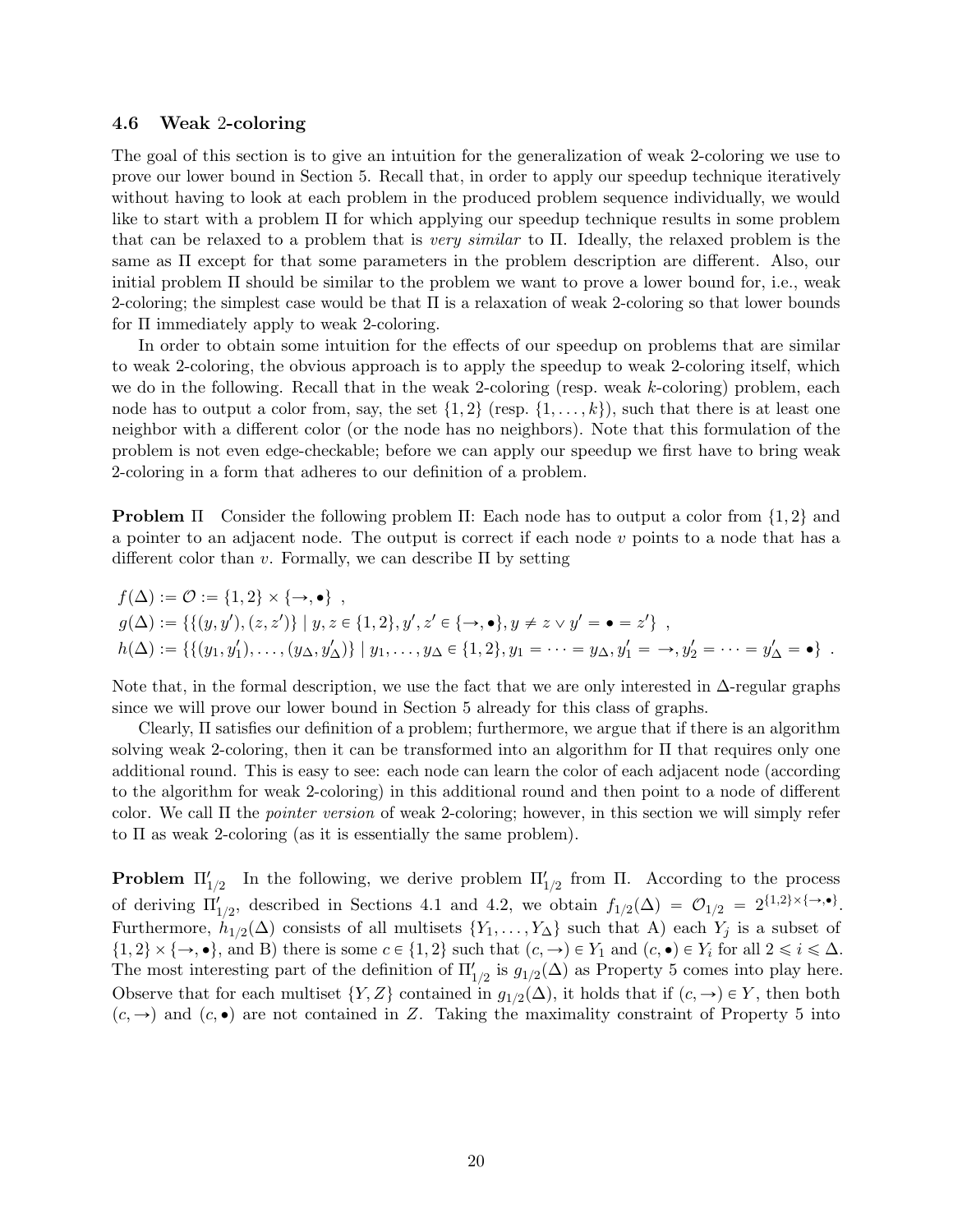account, we obtain that  $g_{1/2}(\Delta)$  contains exactly the multisets  $\{Y, Z\}$  where

| $Y = \{(1, \rightarrow), (1, \bullet), (2, \rightarrow), (2, \bullet)\},\$ | $Z = \{\}, \text{ or }$                       |
|----------------------------------------------------------------------------|-----------------------------------------------|
| $Y = \{(1, \rightarrow), (1, \bullet)\},\$                                 | $Z = \{(2, \rightarrow), (2, \bullet)\}\,$ or |
| $Y = \{(1, \rightarrow), (1, \bullet), (2, \bullet)\},\$                   | $Z = \{(2, \bullet)\}\,$ or                   |
| $Y = \{(2, \rightarrow), (2, \bullet), (1, \bullet)\},\$                   | $Z = \{(1, \bullet)\}\,$ or                   |
| $Y = \{(1, \bullet), (2, \bullet)\},\$                                     | $Z = \{(1, \bullet), (2, \bullet)\}.$         |

Note that the definition of  $g_{1/2}(\Delta)$  allows for one of Y and Z being empty; however, our function  $h_{1/2}(\Delta)$  ensures that an empty set cannot be chosen as output, thereby ruling out the first listed row as a possibility for outputs  $Y, Z$  on some edge. Hence, as we can see from the description of  $g_{1/2}(\Delta)$ , there are only 7 outputs that can be used by any correct algorithm for  $\Pi'_{1/2}$ . This indicates that there may be a simpler, or more accessible, (equivalent) description of  $\Pi'_{1/2}$ , and indeed there (arguably) is, as given in the following.

An Equivalent Description Set  $f_{1/2}(\Delta) := \mathcal{O}_{1/2} := \{01, 02, 10, 11, 12, 20, 21\}$ , i.e., the set of allowed outputs is the set of all trit<sup>[11](#page-0-0)</sup> sequences of length 2 excluding the two sequences 00 and 22. For any trit sequence  $a = a_1 \dots a_k$  of length k, any  $0 \le i \le 2$ , and any  $1 \le j \le k$ , we say that a has an i at position j if  $a_j = i$ . Define  $h_{1/2}(\Delta)$  to consist of all multisets of cardinality  $\Delta$  of trit sequences from  $f_{1/2}(\Delta)$  such that there is an index  $1 \leqslant j \leqslant 2$  such that (at least) one of the trit sequences in the multiset has a 2 at position j and none of the trit sequences has a 0 at position j. Furthermore, define  $g_{1/2}(\Delta)$  to be the set of multisets  $\{a, a'\}$  of trit sequences from  $f_{1/2}(\Delta)$  such that the tritwise addition of a and a' yields the trit sequence 22. For instance, the multiset  $\{02, 11, \ldots, 11, 12, 21\}$ of cardinality  $\Delta$  is an element of  $h_{1/2}(\Delta)$  (pick  $j = 2$ ), and the multiset  $\{01, 21\}$  is an element of  $g_{1/2}(\Delta)$ .

Why is this an equivalent description for  $\Pi'_{1/2}$ ? Consider mapping the set of the "usable" 7 outputs in the initial description to our new output set  $\mathcal{O}_{1/2}$ . More specifically, map each output Y to the trit sequence  $a_1a_2$  that satisfies that  $a_j$  is equal to the number of elements from  $\{(j,\rightarrow), (j,\bullet)\}\$ contained in Y. For instance,  $Y = \{(2, \rightarrow), (2, \bullet), (1, \bullet)\}\$ is mapped to the trit sequence 12, whereas  $Y = \{(1, \rightarrow), (1, \bullet)\}\$ is mapped to 20. Clearly, this mapping is a bijection. Note that if Y is mapped to a trit sequence  $a_1a_2$  satisfying  $a_j = 1$  for some  $1 \leq j \leq 2$ , then  $(j, \bullet)$  is contained in Y, whereas  $(j, \rightarrow)$  is not. Using this observation, it is straightforward to check that the two functions  $h_{1/2}(\Delta)$ in the two descriptions are equivalent. In order to see that the same holds for  $g_{1/2}(\Delta)$ , it is sufficient to observe that in the initial description of  $\Pi'_{1/2}$ , for each multiset  $(Y, Z)$  contained in  $g_{1/2}(\Delta)$ , the set  $Y \cup Z$  contains exactly two elements where the first entry is 1, and exactly two elements, where the first entry is 2. Hence, our two definitions describe the same problem. We will use the second, arguably simpler description of  $\Pi'_{1/2}$  for the next step on our agenda, i.e., for the task of deriving  $\Pi'_{1}$  from  $\Pi'_{1/2}$ .

**Problem**  $\Pi'_1$  According to the derivation process for  $\Pi'_1$ , we obtain  $f_1(\Delta) = \mathcal{O}_1 = 2^{\mathcal{O}_{1/2}}$ . Furthermore,  $g_1(\Delta)$  consists of all multisets  $\{W, X\}$  such that A)  $W, X \subseteq \{01, 02, 10, 11, 12, 20, 21\}$ , and B) there exist elements  $w \in W$ ,  $x \in X$  such that the tritwise sum of w and x is 22. Finally,  $h_1(\Delta)$ consists of all multisets  $\{W_1, \ldots, W_{\Delta}\}\$  of sets  $W_i \subseteq \{01, 02, 10, 11, 12, 20, 21\}$  such that A) for any  $w_1 \in W_1, \ldots, w_\Delta \in W_\Delta$ , there is an index  $1 \leq j \leq 2$  such that (at least) one  $w_i$  has a 2 at position j and none of the  $w_i$  has a 0 at position j, and B) the multiset is maximal with Property A), i.e., if

 $11A$  trit is the ternary analogue of a bit.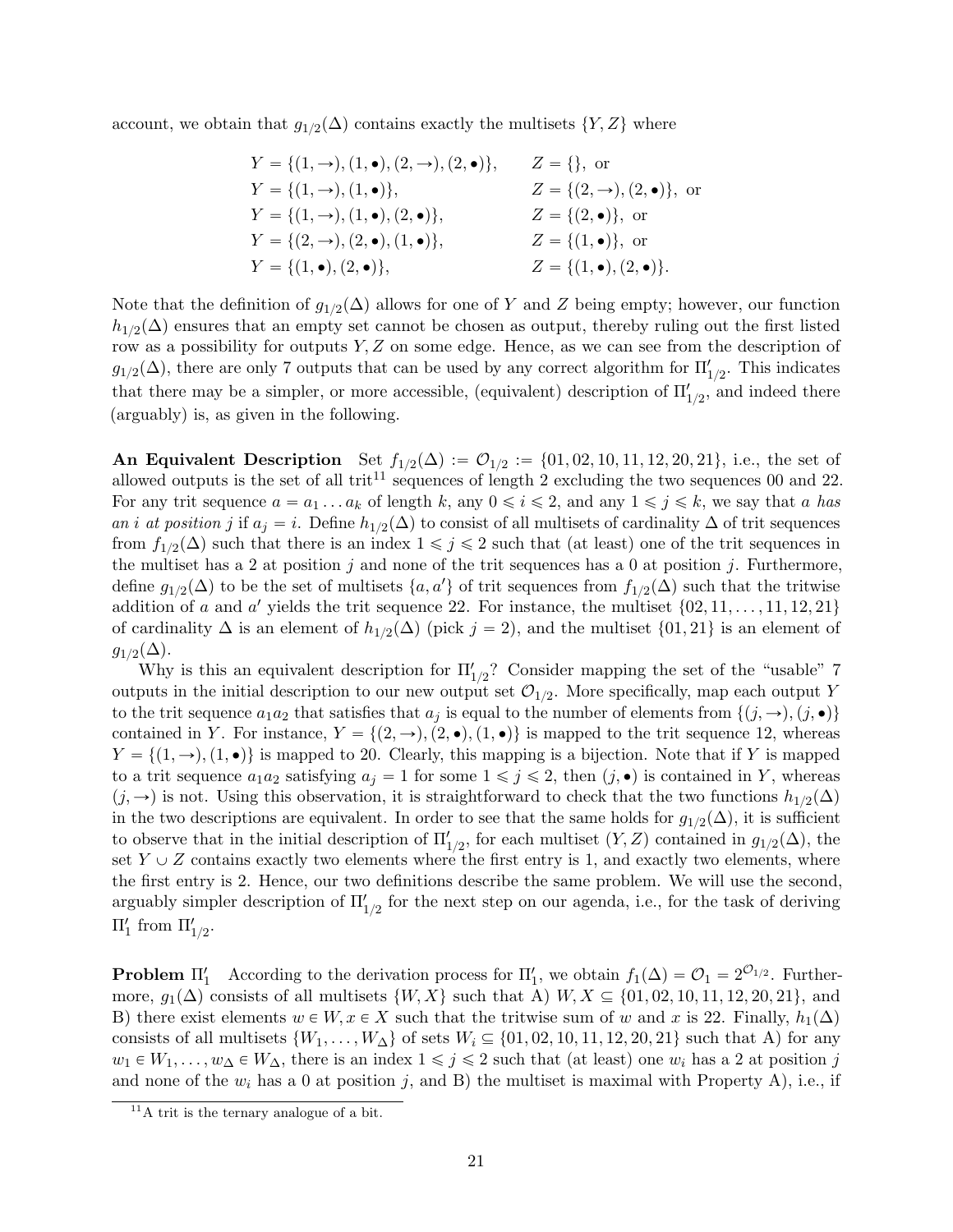we add a new element from  $\{01, 02, 10, 11, 12, 20, 21\}$  to some arbitrary  $W_i$  in the multiset, then the multiset does not satisfy Property A) anymore.

While the description of  $g_1(\Delta)$  provides a good intuition for which 2-element multisets are actually contained in  $g_1(\Delta)$ , the maximality condition for  $h_1(\Delta)$  makes it harder to see the same for  $h_1(\Delta)$ . In fact,  $h_1(\Delta)$  is an excellent example for the power of the simplification technique introduced in Section [4.2:](#page-13-0) with some work, it is possible to show that  $h_1(\Delta)$  actually contains only 9 elements (or fewer if  $\Delta$  is very small)! As the goal of this section is merely to provide intuition for our lower bound approach in Section [5,](#page-23-0) we will only highlight the important observations that can be made by examining those 9 elements.

**Problem**  $\Pi_1^*$  As outlined in the beginning of this section, we would like to relax  $\Pi_1'$  to a problem  $\Pi^*_1$  that is similar to weak coloring and has a simpler description. A very natural idea is to try to relax  $\Pi_1'$  to weak 9-coloring as follows. Map each of the 9 elements of  $h_1(\Delta)$  to a different color and then show that any algorithm  $\mathcal A$  for  $\Pi_1'$  also solves weak 9-coloring in the following way: Each node v executes A to determine the outputs at all  $(v, e)$ , then checks which element of  $h_1(\Delta)$  the outputs constitute together, and finally outputs the color corresponding to the element of  $h_1(\Delta)$  at each  $(v, e)$ . On top of that, each node (somehow) infers from its output according to A an adjacent node it can safely point to (i.e. an adjacent node that must have a different color).

While for most of the 9 elements in  $h_1(\Delta)$  this approach can be made to work<sup>[12](#page-0-0)</sup>, there is one element in  $h_1(\Delta)$  that some node v and all its neighbors might "output" (if we gather all partial outputs of the respective node according to algorithm  $\mathcal{A}$ ). In other words, the envisioned solution of  $A$  for weak 9-coloring can make v and all its neighbors output the same color, which makes it impossible for v to output a correct pointer. However, this particular element of  $h_1(\Delta)$  (recall that such an element is a multiset of cardinality  $\Delta$ ) has a very special form: we can write it as  $Q = \{Q_1, Q_2, Q_3, Q_4, \ldots, Q_4\}$ , where  $\{Q_1, Q_3\}$  and  $\{Q_2, Q_3\}$  are the only two elements of  $g_1(\Delta)$  that involve  $Q_1$  or  $Q_2$  (i.e., if the outputs of two adjacent nodes  $u, v$  according to A both correspond to Q and the output at  $(u, e)$  is  $Q_1$  or  $Q_2$ , then the output at  $(v, e)$  must be  $Q_3$ , where  $e = \{u, v\}$ .

This leads to the idea of modifying our weak 9-coloring problem slightly: Instead of having to output one pointer that has to point to a differently colored node, a node  $v$  can also choose to output two pointers and one "inverse pointer" (at three different  $(v, e)$ ), where a (non-inverse) pointer has to point to a differently colored node or to an inverse pointer. For this modified problem, any node v has a simple way to infer a correct output if its output according to  $A$  corresponds to  $Q$ : node v simply outputs a pointer at the two  $(v, e)$  where A outputs  $Q_1$  or  $Q_2$ , and an inverse pointer at the one  $(v, e)$  where A outputs  $Q_3$ .

As we will see (in Lemma [2\)](#page-26-0), this particular property of  $Q$  is not an isolated case but *characteristic* for problems  $\Pi_1'$  that are derived from the problems we generalize weak 2-coloring to. More precisely, for any such  $\Pi'_1$  and any Q in the corresponding  $h_1(\Delta)$ , we can essentially write Q as  $\{Q_1, \ldots Q_i, Q'_1, \ldots, Q'_j, Q''_1, \ldots, Q''_\ell\}$  such that 1)  $i > j$ , and 2) if two nodes  $u, v$  connected by an edge e both output Q, and u outputs some element from  $\{Q_1, \ldots Q_i\}$  at  $(u, e)$ , then v has to output some element from  $\{Q'_1, \ldots, Q'_j\}$  at  $(v, e)$  (by the definition of the corresponding  $g_1(\Delta)$ ). This insight suggests the generalization of weak 2-coloring that we present in Section [5.](#page-23-0)

<sup>&</sup>lt;sup>12</sup>In fact, using several speedup-related tricks, it is possible to relax  $\Pi'_1$  to to weak 11-coloring; however, these tricks seem to apply only for our very specific case of Π being weak 2-coloring and do not generalize to weak k-coloring or similar problems.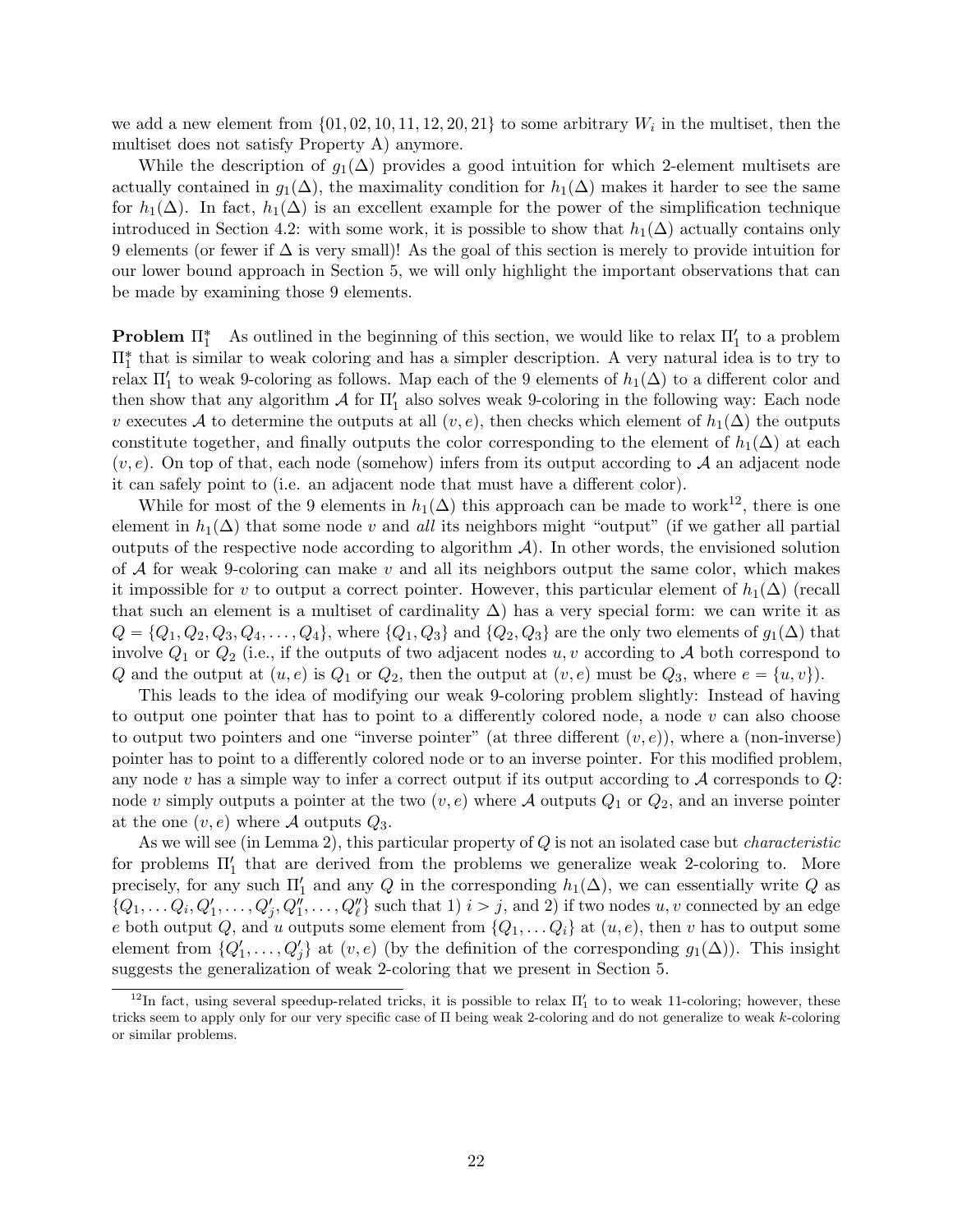## <span id="page-23-0"></span>5 A Tight Lower Bound for Odd-Degree Weak 2-Coloring

This section is devoted to proving a lower bound for weak 2-coloring on odd-degree graphs that matches the upper bound presented by Naor and Stockmeyer [\[24\]](#page-33-0). In Section [5.1,](#page-23-1) we introduce the problem of superweak k-coloring, which is a generalization of weak 2-coloring, and prove a speedup lemma for this new problem. More precisely, we show that we can save one round in the runtime if we increase the parameter  $k$  in the problem definition exponentially (a constant number of times). Subsequently, in Section [5.2,](#page-30-0) we will use the speedup lemma to prove our lower bound.

#### <span id="page-23-1"></span>5.1 A Speedup Lemma for Superweak k-Coloring

We start this section by defining superweak k-coloring and applying our speedup to it, resulting in a problem  $\Pi'_1$ . By showing (Lemma [3\)](#page-28-0) that, for some sufficiently large  $k' > k$ , superweak k'-coloring is a relaxed version of  $\Pi_1'$  (i.e., superweak k'-coloring can be solved at least as fast as  $\Pi_1'$ ), we can infer our speedup lemma (Lemma [4\)](#page-29-0).

Our main technical ingredient to prove Lemma [3](#page-28-0) is a statement (Lemma [2\)](#page-26-0) that, roughly speaking, ensures<sup>[13](#page-0-0)</sup> that for each output of a node v executing  $\Pi'_{1}$  (i.e., for each collection of the partial outputs at the  $(v, e)$  for a fixed node v), we can select two disjoint sets  $E'_v$  and  $E''_v$  of edges incident to v such that  $|E'_v| > |E''_v|$  and the following property is satisfied: If two adjacent nodes  $u, v$ give the same output and the connecting edge  $e$  is contained in  $E'_u$ , then  $e$  must also be contained in  $E_v''$ . The edges in  $E_v'$ , resp.  $E_v''$ , will be exactly those edges where v outputs the demanding, resp. accepting, pointers specified in the definition of superweak k-coloring.

In order to prove Lemmas [2](#page-26-0) and [3,](#page-28-0) we require the existence of a structural property of the elements in the set  $h_1(\Delta)$  (defining  $\Pi'_1$ ), which is provided by Lemma [1.](#page-25-0) In particular, this property is responsible for bounding the increase from  $k$  to  $k'$ .

**Superweak k-Coloring** Let  $k \geq 2$  be some integer. We define the problem of superweak kcoloring as follows (using the insights obtained in Section [4.6\)](#page-20-0). Each node has to output a color from  $\{1, \ldots, k\}$  and a number of pointers to adjacent nodes. There are two kinds of pointers, *demanding* pointers and accepting pointers. A node is not allowed to point to the same neighbor with two pointers; furthermore, the number of demanding pointers a node uses must be strictly greater than the number of accepting pointers it uses (the latter can be 0). The number of accepting pointers a node is allowed to use is bounded from above by  $k$ . The output is correct if for each demanding pointer from a node  $v$  to a node  $u$ , the two nodes have different colors or  $u$  has an accepting pointer pointing to v. For an illustration, see Figure [2.](#page-24-0)

Formally, we define superweak k-coloring as follows, again using that we are only interested in regular graphs (since our lower bound will hold already for regular graphs). Set

$$
f(\Delta) := \mathcal{O} := \{1, \ldots, k\} \times \{\rightarrow, -\circ, \bullet\},
$$
  
\n
$$
g(\Delta) := \{ \{ (y, y'), (z, z') \} \mid y, z \in \{1, \ldots, k\}, y', z' \in \{\rightarrow, -\circ, \bullet\}, y \neq z \lor y' = \bullet = z' \lor \neg\circ \in \{y', z'\} \},
$$
  
\n
$$
h(\Delta) := \{ \{ (y_1, y'_1), \ldots, (y_\Delta, y'_\Delta) \} \mid y_1, \ldots, y_\Delta \in \{1, \ldots, k\}, y'_1, \ldots, y'_\Delta \in \{\rightarrow, -\circ, \bullet\}, y_1 = \cdots = y_\Delta,
$$
  
\n
$$
\min\{k+1, |\{1 \leq i \leq \Delta \mid y_i = \rightarrow\}| \} > |\{1 \leq i \leq \Delta \mid y_i = -\circ\}| \}.
$$

**Problem**  $\Pi'_{1/2}$  Now we examine how the derived problem  $\Pi'_{1/2}$  looks like, if we define  $\Pi$  to be superweak k-coloring. We obtain  $f_{1/2}(\Delta) = \mathcal{O}_{1/2} = 2^{\{1,\ldots,k\} \times {\{\rightarrow,\bullet\}}}$ . Furthermore,  $h_{1/2}(\Delta)$  consists of all multisets  $\{Y_1, \ldots, Y_\Delta\}$  such that A) each  $Y_j$  is a subset of  $\{1, \ldots, k\} \times \{\rightarrow, \neg, \bullet\}$ , and B) there

 $13$ Note that this is essentially a reformulation of the insight obtained at the very end of Section [4.6.](#page-20-0)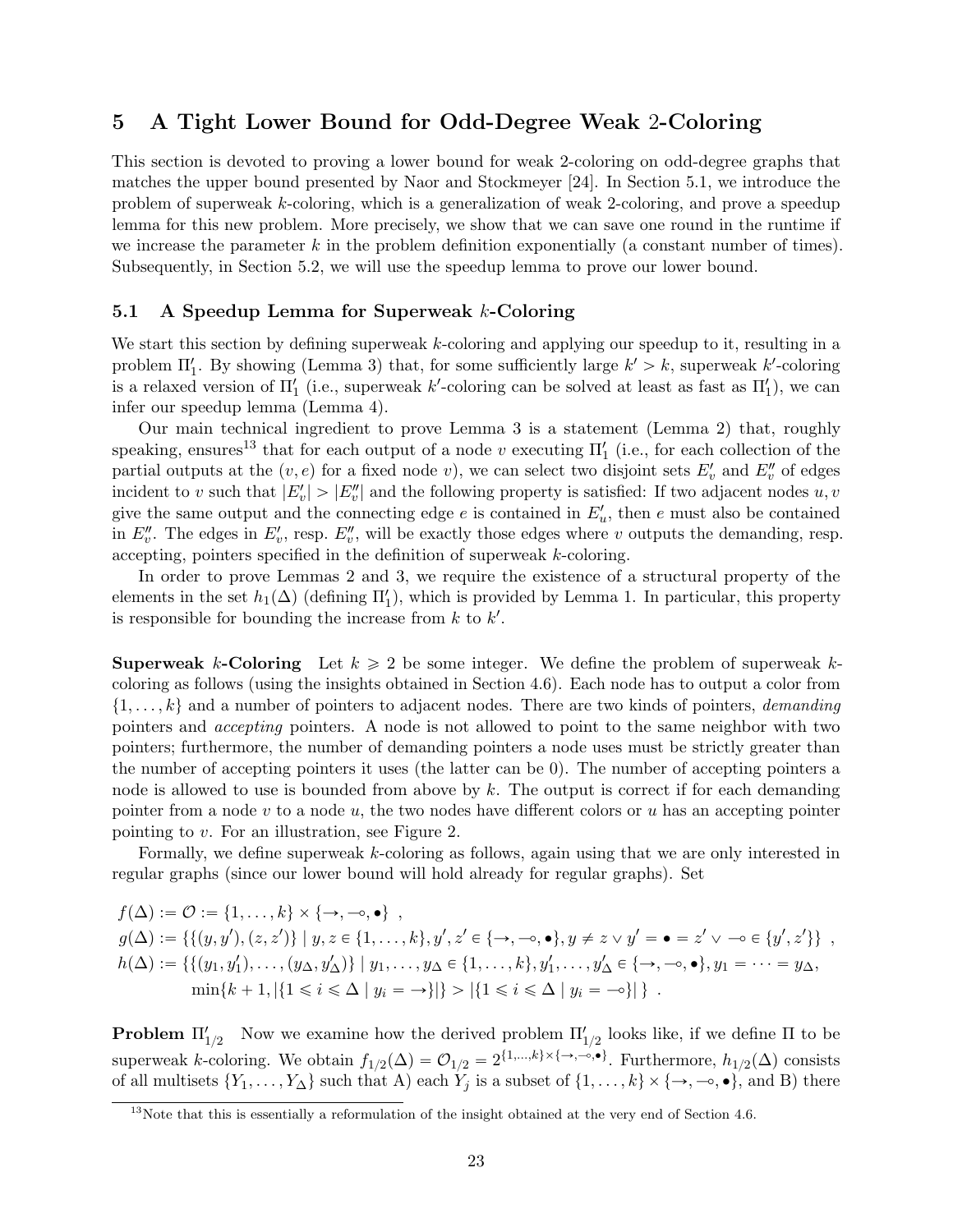

<span id="page-24-0"></span>Figure 2: A locally correct output for superweak k-coloring, where  $k \geq 2$  and  $\Delta = 3$ : Each node outputs the same color on all incident edges and strictly more demanding pointers than accepting pointers, and the number of accepting pointers per node is at most  $k$ . On each edge, we have different colors, no demanding pointer, or a demanding pointer and an accepting pointer.

are some  $c \in \{1, \ldots, k\}$  and some partition  $U_1 \cup U_2 \cup U_3 = \{1, \ldots, \Delta\}$  such that  $(c, \rightarrow) \in Y_i$  if  $i \in U_1$ ,  $(c, -\circ) \in Y_i$  if  $i \in U_2$ ,  $(c, \bullet) \in Y_i$  if  $i \in U_3$ ,  $|U_1| > |U_2|$ , and  $|U_2| \leq k$ . Similar to the case of  $\Pi'_{1/2}$  being derived from weak 2-coloring, observe that for each multiset  $\{Y, Z\}$  contained in  $g_{1/2}(\Delta)$ , it holds that if  $(c, \rightarrow) \in Y$ , then both  $(c, \rightarrow)$  and  $(c, \bullet)$  are not contained in Z, whereas  $(c, \neg o)$  is always contained in both Y and Z for all  $1 \leq c \leq k$ . Again taking the maximality constraint of Property [5](#page-14-1) into account, we obtain that  $g_{1/2}(\Delta)$  contains exactly the multisets  $\{Y, Z\}$  with the property that, for each  $1 \leq c \leq k$ , we have

$$
Y^{c} = \{(c, \rightarrow), (c, \multimap)(c, \bullet)\}, \qquad Z^{c} = \{(c, \multimap)\}, \text{ or}
$$
  

$$
Y^{c} = \{(c, \multimap), (c, \bullet)\}, \qquad Z^{c} = \{(c, \multimap), (c, \bullet)\},
$$

where  $Y^c$  and  $Z^c$  denote the subset of Y and Z, respectively, consisting of all elements where the first entry is  $c$ .

An Equivalent Description Analogously to our approach in the case of Π being weak 2-coloring, we can give a different description of the same problem: Define  $f_{1/2}(\Delta) = \mathcal{O}_{1/2}$  to be the set of all trit sequences of length k. Define  $h_{1/2}(\Delta)$  to consist of all multisets of cardinality  $\Delta$  of trit sequences of length k such that there is an index  $1 \leq j \leq k$  such that, in the multiset, the number of trit sequences that have a 2 at position  $j$  is strictly greater than the number of trit sequences that have a 0 at position j, and there are at most k trit sequences that have a 0 at position j. Finally, define  $g_{1/2}(\Delta)$  to be the set of multisets  $\{a, a'\}$  of trit sequences of length k such that the tritwise addition of a and a' yields the trit sequence  $22 \dots 2$ .

In order to see that this new description is equivalent to the old one, we can use the same argumentation as in the analogous case: essentially, we map  $\{(c,-\) \}$  to a 0 at position c,  $\{(c,-\)$  $\langle e, \bullet \rangle$  to a 1, and  $\{(c, \to), (c, \bullet)\}\$  to a 2, and then observe that the constraints are the same in both descriptions.

**Problem**  $\Pi'_1$  Unavoidably, the next step is to derive  $\Pi'_1$  from  $\Pi'_{1/2}$ . We obtain  $f_1(\Delta) = \mathcal{O}_1 = 2^{\mathcal{O}_{1/2}}$ . Furthermore,  $g_1(\Delta)$  consists of all multisets  $\{W, X\}$  such that A) W, X are sets of trit sequences of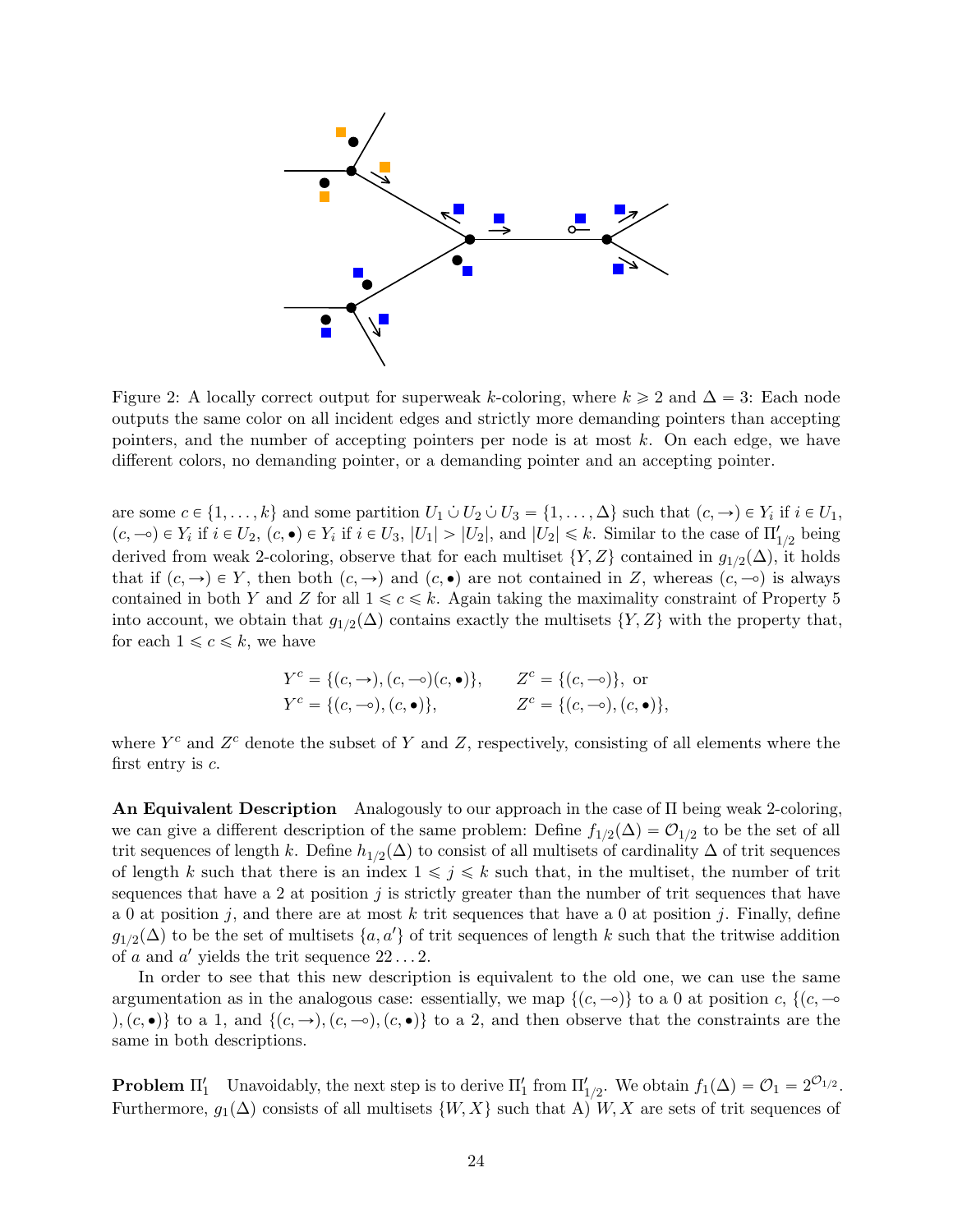length k, and B) there exist elements  $w \in W$ ,  $x \in X$  such that the tritwise sum of w and x is 22...2. Finally,  $h_1(\Delta)$  consists of all multisets  $\{W_1, \ldots, W_{\Delta}\}\$  of sets  $W_i$  of trit sequences of length k such that A) for any  $w_1 \in W_1, \ldots, w_\Delta \in W_\Delta$ , there is an index  $1 \leq j \leq k$  such that the number of  $w_i$ that have a 2 at position j is strictly greater than the number of  $w_i$  that have a 0 at position j, and there are at most k many  $w_i$  that have a 0 at position j, and B) the multiset is maximal with Property A), i.e., if we add a new trit sequence of length k to some arbitrary  $W_i$  in the multiset, then the multiset does not satisfy Property A) anymore.

The following lemma highlights a structural aspect of the elements in  $h_1(\Delta)$ .

<span id="page-25-0"></span>**Lemma 1.** Let  $Q = \{Q_1, \ldots, Q_{\Delta}\}\$  be an arbitrary multiset from  $h_1(\Delta)$ , and assume that  $\Delta \geq 2^{4^k+1}$ . Then there is a unique element  $P_{\infty} \in Q$  that has multiplicity at least  $\Delta - 2^{4^k}$  and contains the trit sequence  $11 \dots 1$ .

*Proof.* Let  $\{P_1, \ldots, P_{i'}\}$  be the set of all elements (i.e., of all sets of trit sequences of length k) of Q *Froof.* Let  $\{P_1, \ldots, P_{i'}\}$  be the set of an elements (i.e., or an sets of trit sequences of length  $\kappa$ ) or  $Q$  that occur in  $Q$  with multiplicity at least  $(k + 1) \cdot 3^k$ . Set  $P := \bigcup_{i=1}^{i'} P_i$ . Let  $Q' = \{Q'_1, \ldots, Q'$ the multiset obtained by replacing in Q all occurrences of  $P_i$ , except exactly  $(k+1) \cdot 3^k$  many, by P, for each  $1 \leq i \leq i'$ . Then the multiplicity of each  $P_i$  in  $Q'$  is exactly  $(k+1) \cdot 3^k$ . We claim that  $Q' \in h_1(\Delta)$ .

For a contradiction, assume that  $Q' \notin h_1(\Delta)$ . Since  $Q \in h_1(\Delta)$  (and  $P \supseteq P_i$  for any i), it is not possible that Q' violates only Property B) in the description of  $h_1(\Delta)$ . Hence, Q' violates Property A) in that description, which implies that there are  $q'_1 \in Q'_1, \ldots, q'_\Delta \in Q'_\Delta$  such that, for each index  $1 \leq j \leq k$ , the number of  $q'_\ell$  (where  $1 \leq \ell \leq \Delta$ ) that have a 0 at position j is greater than k or at least as large as the number of  $q'_{\ell}$  that have a 2 at position j.

For each  $P_i$ , let  $p_i \in P_i$  be a trit sequence with multiplicity at least  $k+1$  in the multiset  $\{q'_1,\ldots,q'_\Delta\}$ . Since each  $P_i$  has multiplicity  $(k+1) \cdot 3^k$  in  $Q'$  (and the number of distinct trit sequences of length k is  $3^k$ ), such  $p_i$  exist, by the pidgeonhole principle. Now consider trit sequences  $q_1 \in Q_1, \ldots, q_\Delta \in Q_\Delta$  specified as follows:

First, for each index  $\ell$  that satisfies  $Q_{\ell} = Q'_{\ell}$  and  $Q_{\ell} \neq P_i$  for all  $1 \leq i \leq i'$ , set  $q_{\ell} := q'_{\ell}$ . Then, for each trit sequence  $p \in P$  that has multiplicity  $m_p \leq k$  in  $\{q'_1, \ldots, q'_{\Delta}\}\$ , first compute  $m'_p := m_p - p^*$ where  $p^*$  is the number of  $q_\ell$  already set to p in the first step, then pick both an arbitrary  $P_i$ containing p and  $m'_p$  many so far unused indices  $\ell$  with  $Q_\ell = P_i$ , and set  $q_\ell := p$  for these indices. Then, for each trit sequence  $p \in P$  that has multiplicity  $m_p \geq k+1$  in  $\{q'_1, \ldots, q'_{\Delta}\}\$ , pick both an arbitrary  $P_i$  containing p and  $k + 1$  many so far unused indices  $\ell$  with  $Q_\ell = P_i$ , and set  $q_\ell := p$  for these indices. Finally, for each remaining unused index  $\ell$ , which must necessarily satisfy  $Q_\ell = P_i$  for some  $1 \leq i \leq i'$ , set  $q_{\ell} := p_i$  (where  $p_i$  is as specified above).

Since each  $P_i$  has multiplicity  $(k + 1) \cdot 3^k$  in  $Q'$ , such  $q_1, \ldots, q_\Delta$  exist, again by the pidgeonhole principle. Consider the two multisets  $\{q_1, \ldots, q_\Delta\}$  and  $\{q'_1, \ldots, q'_\Delta\}$ . Observe that each trit sequence of length k has either multiplicity at least  $k + 1$  in both multisets, or the same multiplicity  $\leq k$  in both multisets. Hence, for each  $1 \leq j \leq k$ , the number of  $q_\ell$  that have a 0 at position j is the same as the number of  $q'_\ell$  that have a 0 at position j, or both numbers are at least  $k + 1$ . For analogous reasons, the statement still holds if we replace each 0 by a 2. Taking a close look at Property A), we conclude that if Property A) fails for  $Q'$  due to choosing  $q'_1 \in Q'_1, \ldots, q'_{\Delta} \in Q'_{\Delta}$ , then Property A) also fails for Q due to choosing  $q_1 \in Q_1, \ldots, q_\Delta \in Q_\Delta$ . Since we already established the former, we obtain a contradiction to  $Q \in h_1(\Delta)$ . Thus,  $Q' \in h_1(\Delta)$ .

As  $Q'_\ell \supseteq Q_\ell$  for each  $1 \leq \ell \leq \Delta$  and  $Q, Q' \in h_1(\Delta)$ , we see that  $Q = Q'$ , by Property B) in the description of  $h_1(\Delta)$ . Hence, there is at most one element in Q with multiplicity greater than  $(k+1) \cdot 3^k$ . Since Q contains at most  $2^{3^k}$  distinct elements, it follows that there is a unique element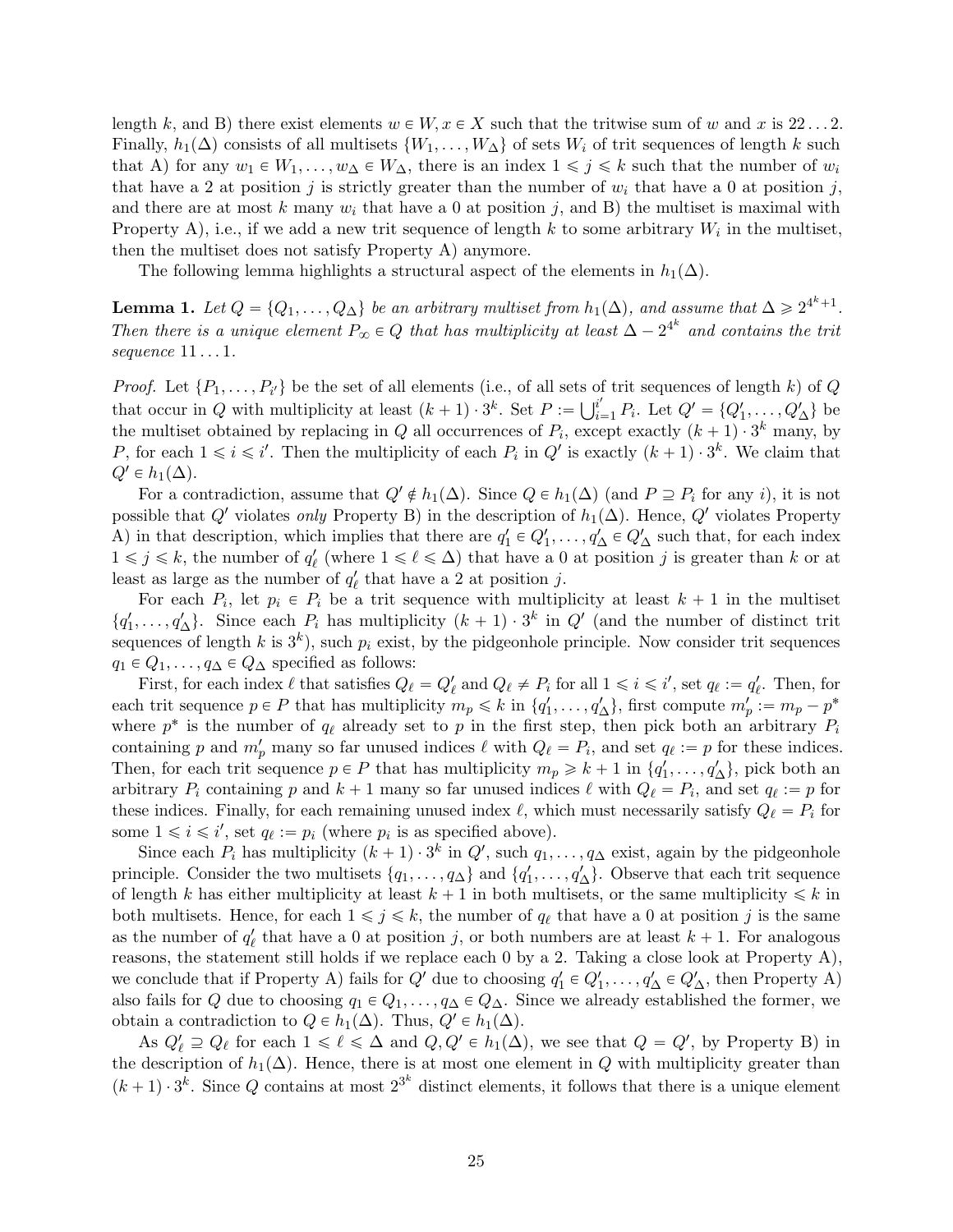$P_{\infty} \in Q$  with multiplicity at least<sup>[14](#page-0-0)</sup>  $\Delta - 2^{4^k} \leq \Delta - (k+1) \cdot 3^k \cdot 2^{3^k}$ , due to  $k \geq 2$  and our assumption that  $\Delta \geq 2^{4^k+1}$ .

In order to see that  $P_{\infty}$  contains  $11 \dots 1$ , assume for a contradiction that it does not, and define  $Q'' = \{Q''_1, \ldots, Q''_{\Delta}\}\$ to be the multiset obtained by adding the trit sequence  $11 \ldots 1$  to one of the  $P_{\infty}$ contained in Q, say to  $Q_\ell = P_\infty$ . Analogously to the above, we can infer that  $Q''$  violates Property A) and consider a violating choice  $q_1'' \in Q_1'', \ldots, q_\Delta'' \in Q_\Delta'''$ . We must have  $q_\ell'' = 11 \ldots 1$  in that violating choice; if we now replace  $q''_{\ell}$  by some trit sequence contained in  $P_{\infty}$  that has multiplicity at least  $k + 1$  in the multiset  $\{q''_1, \ldots, q''_{\Delta}\}\$  (which must exist due to the pidgeonhole principle), we obtain a choice  $q''_1 \in Q_1, \ldots, q''_{\Delta} \in Q_{\Delta}$  that ensures that Q violates Property A), as can be shown using analogous arguments as above. This, again, yields a contradiction to  $Q \in h_1(\Delta)$ , thereby proving that  $P_{\infty}$  contains 11...1.  $\Box$ 

Note that the element  $P_{\infty}$  in Lemma [1](#page-25-0) depends on the choice of Q. If we want to specify the respective Q, we write  $P^Q_{\infty}$  instead of  $P_{\infty}$ .

The following technical lemma provides us with two index sets  $J^*$  and  $N(J^*)$  (depending on the local output of an algorithm for  $\Pi'_1$ ) with desirable properties that we will use in Lemma [3](#page-28-0) to infer where to output demanding and accepting pointers (when transforming an algorithm for  $\Pi_1'$  into an algorithm for superweak k'-coloring). Curiously, our proof of Lemma [2](#page-26-0) requires the application of Hall's marriage theorem [\[19\]](#page-33-11).

<span id="page-26-0"></span>**Lemma 2.** Let  $Q = \{Q_1, \ldots, Q_{\Delta}\}\$  be an arbitrary multiset from  $h_1(\Delta)$ , and assume that  $\Delta \geq 2^{4^k+1}$ . Let  $\alpha : \{1, \ldots, \Delta\} \to \{\text{out}, \text{in}\}\$  be a function that maps each  $1 \leq i \leq \Delta$  to an element of  $\{\text{out}, \text{in}\}.$ Let  $\mathcal{I} \subseteq \{1, \ldots, \Delta\}$  be the subset of indices i satisfying  $\{Q_i, P_{\infty}\}\notin g_1(\Delta)$  and<sup>[15](#page-0-0)</sup>  $11 \ldots 1 \notin Q_i$ . For any  $\mathcal{J} \subseteq \mathcal{I}$ , let  $N(\mathcal{J}) \subseteq \{1, \ldots, \Delta\}$  denote the subset of indices i such that there exists an index  $j \in \mathcal{J}$ such that  $\{Q_i, Q_j\} \in g_1(\Delta)$  and  $\alpha(i) \neq \alpha(j)$ . Then there is some  $\mathcal{J}^* \subseteq \mathcal{I}$  such that  $|\mathcal{J}^*| > |N(\mathcal{J}^*)|$ and for any  $j \in \mathcal{J}^*, i \in N(\mathcal{J}^*)$ , we have  $\alpha(j) \neq \alpha(i)$ .

*Proof.* Consider the bipartite (unlabeled) graph  $G'$  defined as follows. One side of the bipartition is given by a node  $v_i$  for each index  $i \in \mathcal{I}$ ; the other side by a node  $u_j$  for each index  $1 \leq j \leq \Delta$ . Deviating from our conventions, we denote the set of  $v_i$  by  $V(G')$  and the set of  $u_j$  by  $U(G')$ ; furthermore, for each subset  $V' \subseteq V(G')$  and each subset  $U' \subseteq U(G')$ , we set  $I(V') := \{i \in \mathcal{I} \mid v_i \in V(G')\}$ V' and  $I(U') := \{j \in \{1, ..., \Delta\} \mid u_j \in U'\}$ , respectively. The edge set  $E(G')$  is given by creating an edge between  $v_i$  and  $u_j$  if and only if  $\{Q_i, Q_j\} \in g_1(\Delta)$  and  $\alpha(i) \neq \alpha(j)$ . In other words,  $U' \subseteq U(G')$ is the set of neighbors of some set  $V' \subseteq V(G')$  in G' if and only if  $I(U') = N(I(V'))$ . We denote the set of neighbors of a set  $V' \subseteq V(G')$ , resp.  $U' \subseteq U(G')$ , in G' by  $N(V')$ , resp.  $N(U')$ .

We start proving the lemma by showing that there exists some set  $\mathcal{J}' \subseteq \mathcal{I}$  such that  $|\mathcal{J}'|$  $|N(\mathcal{J}')|$ . Assume for a contradiction that no such set  $\mathcal{J}'$  exists, i.e., for each subset  $\mathcal{J} \subseteq \mathcal{I}$ , we have  $|\mathcal{J}| \leqslant |N(\mathcal{J})|$ . This implies that for each subset  $V' \subseteq V(G')$ , we have  $|V'| \leqslant |N(V')|$ . Now we can apply Hall's marriage theorem [\[19,](#page-33-11) Theorem 1] that states that in bipartite graphs  $G'$  with the bipartition given by the two node sets  $V(G')$  and  $U(G')$ , the above condition is sufficient (and also necessary) for the existence of a matching that covers all nodes in  $V(G')$ . Let  $M \subseteq E(G')$  be such a matching. Hence, for each  $v \in V(G')$ , there is an edge  $e \in M$  with  $v \in e$ . Note that no node  $v_i$  can be matched to  $u_i$  in M since there is no edge in  $E(G')$  connecting  $v_i$  to  $u_i$ . We say that two edges  $e, e' \in M, e \neq e'$ , are touching if there is some  $i \in \mathcal{I}$  such that both e and e' have an endpoint in  $\{v_i, u_i\}.$ 

 $14$ Note that, for the sake of simplicity, we do not attempt to prove the sharpest bounds possible, but rather bounds that are convenient to work with.

<sup>&</sup>lt;sup>15</sup>The statement that  $\{Q_i, P_\infty\} \notin g_1(\Delta)$  already implies that  $11 \dots 1 \notin Q_i$ , by Lemma [1,](#page-25-0) but let us be very explicit here, for convenience.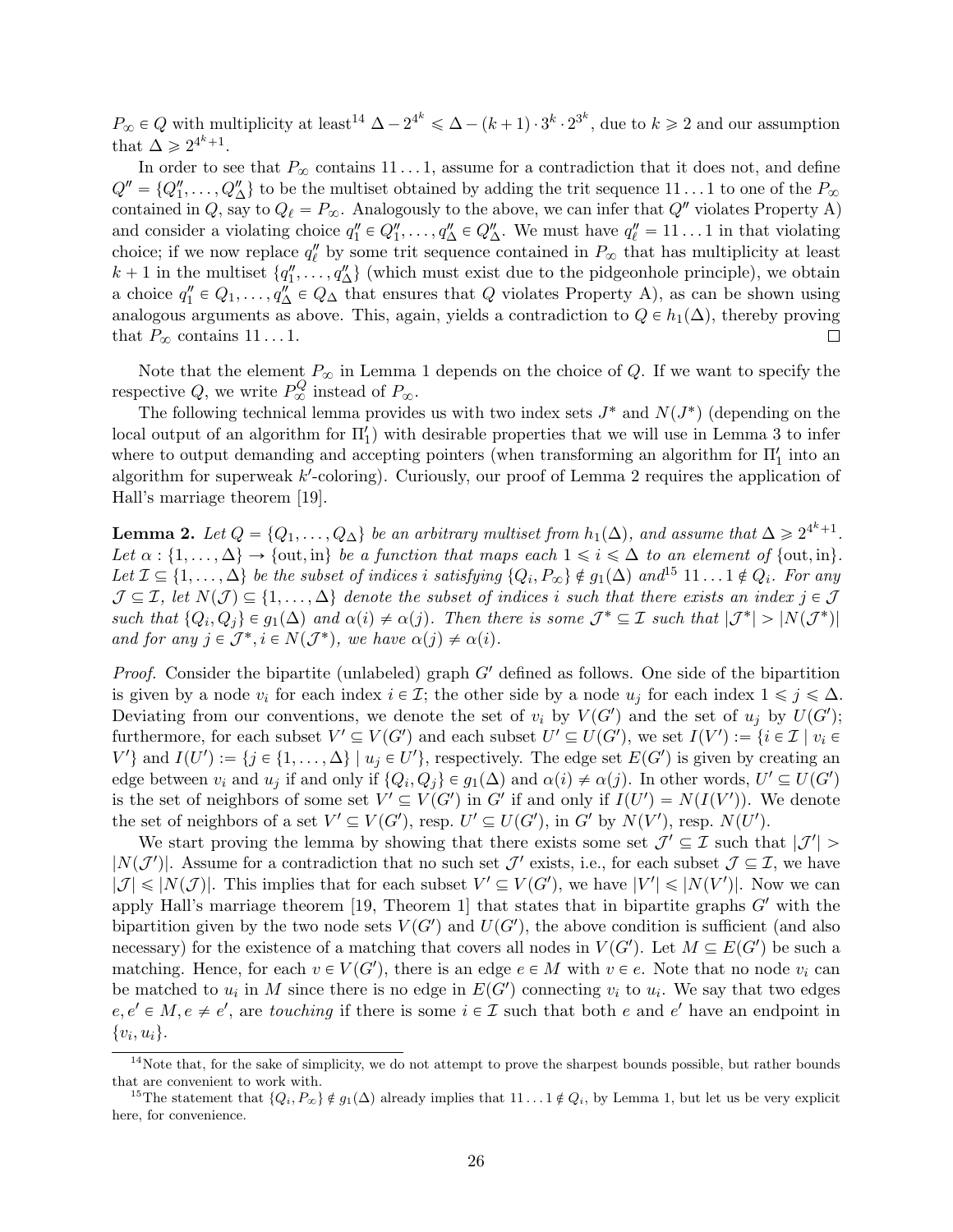Our next goal is to find a matching  $M' \subseteq M$  with the property that for each  $i \in \mathcal{I}$ , exactly one of  $v_i$  and  $u_i$  is matched. To this end, find a partition  $M = M_1 \dot{\cup} \ldots \dot{\cup} M_r$  such that two edges  $e, e' \in M$ are contained in the same  $M_j$  if and only if there exists a sequence of edges  $e = e_1, e_2, \ldots, e_s = e'$ such that  $e_i$  and  $e_{i+1}$  are touching for all  $1 \leq i \leq s - 1$ . Clearly, such a partition exists, and it is easy to see that this partition is unique up to reordering of the  $M_i$ . Observe that the definition of touching edges implies that for each edge  $e \in M$ , there are at most two other edges  $e' \in M$  such that e and e' are touching. It follows, due to the definition of our partition and  $G'$ , that each of the  $M_i$  has exactly one of the two following forms:

- 1. There is a sequence  $i_1, \ldots, i_s$  of distinct indices from  $\{1, \ldots, \Delta\}$  such that  $M_j = \{\{v_{i_\ell}, u_{i_{\ell+1}}\} \mid$  $1 \leq \ell \leq s - 1$ ,  $i_s \notin \mathcal{I}$ , and node  $u_{i_1}$  is not matched in M.
- 2. There is a sequence  $i_1, \ldots, i_s$  of distinct indices from  $\{1, \ldots, \Delta\}$  such that  $M_j = \{\{v_{i_\ell}, u_{i_{\ell+1}}\} \mid$  $1 \leq \ell \leq s - 1$   $\cup$  {{ $v_{i_s}, u_{i_1}$ }}.

We say that  $M_i$  that fall into the first category are *pathlike*, and that  $M_j$  from the second category are *ringlike*. Note that for pathlike  $M_j$ , the choice of the sequence of indices is unique, whereas for ringlike  $M_j$ , the choice is only unique up to certain reorderings. In the latter case, fix an arbitrary one of those sequences. We observe that for ringlike  $M_i$ , the parameter s is even: As the edges contained in  $M_j$  are also elements of  $E(G')$ , we have  $\alpha(i_1) \neq \alpha(i_2) \neq \cdots \neq \alpha(i_s) \neq \alpha(i_1)$ , by the definitions of  $M_j$  and  $E(G')$ . Since  $\alpha(i_1), \ldots, \alpha(i_s) \in \{out, in\}$ , we obtain  $\alpha(i_1) = \alpha(i_3) = \ldots$ , which implies that s must be even.

In order to find our desired matching  $M'$ , we will describe for each  $M_j$  which of the edges contained in  $M_j$  are chosen as elements of M'. For both pathlike and ringlike  $M_j$ , choose the edges  $\{v_{i_\ell}, u_{i_{\ell+1}}\}$  where  $\ell$  is odd into M'. We argue that the obtained matching M' has indeed the property that for each  $i \in \mathcal{I}$ , exactly one of  $v_i$  and  $u_i$  is matched: Consider an arbitrary  $i \in \mathcal{I}$ . Either both  $v_i$ and  $u_i$  are matched in our initial matching M, in which case the two edges from M responsible for this are in the same  $M_j$  and exactly one of the two edges is chosen into  $M'$ ; or only  $v_i$  is matched in M, in which case the edge from M responsible for this must be the edge  $\{v_{i_1}, u_{i_2}\}\$  in some pathlike  $M_j$  and this edge is chosen into  $M'$  whereas  $u_i$  remains unmatched also in  $M'$ .

Now we will use our matching M' to find a choice  $q_1 \in Q_1, \ldots, q_\Delta \in Q_\Delta$  that violates Property A) in the description of  $h_1(\Delta)$ . More specifically, we choose our  $q_\ell$  as follows.

First, for each edge  $\{v_i, u_j\} \in M'$ , choose  $q_i, q_j$  such that the tritwise sum of  $q_1$  and  $q_2$  is  $22...2$ . This is possible, as  $\{Q_i, Q_j\} \in g_1(\Delta)$ , due to the definition of  $E(G')$  and the fact that  $M' \subseteq E(G')$ . Moreover, since  $M'$  is a matching with the property described above, the above rule fixes each  $q_{\ell}$  at most once, and it fixes  $q_\ell$  for all  $\ell \in \mathcal{I}$ . Second, consider all  $\ell \notin \mathcal{I}$  that satisfy  $11 \ldots 1 \notin Q_\ell$ . Due to the definition of *I*, all these  $\ell$  satisfy  $\{Q_\ell, P_\infty\} \in g_1(\Delta)$ . For each such  $\ell$ , find a partner index  $j_\ell$ such that  $Q_{j_\ell} = P_{\infty}$ , and all these  $j_\ell$  are distinct and have not been used in the above (i.e.,  $q_{j_\ell}$  is not fixed yet). Since, by Lemma [1,](#page-25-0)  $P_{\infty}$  has a multiplicity of at least  $\Delta/2$  in Q, this is possible. Now, for each such  $\ell$ , choose  $q_{\ell}, q_{j_{\ell}}$  such that the tritwise sum of  $q_{\ell}$  and  $q_{j_{\ell}}$  is  $22...2$  (which, again, is possible due to  $\{Q_\ell, P_\infty\} \in g_1(\Delta)$ . Finally, for each  $\ell$  for which  $q_\ell$  is not fixed yet, set  $q_\ell := 11 \dots 1$ (which is possible as all leftover  $\ell$  satisfy  $11 \ldots 1 \in Q_{\ell}$ ).

Since each  $q_\ell$  is equal to  $11 \ldots 1$  or has a unique partner such that the tritwise sum of the two is 22...2, the above choice of the  $q_\ell$  ensures that, for each  $1 \leq j \leq k$ , the number of  $q_\ell$  that have a 0 at position j is exactly the same as the number of  $q_\ell$  that have a 2 at position j. By the definition of  $h_1(\Delta)$ , it follows that  $Q \notin h_1(\Delta)$ , yielding a contradiction. Hence, there exists some set  $\mathcal{J}' \subseteq \mathcal{I}$ such that  $|\mathcal{J}'| > |N(\mathcal{J}')|$ .

In order to use  $\mathcal{J}'$  to obtain a set  $\mathcal{J}^* \subseteq \mathcal{I}$  as specified in the lemma, partition  $\mathcal{J}'$  into two sets  $\mathcal{J}'_{in}$  and  $\mathcal{J}'_{out}$ , where  $\mathcal{J}'_{in} := \{j \in \mathcal{J}' \mid \alpha(j) = in\}$  and  $\mathcal{J}'_{out} := \{j \in \mathcal{J}' \mid \alpha(j) = out\}$ .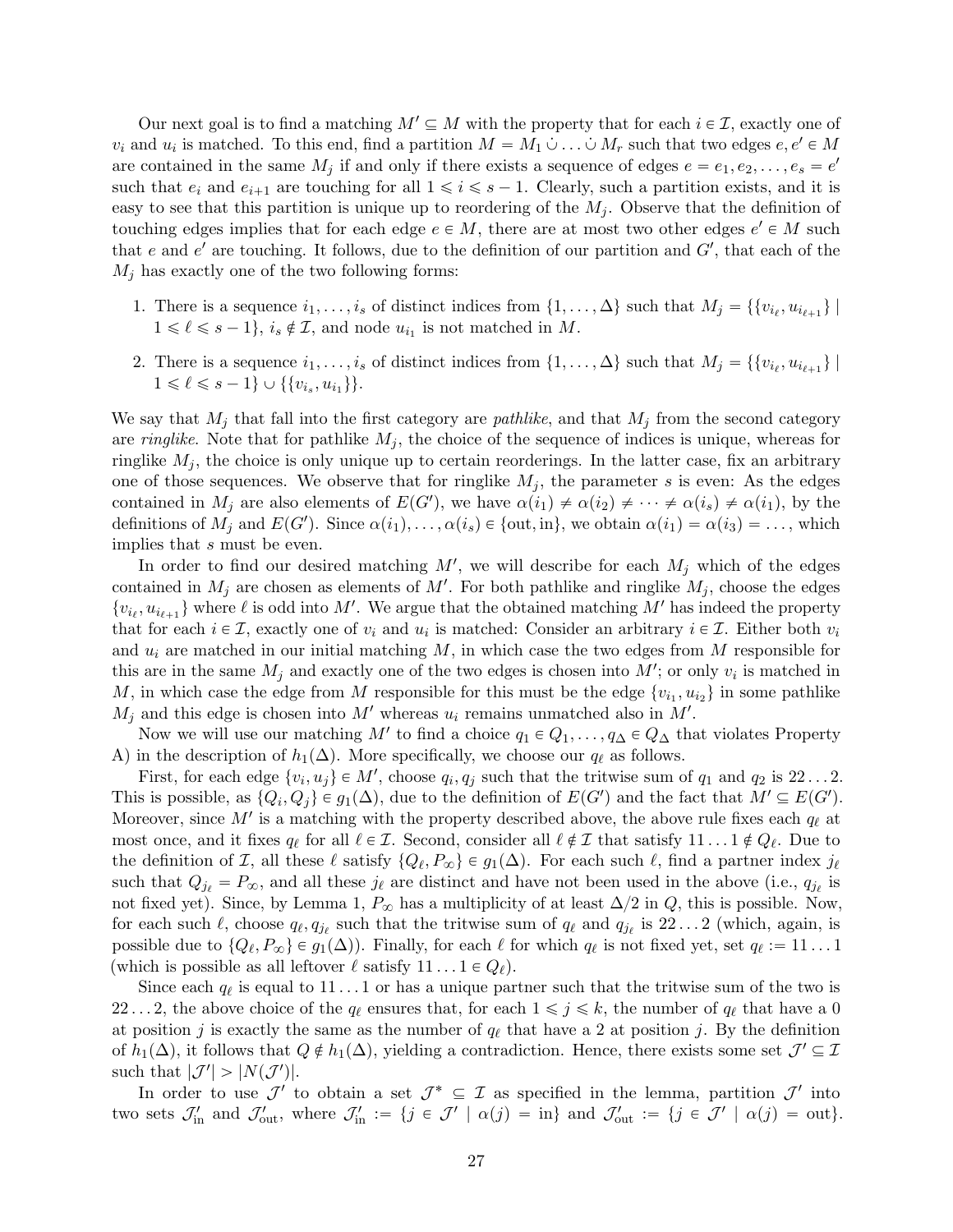Consider  $N(\mathcal{J}'_{\text{in}})$  and  $N(\mathcal{J}'_{\text{out}})$ . By the definition of the function  $N($ ), each  $i \in N(\mathcal{J}'_{\text{in}})$  has to satisfy  $\alpha(i) = \text{out}$ , and each  $i \in N(\mathcal{J}_{\text{out}}')$  has to satisfy  $\alpha(i) = \text{in}$ . Since  $N(\mathcal{J}') = N(\mathcal{J}_{\text{in}}') \cup N(\mathcal{J}_{\text{out}}')$ , it follows that  $N(\mathcal{J}')$  is actually the *disjoint* union of  $N(\mathcal{J}'_{\text{in}})$  and  $N(\mathcal{J}'_{\text{out}})$ . Hence, we have  $|\mathcal{J}'_{in}| + |\mathcal{J}'_{out}| = |\mathcal{J}'| > |N(\mathcal{J}')| = |N(\mathcal{J}'_{in})| + |N(\mathcal{J}'_{out})|$ , which implies that  $|\mathcal{J}'_{in}| > |N(\mathcal{J}'_{in})|$  or  $|\mathcal{J}_{\text{out}}'| > |N(\mathcal{J}_{\text{out}}')|.$ 

Now, if  $|\mathcal{J}'_{in}| > |N(\mathcal{J}'_{in})|$ , set  $\mathcal{J}^* := \mathcal{J}'_{in}$ , otherwise set  $\mathcal{J}^* := \mathcal{J}'_{out}$ . By our above observations, we conclude that  $\mathcal{J}^*$  satisfies the properties stated in the lemma.  $\Box$ 

The following lemma shows that superweak  $k'$ -coloring is a relaxation of our problem  $\Pi'_1$  derived from superweak k-coloring, if  $k'$  is sufficiently large compared to k. The proof relies heavily on Lemma [2.](#page-26-0)

<span id="page-28-0"></span>**Lemma 3.** Let  $\Pi$  be superweak k-coloring for some  $k \geq 2$ , and let t be an arbitrary non-negative integer. Let  $G$  be a graph class such that every contained graph is regular with (maximum) degree at least  $2^{4^k+1}$  and the given input includes an orientation for each edge. Set  $k' := 2^{2^{5^k}}$ . If there is an algorithm that solves  $(\Pi'_1, \mathcal{G})$  in time t, then there is also an algorithm that solves superweak  $k'$ -coloring on  $\mathcal G$  in time t.

*Proof.* Let A be an algorithm that solves  $(\Pi'_1, \mathcal{G})$  in time t. We will construct an algorithm  $\mathcal{A}'$  that solves superweak k'-coloring on G in time t as follows. For executing  $A'$  each node v first executes A and then applies a function that takes the obtained outputs at all  $(v, e)$ , where e is incident to  $v$ , and the input information and port numbers  $v$  knows from the very beginning as input and returns new outputs for all the  $(v, e)$ . As applying the function requires no communication between the nodes,  $A'$  has the same runtime as  $A$ . In the following we describe the function, i.e., how v transforms an arbitrary output for  $\Pi_1'$  (at all  $(v, e)$ ) into an output for superweak k'-coloring.

Let  $G \in \mathcal{G}$  and  $v \in V(G)$ , and denote the maximum degree of G by  $\Delta$ . Let  $Q^v = \{Q_1, \ldots, Q_\Delta\}$  denote the multiset that contains, for each edge e incident to v, the output of A at  $(v, e)$ . Since A solves  $(\Pi'_1, \mathcal{G})$ , we know that  $Q^v \in h_1(\Delta)$ . Let  $e_1, \ldots, e_\Delta$  denote the edges incident to v according to the respective port numbers at v, and assume w.l.o.g. that  $Q_i$  is the output at  $(v, e_i)$ . We start by assigning a value  $\alpha(i) \in \{out, in\}$  to each index  $1 \leq i \leq \Delta$  by setting  $\alpha(i) :=$  in if edge  $e_i$  is oriented towards v, and  $\alpha(i) := \text{out if edge } e_i \text{ is oriented away from } v. \text{ Define values } \beta(i), \text{ by setting } \beta(i) := \alpha(i) \text{ if } Q_i \neq P_{\infty},$ and  $\beta(i) :=$  none if  $Q_i = P_{\infty}$ . Let  $R^v$  denote the multiset  $\{(Q_1, \beta(1)), \ldots, (Q_{\Delta}, \beta(\Delta))\}$ . Let  $H_1(\Delta)$ be the set of all possible  $R^v$ , i.e.,  $H_1(\Delta) := \{ \{ (Q'_1, \beta(1)), \ldots, (Q'_{\Delta}, \beta(\Delta)) \} \mid Q' := \{ Q'_1, \ldots, Q'_{\Delta} \} \in$  $h_1(\Delta), \beta(1), \ldots, \beta(\Delta) \in \{out, in, none\}, \beta(i) = none \iff Q_i' = P_{\infty}^{Q'}$  for all  $1 \leq i \leq \Delta\}.$ 

Recall that each output for the problem of superweak  $k'$ -coloring is a pair  $(c, \gamma) \in \{1, \ldots, k'\} \times \{\rightarrow\}$  $(-\infty, \bullet)$ . Let  $(c_e, \gamma_e)$  denote the output v will assign to  $(v, e)$  according to A'. For the first entry  $c_e$ , we find an arbitrary injective function  $c: H_1(\Delta) \to \{1, \ldots, k'\}$  in some fixed deterministic way (i.e., all nodes use the same function), and then set  $c_e := c(R^v)$  for all e incident to v. Since each element  $Q' \in h_1(\Delta)$  is a multiset of cardinality  $\Delta$  in which, by Lemma [1,](#page-25-0) all contained sets  $\neq P_{\infty}^{Q'}$  together have multiplicity at most  $2^{4^k}$ , and since each contained set is a set of trit sequences of length k (of which there are  $2^{3^k}$  distinct ones), there are most  $\left(3 \cdot 2^{3^k}\right)^{2^{4^k}+1}$  $\leq k'$  distinct elements in  $H_1(\Delta)$ , by the definition of  $H_1(\Delta)$ . Hence, an injective function as described above exists.

For the second entry  $\gamma_e$ , node v computes a set  $\mathcal{J}^*$  as described in Lemma [2](#page-26-0) (and whose existence is guaranteed by Lemma [2\)](#page-26-0) in a fixed deterministic way. We require that the multiset  $\{(Q_i, \beta(i)) \mid i \in \mathcal{J}^*\}\)$  does not depend on the order of the pairs  $(Q_i, \beta(i))$  fixed by the port numbers, i.e., that any two nodes  $u, v$  with  $R^u = R^v$  obtain the same multiset  $\{(Q_i, \beta(i)) \mid i \in \mathcal{J}^*\}$  by their choice of  $\mathcal{J}^*$ . However, since whether a set  $\mathcal{J}^*$  has the properties described in Lemma [2](#page-26-0) depends only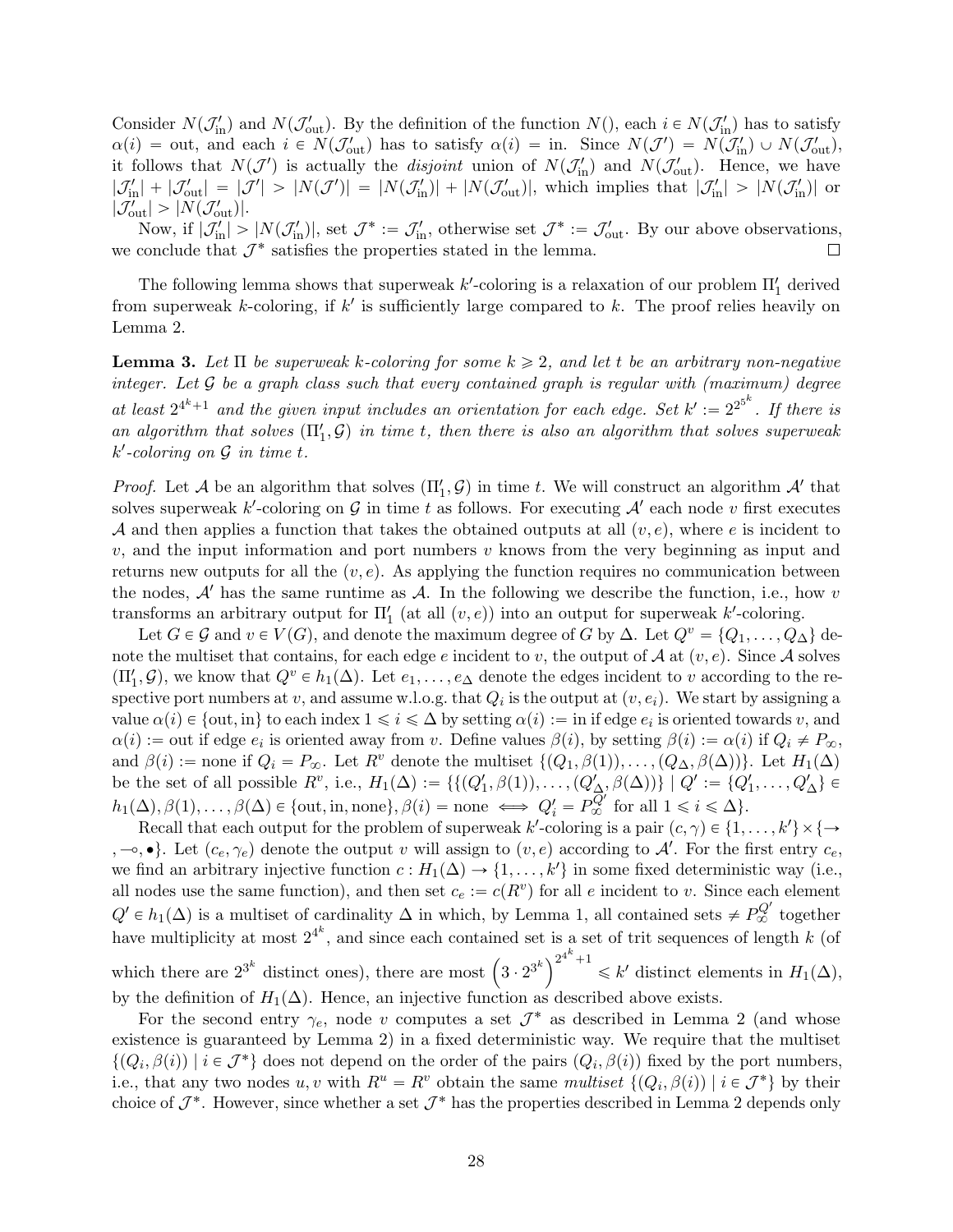on the multisets  $\{(Q_i, \alpha(i)) \mid i \in \mathcal{J}^*\} = \{(Q_i, \beta(i)) \mid i \in \mathcal{J}^*\}$  and  $\{(Q_i, \alpha(i)) \mid i \in \{1, \ldots, \Delta\}, Q_i \neq \emptyset\}$  $P_{\infty}$ } = { $(Q_i, \beta(i))$  |  $i \in \{1, ..., \Delta\}, Q_i \neq P_{\infty}$ } (due<sup>[16](#page-0-0)</sup> to the definition of  $\mathcal I$  in Lemma [2\)](#page-26-0), such a choice for  $\mathcal{J}^*$  exists. Now, set  $\gamma_{e_i} := \to$  if  $i \in \mathcal{J}^*, \gamma_{e_i} := -\circ$  if  $i \in N(\mathcal{J}^*)$ , and  $\gamma_{e_i} := \bullet$  if  $i \notin \mathcal{J}^* \cup N(\mathcal{J}^*)$ . Note that  $\mathcal{J}^* \cap N(\mathcal{J}^*) = \emptyset$ , by Lemma [2.](#page-26-0)

We argue that the algorithm  $A'$  specified by the above indeed solves superweak  $k'$ -coloring on G. Clearly v outputs the same color c at each  $(v, e)$  according to  $\mathcal{A}'$ . Moreover, the number of demanding pointers  $\rightarrow$  that v outputs is strictly larger than the number of accepting pointers  $\rightarrow$ since  $|\mathcal{J}^*| > |N(\mathcal{J}^*)|$ , by Lemma [2;](#page-26-0) also, by Lemma [1,](#page-25-0) the latter number is at most  $2^{4^k} \leq k'$  since, for each  $i \in N(\mathcal{J}^*)$ , we have  $Q_i \neq P_{\infty}$ , by the definition of  $\mathcal I$  in Lemma [2](#page-26-0) and the fact that  $\mathcal{J}^* \subseteq \mathcal{I}$ . What is left to show is that there is no conflict on an edge, i.e., that for each edge  $e = \{u, v\}$ , u and v output different colors at  $(u, e)$  and  $(v, e)$ , or both output  $\bullet$ , or at least one of them outputs  $-\circ$ .

Hence, consider the case that u and v output the same color at  $(u, e)$  and  $(v, e)$ , and that one of the two, say u, also outputs  $\rightarrow$  at  $(u, e)$ . By the definition of  $\mathcal{A}'$ , this implies that the multisets  $R^u$  and  $R^v$  are equal (due to the injectivity of the above function), and that the set  $Q_{u,e}$  that A outputs at  $(u,e)$  satisfies  $Q_{u,e} \in \{Q_i \in Q^u \mid i \in \mathcal{J}_u^*\}$ , where  $\mathcal{J}_u^*$  is the index set  $\mathcal{J}^*$  computed by u. Let i be the port number for e at u, and j the port number for e at v, and add the sub- or superscript  $u$ , resp.  $v$ , to the usual definitions to specify which node they correspond to. As  $\{Q_{v,e}, Q_{u,e}\}\in g_1\Delta$  (by the correctness of A) and  $\alpha_u(i) \neq \alpha_v(j)$ , we see that there is some index  $\ell \in N_u(\mathcal{J}_u^*)$  with  $Q_{\ell}^u = Q_{v,e} = Q_j^v$  and  $\beta_u(\ell) = \beta_v(j)$ , due to  $R^u = R^v$ . Since  $\{(Q_r^u, \beta_u(r)) \mid r \in \mathcal{J}_u^*\} = \{Q_r^v, \beta_v(r)\}\mid r \in \mathcal{J}_v^*\}$  (due to  $R^u = R^v$  and the specified way of choosing  $J^*$ ), there must be an index  $r \in N_v(\mathcal{J}_v^*)$  such that  $Q_r^v = Q_j^v$  and  $\beta_v(r) = \beta_v(j)$ . Observe that there cannot be two indices  $j_1 \in N_v(\mathcal{J}_v^*), j_2 \notin N_v(\mathcal{J}_v^*)$  with  $Q_{j_1}^v = Q_{j_2}^v$  and  $\beta_v(j_1) = \beta_v(j_2)$ , due to the definition of the function  $N()$ . Hence, we obtain  $j \in N_v(\mathcal{J}_v^*)$ , which implies that v outputs  $\multimap$  at  $(v, e)$ , by the definition of  $\mathcal{A}'$ .  $\Box$ 

Due to our speedup results in Section [4,](#page-10-2) the following speedup lemma for superweak  $k$ -coloring is essentially a corollary of Lemma [3.](#page-28-0) As the setting for weak 2-coloring used by Naor and Stockmeyer includes unique IDs, we formulate Lemma [4](#page-29-0) for order-invariant algorithms. An analogous speedup lemma can be achieved for general algorithms in a setting without unique IDs.

<span id="page-29-0"></span>**Lemma 4.** Let  $k \geq 2$ , and fix some  $\Delta \geq 2^{4k+1}$ . Let  $\mathcal{G}_{n,\Delta}$  be a  $\Sigma$ -input-labeled graph class such that every contained graph has n nodes, is  $\Delta$ -regular and the given input includes an orientation for each edge. Assume that  $\mathcal{G}_{n,\Delta}$  is t-independent for some positive integer t and contains only graphs of girth at least  $2t + 2$ . Let  $S \subseteq \mathbb{N}^+$  be a finite set of identifiers satisfying  $|S| \geq 4\Delta^{2t}$ . Let  $\mathcal{G}'_{n,\Delta}$  be the class consisting of all (input-labeled) graphs obtained by taking a graph from  $\mathcal{G}_{n,\Delta}$  and assigning unique identifiers from S as inputs to the nodes of the graph. Set  $k' := 2^{2^{5^k}}$ . If there is an order-invariant algorithm solving superweak k-coloring on  $\mathcal{G}'_{n,\Delta}$  in time t, then there is also an order-invariant algorithm solving superweak k'-coloring on  $\mathcal{G}'_{n,\Delta}$  in time  $t-1$ .

*Proof.* Set  $\Pi$  to be superweak k-coloring and let A be an order-invariant algorithm solving  $(\Pi, \mathcal{G}'_{n,\Delta})$ in time t. Then, there is an order-invariant algorithm solving  $(\Pi'_1, \mathcal{G}'_{n,\Delta})$  in time  $t-1$ , by Theorem [3.](#page-15-0) It follows that there is also an algorithm  $\mathcal{A}'$  solving superweak k'-coloring on  $\mathcal{G}'_{n,\Delta}$  in time  $t-1$ , by Lemma [3.](#page-28-0) The order-invariance of  $A'$  follows from the proof of Lemma [3,](#page-28-0) or, more precisely, from the fact that  $A'$ , as defined in that proof, only takes the outputs of (the order-invariant algorithm) A and the initial input information into account. П

<sup>&</sup>lt;sup>16</sup>Note that, for the first equality, we use the fact that, for all  $i \in \mathcal{J}^* \subseteq \mathcal{I}$ , we have  $Q_i \neq P_{\infty}$  since all indices  $\ell \in \mathcal{I}$ satisfy  $11 \dots 1 \notin Q_\ell$  whereas  $11 \dots 1 \in P_\infty$ , by Lemma [1.](#page-25-0)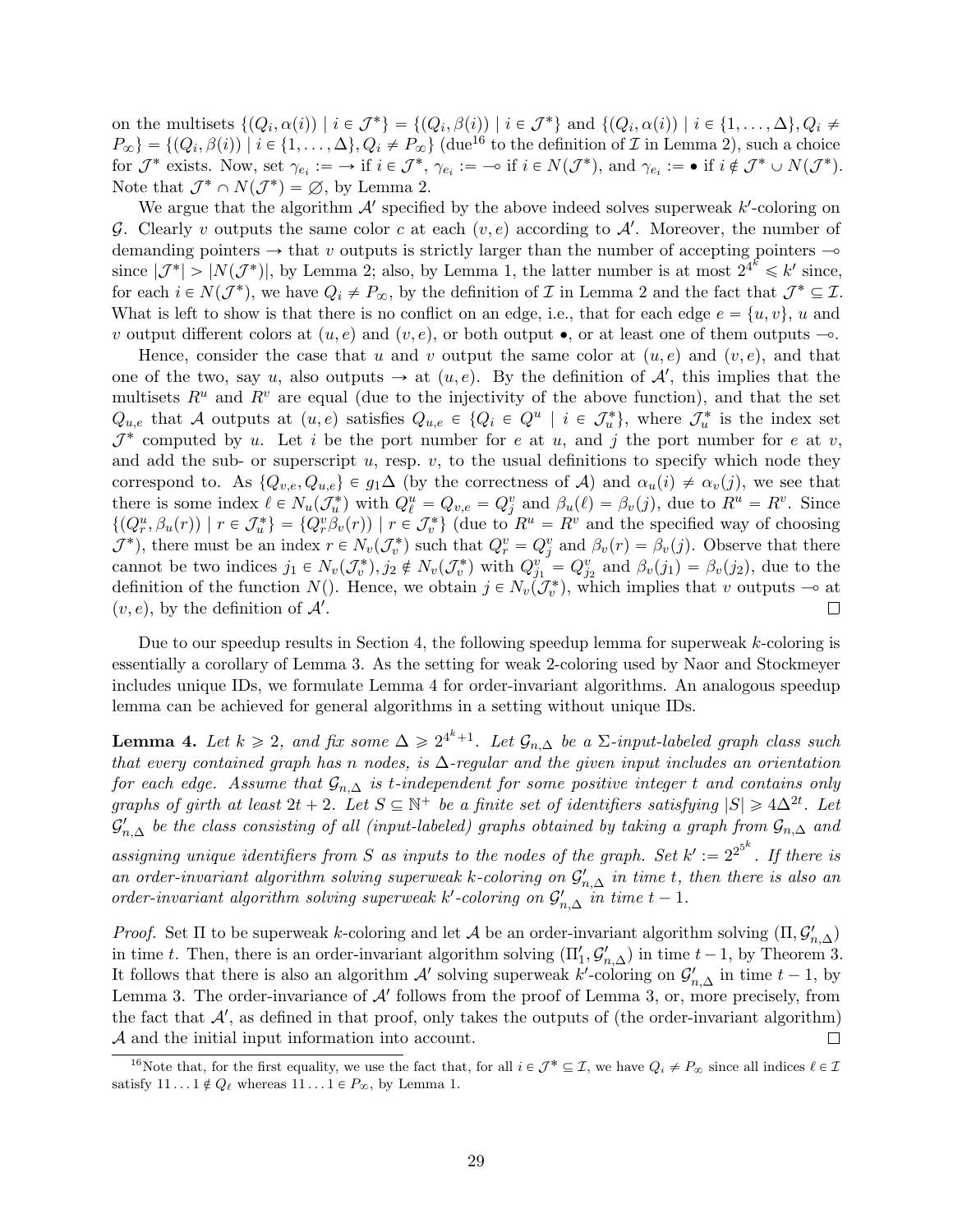#### <span id="page-30-0"></span>5.2 Proving the Lower Bound

In this section, we show that there is no algorithm solving weak 2-coloring in time  $o(\log^* \Delta)$  in odd-degree graphs in the setting used by Naor and Stockmeyer [\[24\]](#page-33-0), or in the LOCAL model [\[22,](#page-33-1) [25\]](#page-33-2). Those two models differ from the port numbering model we use in that they provide each node with a globally unique ID, where the **LOCAL** model (commonly) uses IDs that are  $O(\log n)$ -bit strings while Naor and Stockmeyer assume arbitrarily large IDs. As the setting with a bound on the size of the IDs, i.e., the LOCAL model, clearly makes proving a lower bound harder, we will formally prove our lower bound for the LOCAL model.

As mentioned in Section [2.2,](#page-4-0) Naor and Stockmeyer themselves provide a tool to circumvent the complications arising from unique IDs: as they show in their work, if there is a constant-time algorithm for some problem, then there is also an order-invariant algorithm for the same problem with the same runtime. We will make use of this fact in the proof of Theorem [4.](#page-30-1)

#### <span id="page-30-1"></span>**Theorem 4.** There is no o( $\log^* \Delta$ )-time algorithm solving weak 2-coloring in odd-degree graphs.

*Proof.* Assume for a contradiction that such an  $o(\log^* \Delta)$ -time algorithm A exists, and, for each odd  $\Delta \in \mathbb{N}$ , let  $T(\Delta) \in o(\log^* \Delta)$  denote the (worst-case) runtime of A on  $\Delta$ -regular graphs. We can assume w.l.o.g. that  $T(\Delta) \geq 1$  for all  $\Delta \in \mathbb{N}$  (by choosing our algorithm A suitably). Fix  $\Delta > 16$ to be an odd positive integer such that  $1 \leq T(\Delta) \leq (\log^* \Delta - 7)/5$  (such a  $\Delta$  must exist since  $T(\Delta) \in o(\log^* \Delta)$ .

Let  $\mathcal{G}_{n,\Delta}$  be the (∑-input-labeled) graph class consisting of all  $\Delta$ -regular graphs with n nodes, girth at least  $2(T(\Delta) + 1) + 2$ , and arbitrary edge orientations as inputs, where n is a sufficiently large even constant (in particular, the ID space, which depends on  $n$ , has to be of cardinality at least  $4\Delta^{2T(\Delta)+2}$  since we want to apply Lemma [4\)](#page-29-0). Let  $\mathcal{G}'_{n,\Delta}$  be the class consisting of all graphs obtained by taking a graph from  $\mathcal{G}_{n,\Delta}$  and assigning unique  $O(\log n)$ -bit IDs as inputs to the nodes of the graph. Let  $\mathcal{G}_{n,\Delta}''$  be the graph class obtained from  $\mathcal{G}_{n,\Delta}'$  by removing the edge orientations from the input (as those are not part of the LOCAL model). We will show that our lower bound already holds on  $\mathcal{G}_{n,\Delta}''$ . Note that the three defined graph classes are all non-empty as assured, e.g., by [\[8,](#page-32-12) Chapter III, Theorem 1.4'].

Since, by assumption, A solves weak 2-coloring on  $\mathcal{G}_{n,\Delta}''$  in time  $T(\Delta) \leq (\log^* \Delta - 8)/5$ , and since  $\Delta$  is a fixed constant, there must also be an *order-invariant* algorithm doing the same, by [\[24,](#page-33-0) Theorem 3.3 (or, more precisely, by the proof thereof). Hence, in the following assume that  $\mathcal A$  is order-invariant. Clearly, our order-invariant algorithm  $\mathcal A$  also solves weak 2-coloring on  $\mathcal G_{n,\Delta}'$  in time  $T(\Delta) \leq (\log^* \Delta - 8)/5$ , by simply ignoring the additional input information. As argued in Section [4.6,](#page-20-0) any algorithm that solves weak 2-coloring can be transformed into an algorithm that solves the pointer version of weak 2-coloring and requires at most one additional round. It is straightforward to check that this transformation also preserves order-invariance; for simplicity, denote the algorithm obtained after the transformation also by A. Moreover, any algorithm that solves the pointer version of weak 2-coloring also solves superweak 2-coloring, by the definition of the latter. Hence, it follows that A solves superweak 2-coloring on  $\mathcal{G}'_{n,\Delta}$  in time  $T(\Delta) + 1 \leq (\log^* \Delta - 3)/5$ .

Observe that the definition of our graph class  $\mathcal{G}_{n,\Delta}$  ensures that  $\mathcal{G}_{n,\Delta}$  is  $(\leq T(\Delta)+1)$ -independent. Hence we can use Lemma [4](#page-29-0) to repeatedly speed  $A$  up until we obtain an algorithm that solves superweak k'-coloring for some large k' in 0 rounds. Set  $k_0 := 2$ , and define recursively  $k_{i+1} :=$  $F(F(F(F(k_i))))),$  where  $F(x) := 2^x$ . Since  $k_{i+1} \geq 2^{2^{5^{k_i}}}$  for all i and any algorithm for superweak j-coloring also solves superweak j'-coloring if  $j' \geq j$ , we see that  $T(\Delta) + 1$  applications of Lemma [4](#page-29-0) result in a 0-round algorithm  $\mathcal{A}^*$  that solves superweak  $k^*$ -coloring on  $\mathcal{G}'_{n,\Delta}$ , where  $k^* \leq k_{T(\Delta)+1} \leq$ log ∆. Note that  $k_i \leq \log \log \log \Delta$  for all  $i \leq T(\Delta)$ , which implies that the condition  $\Delta \geq 2^{4^k+1}$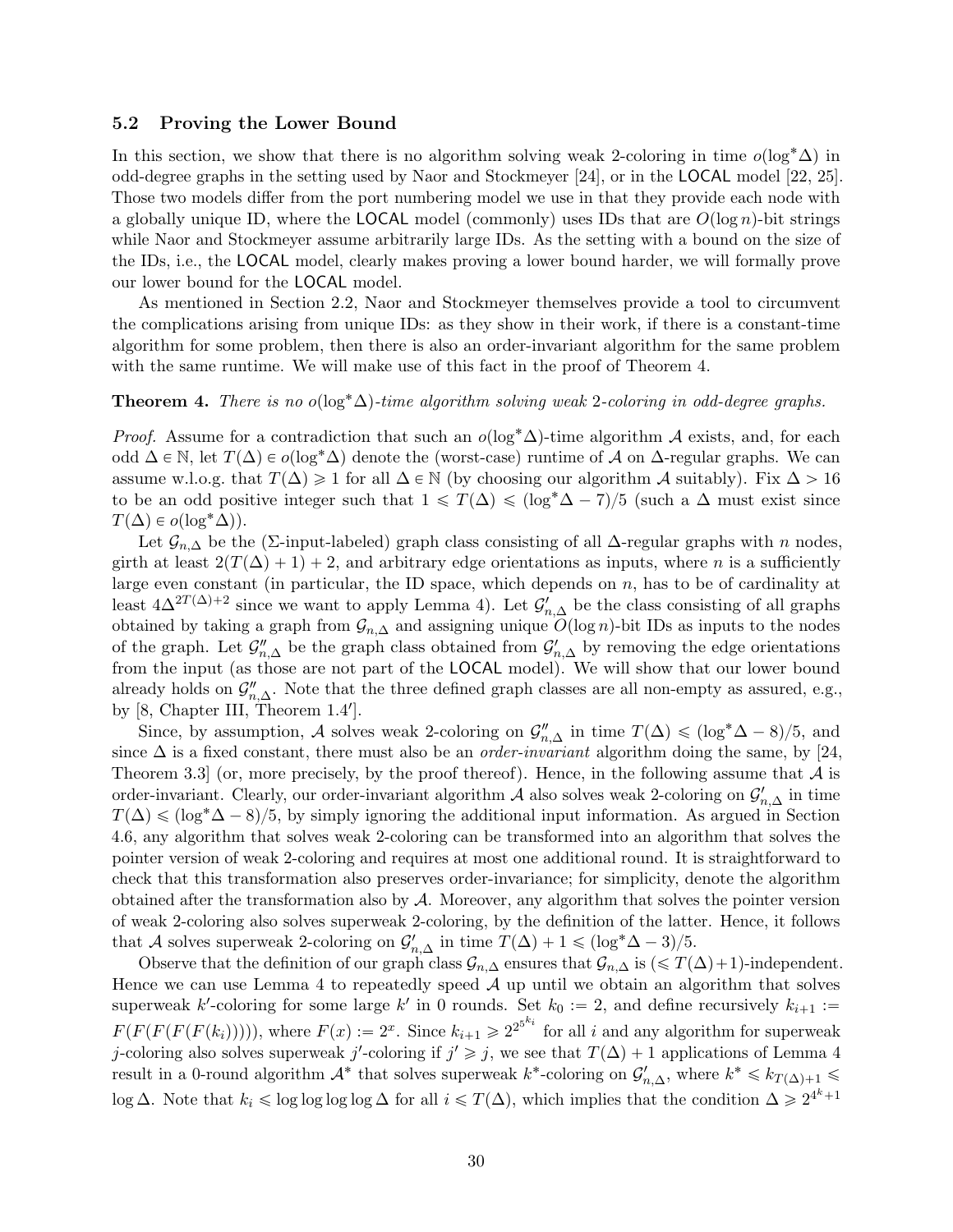in Lemma [4](#page-29-0) is satisfied in each application of the lemma. In the following we argue that such a 0-round algorithm cannot exist.

Consider a node v in some graph from  $\mathcal{G}'_{n,\Delta}$ , and assume that v has only incoming edges at the first  $(\Delta - 1)/2$  ports and only outgoing edges at the remaining  $(\Delta + 1)/2$  ports. Let ID<sub>1</sub> and ID<sub>2</sub> be two IDs such that v would output the same color according to  $A^*$  if it has either of the two IDs as input. Such two IDs must exist by the pidgeonhole principle. Now assume that  $v$  is given ID<sub>1</sub> as input, and let  $e = \{u, v\}$  be some edge incident to v such that v outputs  $\rightarrow$  at  $(v, e)$  according to  $\mathcal{A}^*$ . Assume that  $u$  has the same constraint on the incoming and outgoing edges as  $v$  (which is possible due to our choice of  $\mathcal{G}'_{n,\Delta}$  and let ID<sub>2</sub> be the input ID for u, which implies that u outputs the same color as v. Moreover, since  $k^* \leq \log \Delta \leq (\Delta - 3)/2$  (due to  $\Delta > 16$ ), there are at least one edge  $e_{\text{in}}$  incoming at u and one edge  $e_{\text{out}}$  outgoing at u such that u outputs  $\sim$  neither at  $(u, e_{\text{in}})$  nor at  $(u, e_{\text{out}})$  (since u has at most  $k^*$  pointers  $\sim$  available). Clearly, there exists a port numbering at u such that  $e_{\text{in}} = e$  or  $e_{\text{out}} = e$ . In this case, u and v output the same color, v outputs  $\rightarrow$  at  $(v, e)$ , and u does not output  $\multimap$  at  $(u, e)$ , which yields an incorrect output for superweak  $k^*$ -coloring at e. Hence, there is no  $o(\log^* \Delta)$ -time algorithm as described in the theorem statement.  $\Box$ 

## 6 Conclusion

In this work, we developed a new technique for determining (or at least bounding) the time complexity of a given distributed problem, based on the idea of automatically transforming the problem into a problem that can be solved exactly one round faster. We proved the viability of the technique by showing that it can be used for reproducing known results in a (semi-)automatic fashion and that it is powerful enough to facilitate answering a long-standing open question that has resisted proof attempts for 25 years. Given that the technique can be applied to any locally checkable problem, we expect many other problems to be solved by this technique. A first confirmation has already been given by the follow-up work of Balliu et al. [\[2\]](#page-32-2), where the authors use our speedup technique to prove lower bounds for maximal matching and maximal independent set.

One main difficulty in applying our speedup technique lies in the fact that the complexity of the problem description increases substantially in each speedup step. We provided a simplification technique (maximization) and outlined two general approaches (relaxation for a lower bound, making a problem harder for an upper bound) that mitigate this problem. Are there other techniques for reducing the description complexity? Is there a good way to determine which parts of the description of a derived problem are important and which can be discarded? Is finding the correct lower bound only a matter of finding the right relaxation (and to which degree can this be automated)? Answering these questions would be an important step forward in establishing the presented speedup as a main technique for determining the time complexity of locally checkable problems.

## Acknowledgments

I would like to thank Alkida Balliu, Dennis Olivetti, and Jukka Suomela for insghtful discussions about weak coloring.

## References

<span id="page-31-0"></span>[1] Dana Angluin. Local and global properties in networks of processors (extended abstract). In Proceedings of the 12th Annual ACM Symposium on Theory of Computing, April 28-30, 1980, Los Angeles, California, USA, pages 82–93, 1980.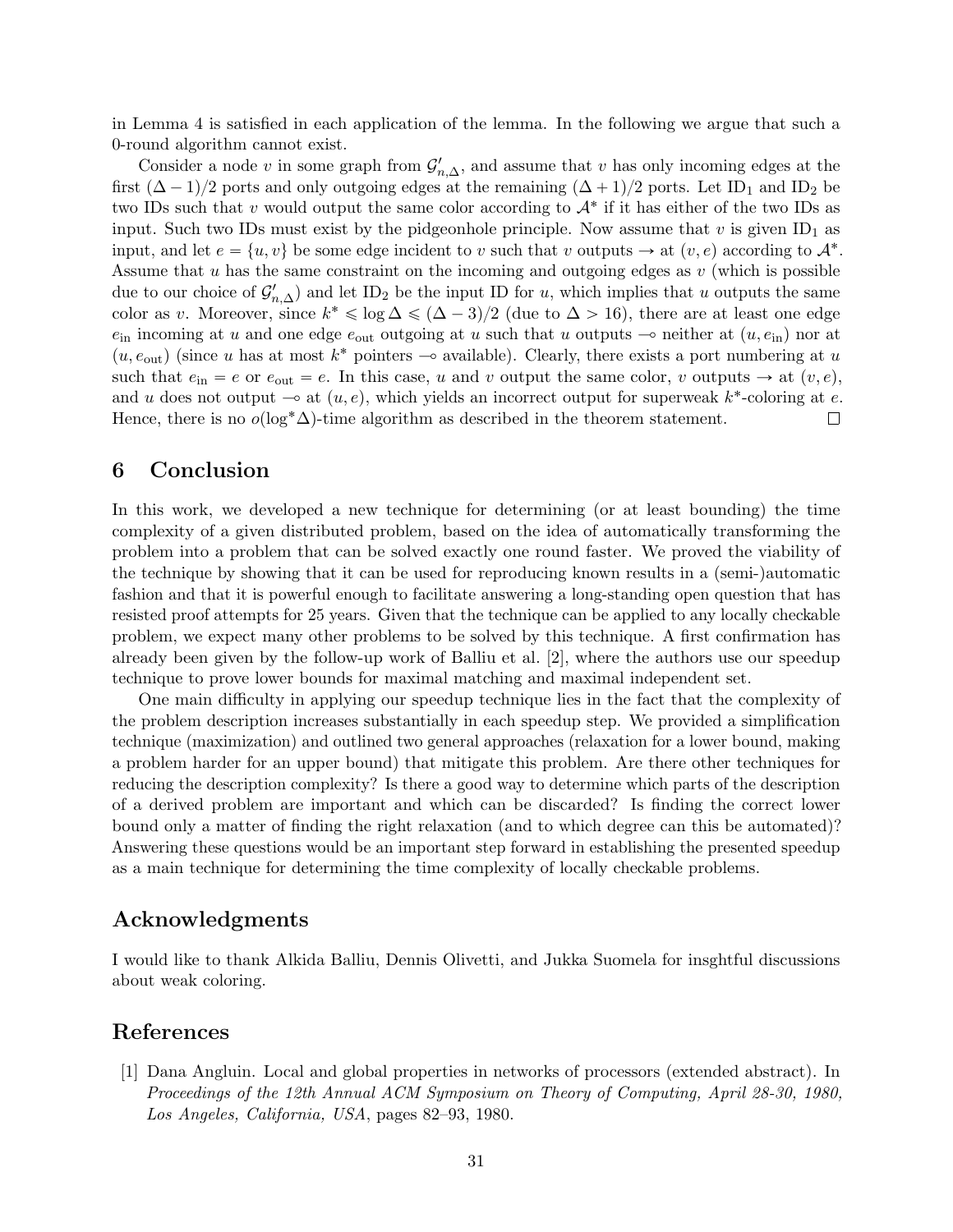- <span id="page-32-2"></span>[2] Alkida Balliu, Sebastian Brandt, Juho Hirvonen, Dennis Olivetti, Mikaël Rabie, and Jukka Suomela. Lower bounds for maximal matchings and maximal independent sets. CoRR, abs/1901.02441, 2019.
- <span id="page-32-9"></span>[3] Alkida Balliu, Sebastian Brandt, Dennis Olivetti, and Jukka Suomela. Almost global problems in the LOCAL model. In 32nd International Symposium on Distributed Computing, DISC 2018, New Orleans, LA, USA, October 15-19, 2018, pages 9:1–9:16, 2018.
- <span id="page-32-10"></span>[4] Alkida Balliu, Juho Hirvonen, Janne H. Korhonen, Tuomo Lempiäinen, Dennis Olivetti, and Jukka Suomela. New classes of distributed time complexity. In Proceedings of the 50th Annual ACM SIGACT Symposium on Theory of Computing, STOC 2018, Los Angeles, CA, USA, June 25-29, 2018, pages 1307–1318, 2018.
- <span id="page-32-6"></span>[5] Alkida Balliu, Juho Hirvonen, Dennis Olivetti, and Jukka Suomela. Hardness of minimal symmetry breaking in distributed computing. CoRR, abs/1811.01643, 2018.
- <span id="page-32-7"></span>[6] Leonid Barenboim and Michael Elkin. Distributed (delta+1)-coloring in linear (in delta) time. In Proceedings of the 41st Annual ACM Symposium on Theory of Computing, STOC 2009, Bethesda, MD, USA, May 31 - June 2, 2009, pages 111–120, 2009.
- <span id="page-32-8"></span>[7] Leonid Barenboim and Michael Elkin. Deterministic distributed vertex coloring in polylogarithmic time. In Proceedings of the 29th Annual ACM Symposium on Principles of Distributed Computing, PODC 2010, Zurich, Switzerland, July 25-28, 2010, pages 410–419, 2010.
- <span id="page-32-12"></span>[8] Béla Bollobás. *Extremal Graph Theory*. 1978.
- <span id="page-32-0"></span>[9] Sebastian Brandt, Orr Fischer, Juho Hirvonen, Barbara Keller, Tuomo Lempiäinen, Joel Rybicki, Jukka Suomela, and Jara Uitto. A lower bound for the distributed Lovász local lemma. In Proceedings of the 48th Annual ACM Symposium on Theory of Computing (STOC), pages 479–488, 2016.
- <span id="page-32-11"></span>[10] Sebastian Brandt, Juho Hirvonen, Janne H. Korhonen, Tuomo Lempiäinen, Patric R. J. Ostergård, Christopher Purcell, Joel Rybicki, Jukka Suomela, and Przemyslaw Uznanski. LCL problems on grids. In Proceedings of the ACM Symposium on Principles of Distributed Computing, PODC 2017, Washington, DC, USA, July 25-27, 2017, pages 101–110, 2017.
- <span id="page-32-5"></span>[11] Yi-Jun Chang, Qizheng He, Wenzheng Li, Seth Pettie, and Jara Uitto. The complexity of distributed edge coloring with small palettes. In Proceedings of the Twenty-Ninth Annual ACM-SIAM Symposium on Discrete Algorithms, SODA 2018, New Orleans, LA, USA, January 7-10, 2018, pages 2633–2652, 2018.
- <span id="page-32-3"></span>[12] Yi-Jun Chang, Tsvi Kopelowitz, and Seth Pettie. An exponential separation between randomized and deterministic complexity in the LOCAL model. In Proceedings of the 57th Annual Symposium on Foundations of Computer Science (FOCS), pages 615–624, 2016.
- <span id="page-32-4"></span>[13] Yi-Jun Chang and Seth Pettie. A time hierarchy theorem for the LOCAL model. In 58th IEEE Annual Symposium on Foundations of Computer Science, FOCS 2017, Berkeley, CA, USA, October 15-17, 2017, pages 156–167, 2017.
- <span id="page-32-1"></span>[14] Richard Cole and Uzi Vishkin. Deterministic coin tossing and accelerating cascades: micro and macro techniques for designing parallel algorithms. In *Proceedings of the 18th Annual* ACM Symposium on Theory of Computing, May 28-30, 1986, Berkeley, California, USA, pages 206–219, 1986.